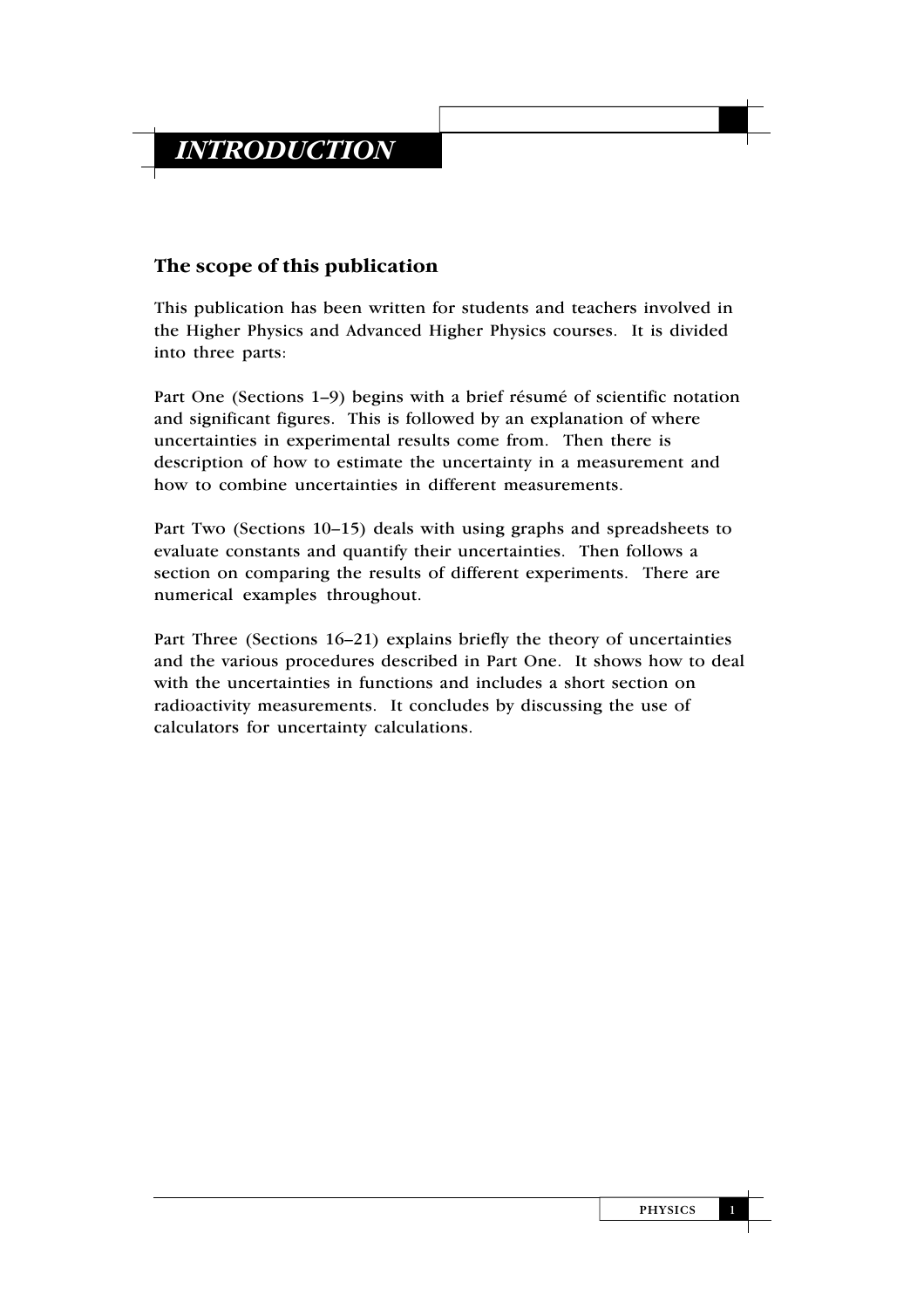| <b>PHYSICS</b> |  |
|----------------|--|
|                |  |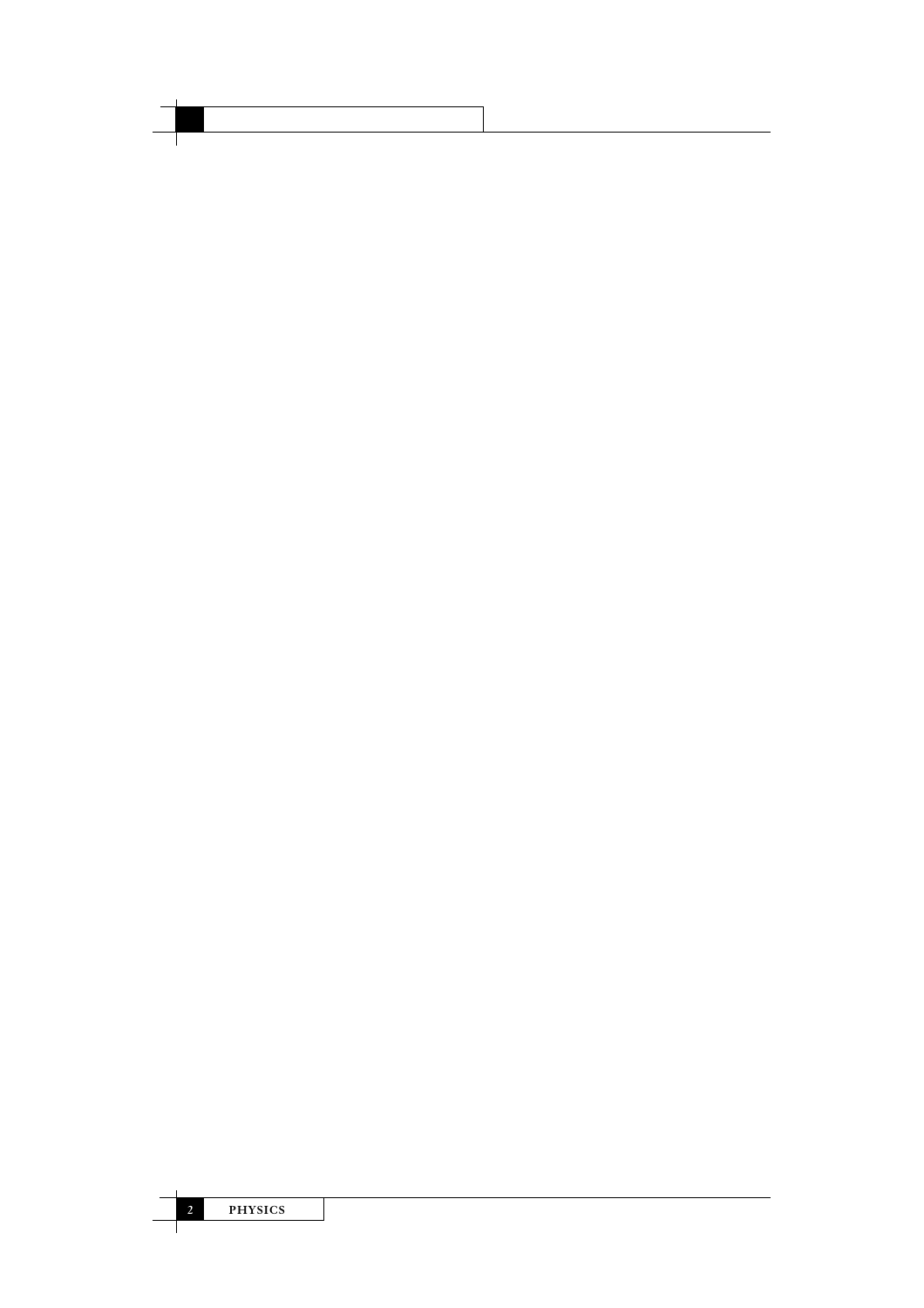# *PART ONE*

## **1. Accuracy of measurements and uncertainties**

Physicists are unable to measure quantities exactly and so it is important to state explicitly the accuracy of a measurement.

The numerical result of any experiment should always be quoted as

value ± uncertainty

Experimenters can never determine the *true value* of a quantity because the accuracy with which a quantity can be established will always be limited by experimental error or uncertainty. However, the *value* quoted should be the best estimate of the measurement or outcome of the experiment. The *uncertainty* gives a measure of how certain the experimenter is that the true value is given by a value close to this best estimate.

If the uncertainty is large, the true value may lie within only a large range of the best estimate but if the uncertainty is small the experimenter is claiming that the true value is close to the best estimate. The numerical result may be based on a single measurement, *e.g.* a measurement of the length of an object using a ruler. In this case, the smallest scale division marked on the ruler will give an indication of the uncertainty. Alternatively, the result may be obtained after combining several measurements of this type. One then must know how to combine the individual uncertainties. In other experiments, the *value* and the *uncertainty* may require much analysis and the application of advanced statistical theory. In this case, the result will have a statistical interpretation and the range will indicate the probability of the true result lying within the limits given.

## **2. Significant figures and scientific notation**

## **Significant figures**

When calculating the result of an experiment or when quoting the result of an experiment, one should always consider to how many digits the result can justifiably be quoted.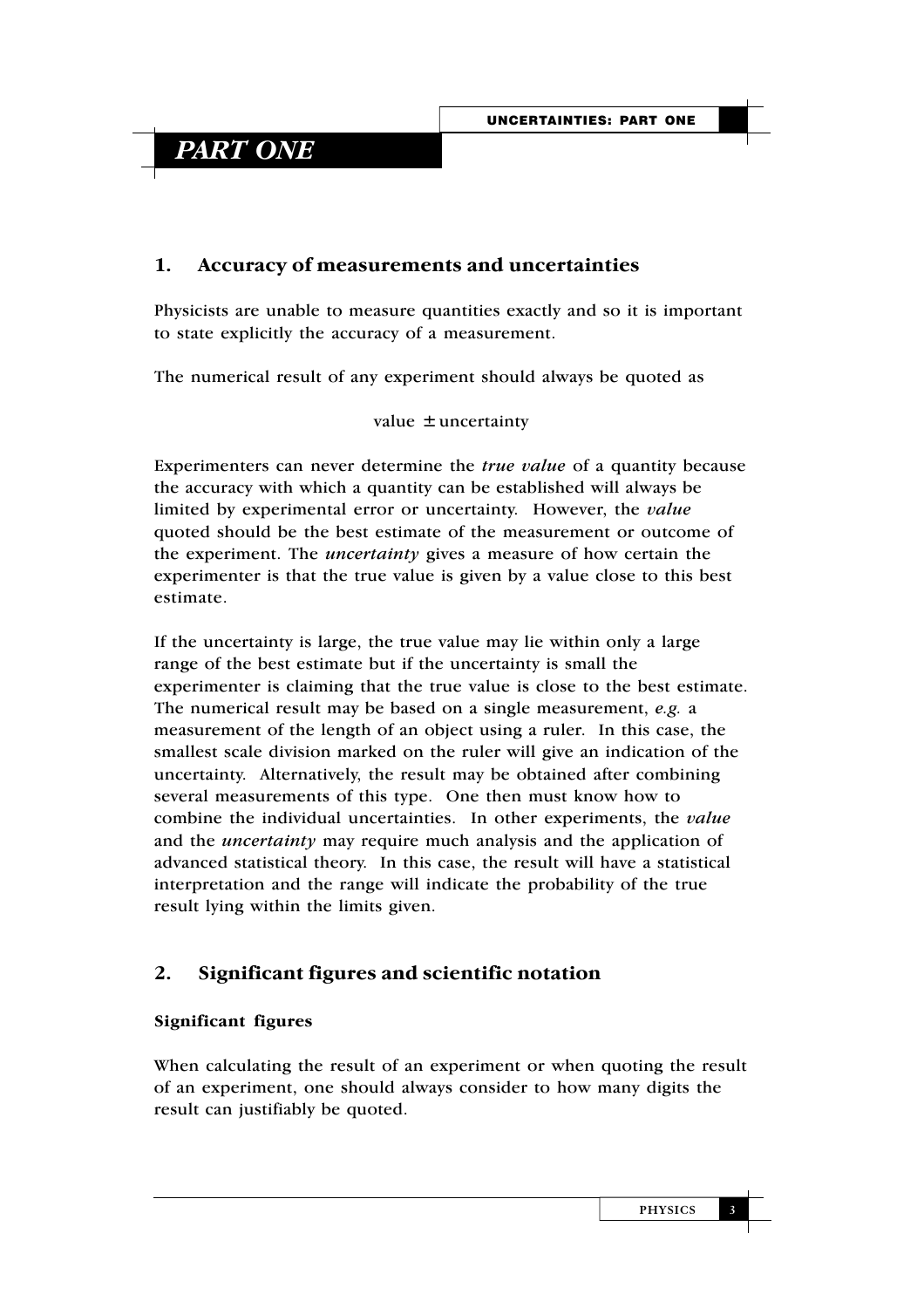#### UNCERTAINTIES: PART ONE

Numbers should be rounded to be compatible with the uncertainty in the value, *i.e.* the number of significant figures quoted should match the degree of certainty of the measurement or result. If numbers are expressed in 'scientific notation', the digit before the decimal point is the most significant digit and the last digit after the decimal point is the least significant digit. This digit may be zero. More generally, the most significant digit is the leftmost, non-zero digit in any number. If the number does not have a decimal point, and does not end in zero, the last digit is the least significant one. If the number has no decimal point and ends in one or more zeros then ambiguity could arise. The last zero may or may not be the least significant digit. (See below.) If the number does have a decimal point, the least significant is the last digit, even if this is zero. The number of significant figures is obtained by counting the digits between the least and the most significant figure, including both of these. For example, each of the following numbers has four significant figures:

 $4.321 \times 10^{2}$ 4.210 0.04321 43.21 43,210

Ambiguities over trailing zeros (zeros at the right of a number not followed by any non-zero digit) can be eliminated by using **scientific notation.** Express the number as one digit before a decimal point, followed by all necessary digits including the first uncertain one, followed by ten to the relevant power. (Better style would suggest that this rule be avoided where the power of ten is one of the following:  $-1, 0, +1.$ 

Note that a corollary of the above is that the last digit quoted in a number should be interpreted as being uncertain, *e.g.* in the number  $2.15 \times 10^3$  the final 5 could be 4 or 6.

Determining **which digit is the first uncertain digit** is the substance of what follows in this text.

For a fuller discussion of significant figures see references 11 and 12 (on page 46).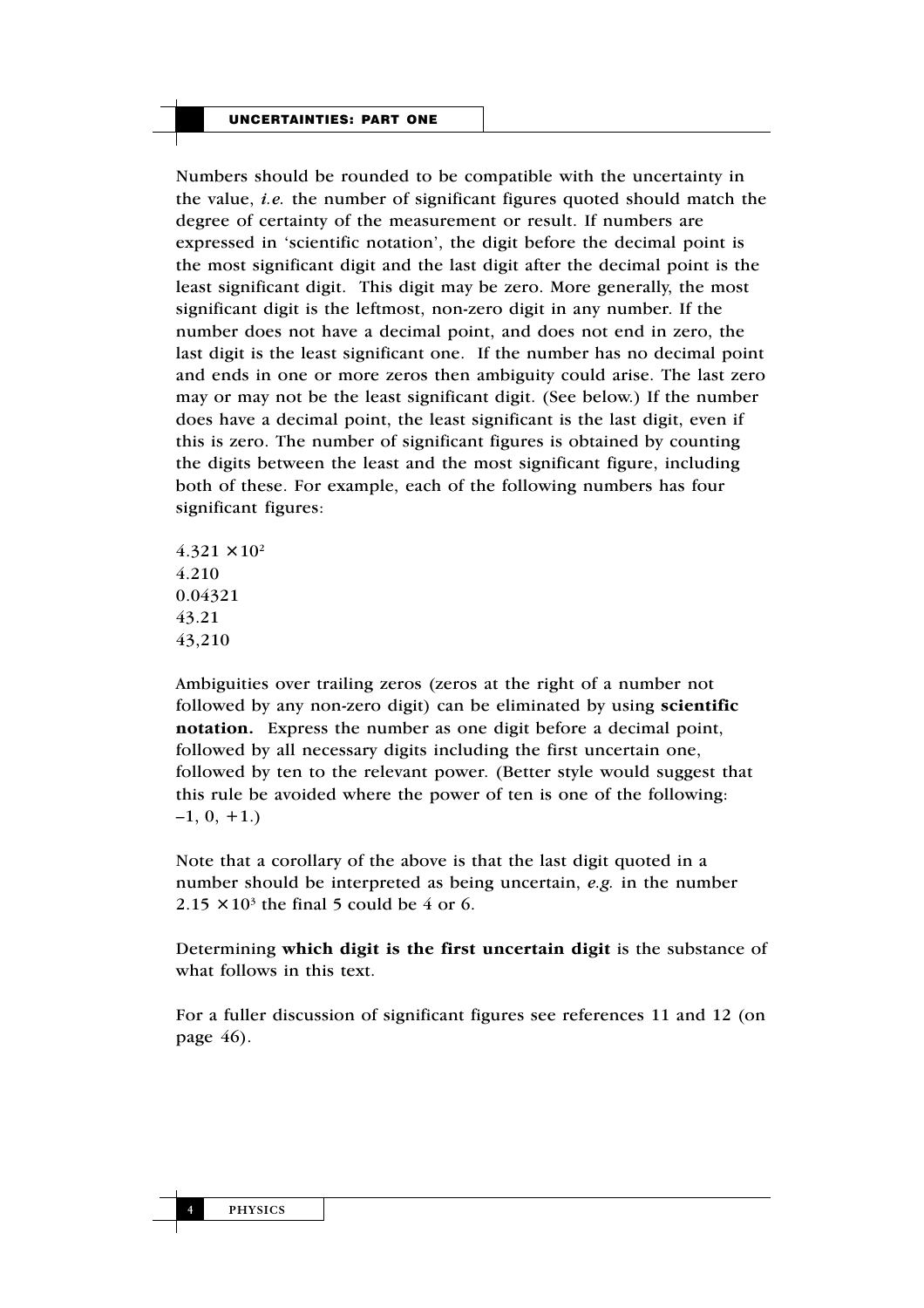## **3. Uncertainties**

In the content statements of the Higher Physics and the Advanced Higher Physics and in this document, the use of the word 'error' is largely avoided although it is used extensively in the literature. The word 'error' in this context is not synonymous with *mistake* or *blunder*; the word, where used, is in a scientific context and gives an estimate of the accuracy of the measurement or result of experiment. *Uncertainty* conveys this more clearly and avoids possible misunderstanding; it is used here except when referring to *systematic error and error bars*. Of course, mistakes and blunders are made by scientists but their effects cannot be quantified unless they are detected. Often, they can only be detected by repeating the experiment and finding that one result is anomalous, *e.g.* one point on a straight line graph may be out of line, or by comparison of the result of one experimenter with that of another.

**Reading uncertainty**: The analogue scales on measuring instruments can only be read to some fraction of the smallest scale division. Often this is taken to be  $\frac{1}{2}$  of the smallest division but it may be possible in some cases to estimate a smaller fraction reliably. The reading uncertainty for instruments with a digital scale would normally be taken as  $\pm 1$  of the smallest change in reading.

**Calibration uncertainty**: The manufacturers of scientific instruments calibrate the instrument against approved standards and give an indication of the accuracy of this calibration. They give the accuracy of calibration in terms of a range within which any one of the instruments is expected to lie. For example, the maker of a steel ruler may state that the length of 1 metre on the scale of the ruler is accurate to  $\pm$  0.5 mm. Most of the instruments sold by the manufacturer will be correctly calibrated or be very nearly correctly calibrated and large deviations from the correct calibration will be unlikely, although it is possible that with age and use an instrument may deviate significantly from its original calibration.

**Random uncertainty**: If an experiment is repeated many times, the result may not be the same each time. The experimenter may not set up the apparatus in exactly the same way each time, may start or stop a stopwatch with small differences of delay, *etc.* and these random differences give a range of results. If the effects are truly random, the set of results can be analysed statistically and the best estimate and the uncertainty estimated.

**Systematic effects**: These are different from the others in that they affect all of the results of the experiment in the same direction, *i.e.* the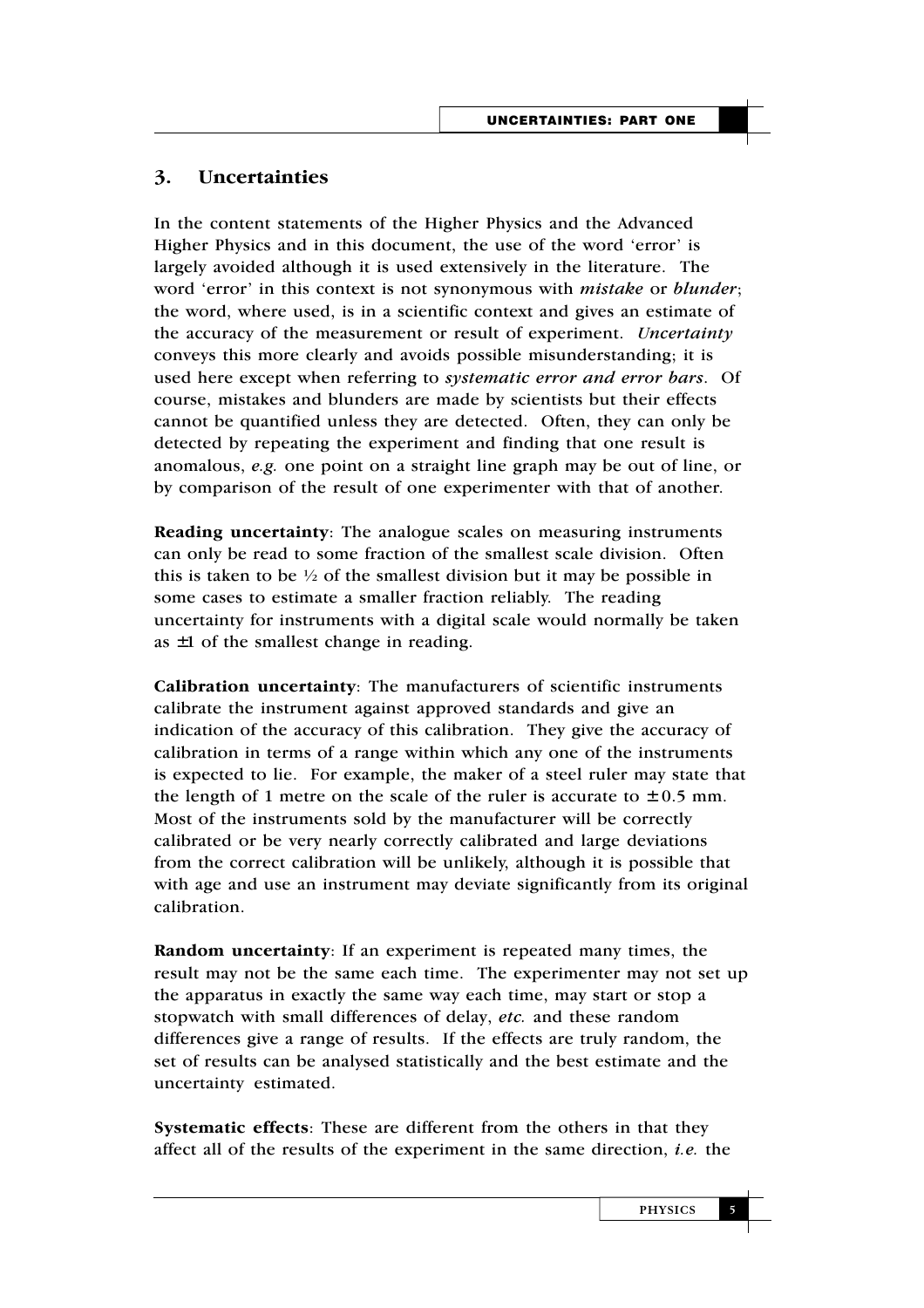#### UNCERTAINTIES: PART ONE

results are all too small or too large. A simple example would be a measurement of length using a ruler. If the experimenter assumes that the zero of the scale coincides with the end of the ruler and it does not, then all the measurements will be too small. Alternatively, if the end of the ruler has been chopped off so that 5 mm is missing then all measurements will be too large. Of course, the experimenter should have noticed that a mistake is being made and corrected for this error. However, not all systematic effects are as simple as this and it is usually not possible to detect or evaluate them. If a systematic effect exists in only one of the variables being measured, then it may be possible to detect it using appropriate graphical treatment of the results – see page 29.

## **4. Scientific notation, units and multiples of units**

In formal scientific reports, numerical results are only given in terms of the SI units and a number of agreed additional units – metres, kilograms and seconds being the most familiar. These units are listed in Appendix 1. It is convenient also to use multiples of these units and it is conventional to restrict these to multiples of  $10<sup>3</sup>$  and denote these by a prefix to the unit. Strictly, this allows the metre, symbol m, the millimetre, mm, and the micrometre, *etc.* This does not allow for the centimetre, cm. It is likely, however, that the centimetre will continue to be used in all but the most formal of reports.

## **5. How uncertainties arise in experiments**

Let us begin by looking at one particular experiment in some detail. We can suppose that Anne, a sixth-year student, is measuring the acceleration due to gravity, *g*, using a simple pendulum. She hangs the spherical metal bob by a cotton thread from a stand and measures the length of this pendulum (from the point of support to the centre of the bob) with a wooden metre stick. Then she sets the pendulum swinging through a small angle and times ten oscillations with a digital stopwatch. She records her results:

| length $l$                | $= 51.25$ cm      |
|---------------------------|-------------------|
| time for ten oscillations | $= 14.78$ seconds |
| hence period $t$          | $= 1.478$ s.      |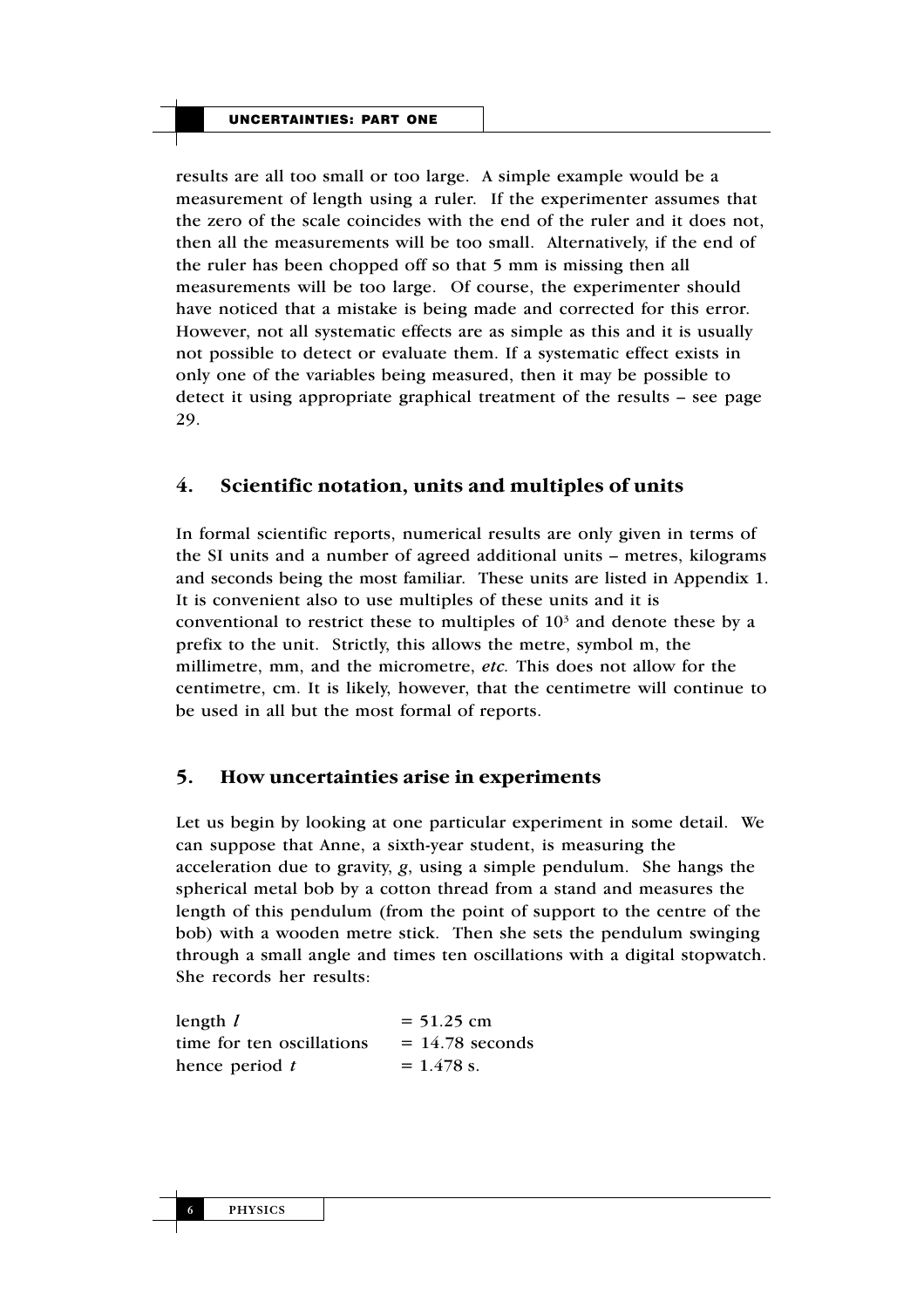then, from the equation for the period of a simple pendulum,

$$
T=2\pi\sqrt{\frac{l}{g}}
$$

she calculates her value of *g* to be 9.262 m s<sup>-2</sup> (to 4 significant figures).

Now Anne cannot measure the length, *l*, with perfect accuracy. Firstly, she reckons that she can read the scale of the metre stick to the nearest half-division, that is to 0.5 mm, as each division is 1 mm. This is the **reading uncertainty** in the measurement. Secondly, when Anne checks her metre stick against a steel scale (more accurate and more expensive), she finds that it is about 0.5 mm too long, 1.0000 m on her ruler corresponding to 0.9995 m on the steel scale.

This is a **calibration uncertainty** that will affect all measurements made with the metre stick. If it is identified, as in this example, by comparing the ruler with a steel rule, the measurements can be corrected for this **error** or deviation from the correct calibration.

It is reasonable to assume that her metre stick is uniformly too large and that her readings of length should be multiplied by 0.9995 to compensate. However, if the error is not identified, the error would still affect the measurements – all measurements would be too large in this case – and would be an example of a systematic effect. If the maximum value of the calibration uncertainty is quoted by the manufacturers, this value can be used as one of the uncertainties in the experiment.

There are uncertainties too in the time measurement. The smallest time interval that the digital stopwatch can display is 0.01 seconds. This is its reading uncertainty. (Anne cannot estimate to a fraction of a 'time division' as she can with the length division on the metre stick.) Again, when Anne checks her watch against the GMT time signals, she finds that it is running about 1.5 seconds slow in 24 hours. This is its calibration uncertainty; it is much less than the reading uncertainty, amounting to only about 0.0002 seconds during Anne's timing measurement and is therefore insignificant. This is another example of a systematic effect that has been identified. The measurements could be adjusted accordingly. Of course, if the GMT time signals are wrong (unlikely), her results will be subject to the unknown systematic error that this introduces.

As neither of these uncertainties seems to be very large, Anne is left wondering why her value for *g* is so much less than the value she expects, about 9.8 m  $s^{-2}$ . She therefore takes two further pairs of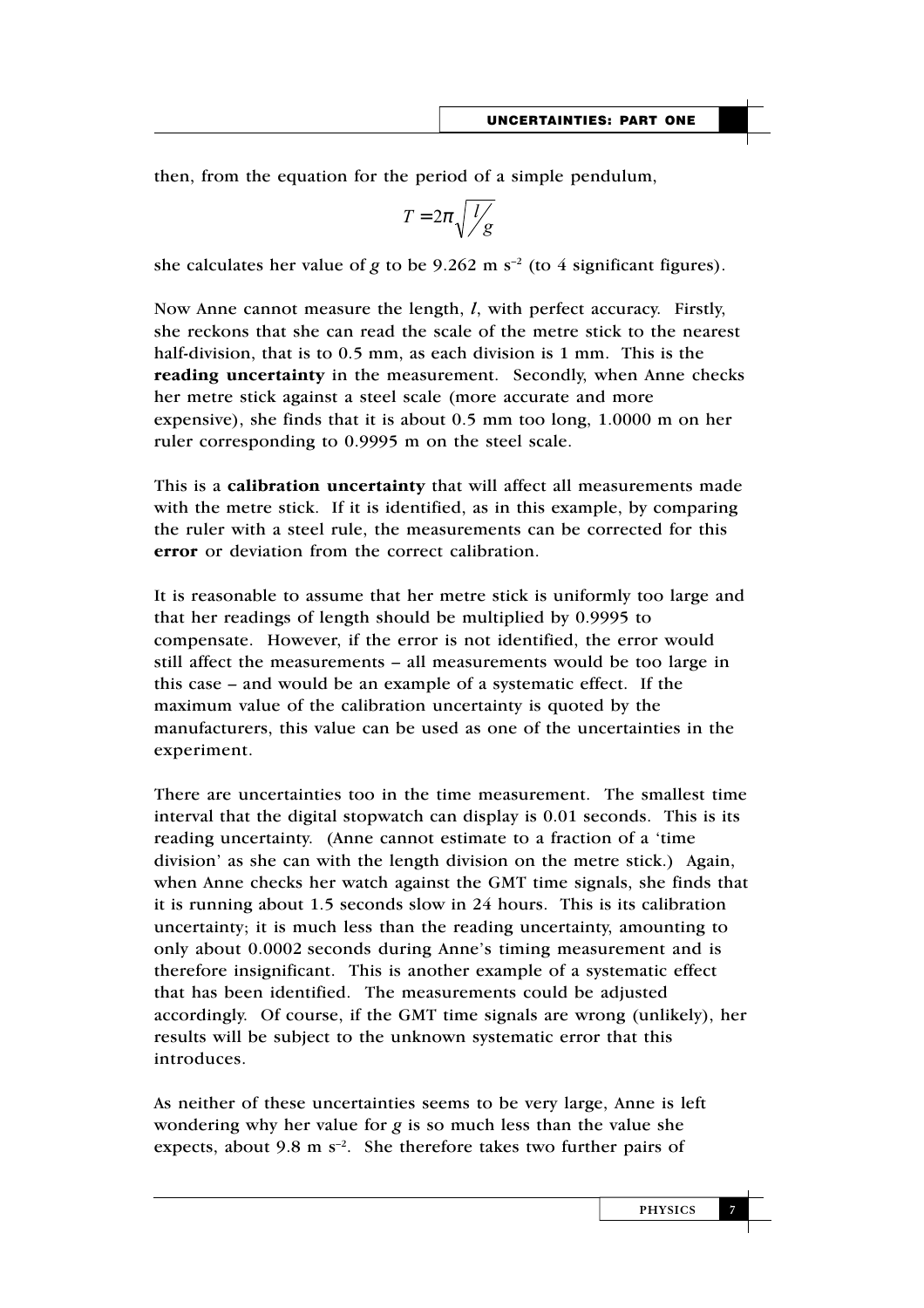measurements, which we list together with her original pair:

| lengtb/cm | time for 10 oscillations/seconds |
|-----------|----------------------------------|
| 51.25     | $14.78$ (original)               |
| 51.40     | 14.37                            |
| 51.30     | 14.52                            |

Let us look at the measurements of *t* first. They are spread over a range of about 0.4 seconds, which is much more than the reading uncertainties and the calibration error of the stopwatch. So there must be other uncertainties, coming not from the watch itself but from the way that Anne measures the times. She has, for instance, to judge when the pendulum is at the centre of its swing, and then to start and stop the watch at the right moments. She can do none of these things precisely; she does them slightly differently each time. These and other random effects mean that her timings are all slightly different. We say that there is an **uncertainty** caused by these random effects in her measurement of time which, in this case, is larger than the reading uncertainty associated with a single reading of the stopwatch.

When Anne measures the length, *l*, she finds random effects there too. The metre stick is old and its ends are worn, so that the position of its zero mark is slightly uncertain. In addition, she has to estimate by eye where the centre of the spherical bob is in relation to the metre scale. Hence her measurement of length is also subject to uncertainty.

Now Anne can reduce these uncertainties by improving the experiment. If she uses a light beam and a photoelectric cell to detect when the pendulum passes through its centre of oscillation, she can time the swings more accurately. She can use different lengths of thread and, by appropriate data handling, get round the problem of locating the centre of the bob. But she can never completely eliminate uncertainty. Vibrations and other disturbances, together with variations in temperature, pressure, humidity and so forth, will always prevent her obtaining exactly repeatable values of *l* and *t*. Hence although there is some 'true value' of *g* for Anne's experiment, she can never find it precisely!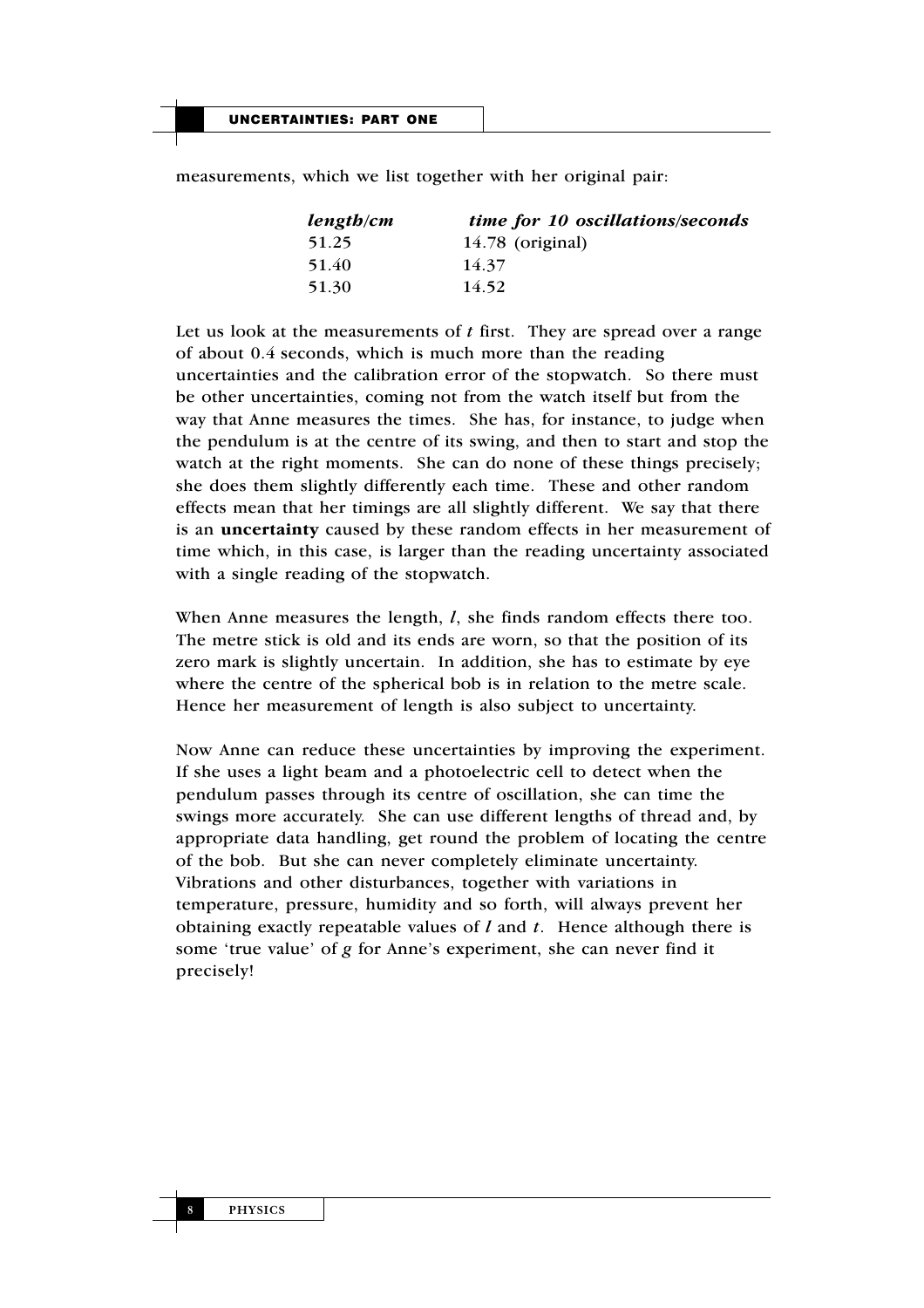## **6. A closer look at uncertainty**

Let us suppose now that Anne has set up a light beam and photoelectric cell so that she can time the oscillations more accurately. She then obtains the following six values of *g*:

9.643 9.752 9.981 9.808 9.785 9.732 m s<sup>-2</sup>.

The spread of values here is due to the many random effects remaining in Anne's experiment that are still beyond her control. What can she do with these six different figures to improve the accuracy of her result? First, she takes the mean value of her results to be the best value of *g* that she can obtain. (This may seem obvious but does in fact require proof.)

mean value =  $(9.643 + 9.752 + 9.981 + 9.808 + 9.785 + 9.732)/6$  $= 58.701/6 = 9.784 \text{ m s}^{-2}$ 

She now wants to represent the uncertainty in this mean value by a single figure. The simplest way to do this is to divide the **range** covered by her six values (largest minus smallest) by six, the number of values that she has measured.

This method works well for up to about 12 values (see, for example, reference 1 for more on this).

Thus: uncertainty  $\Delta g = (9.981 - 9.643)/6 = 0.056$  m s<sup>-2</sup>.

The mean value and the uncertainty can be written more compactly as:

$$
g = 9.784 \pm 0.056
$$
 m s<sup>-2</sup>.

How many **significant figures** should be used here? The uncertainty of 0.056 m  $s^{-2}$  tells us that the true value of *g* probably lies somewhere between 9.728 and 9.840 m  $s^{-2}$ . 'Probably' here means a probability of around 70% (see Section 18 for details). Hence there is a corresponding probability of about 30% that the true value lies outside these limits. Moreover, further sets of measurements will yield different mean values and different uncertainties.

Because the range only gives a statistical probability, the number of significant figures justified in the uncertainty is limited; uncertainties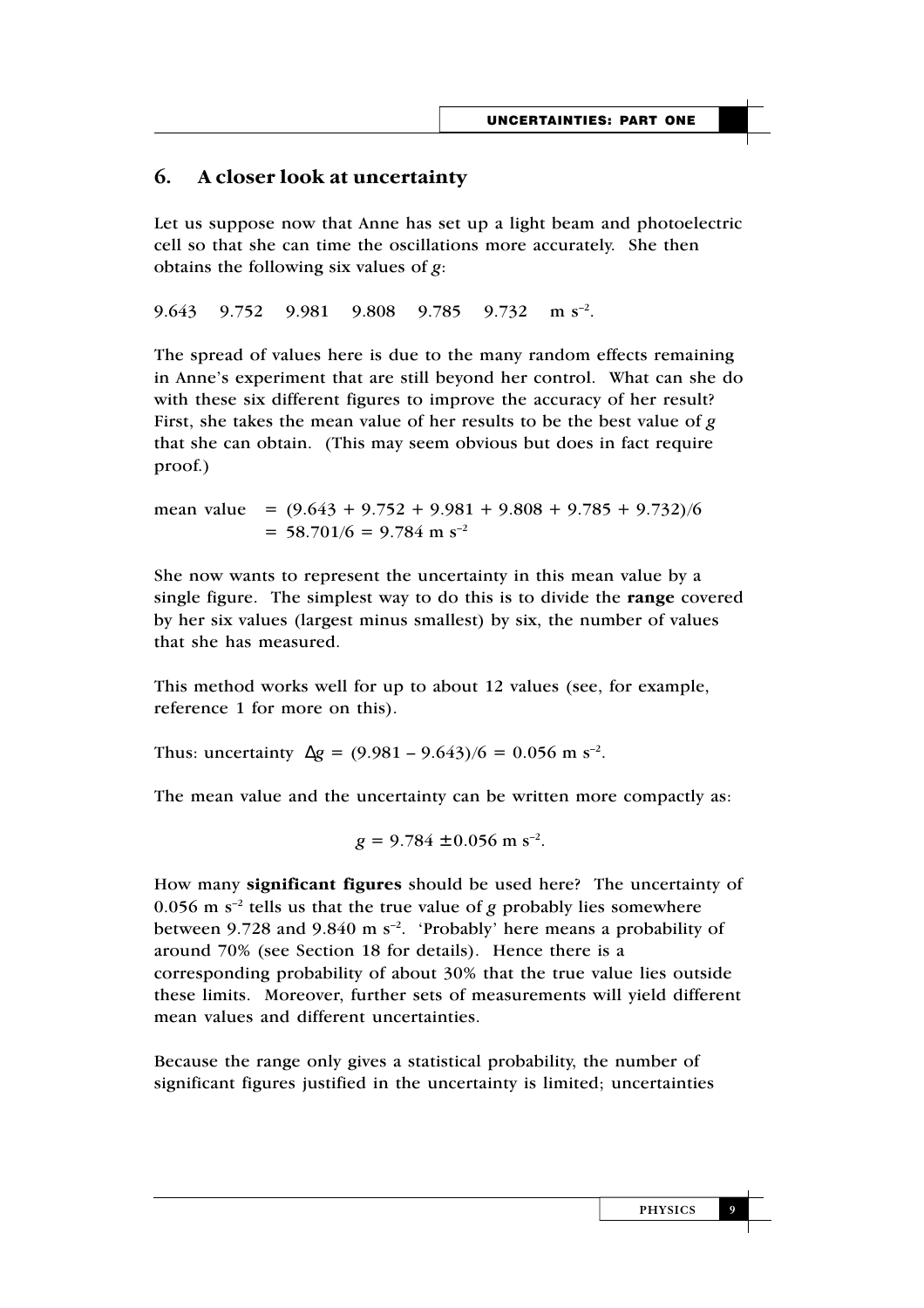#### UNCERTAINTIES: PART ONE

should usually be quoted to only one significant figure. However, in order to avoid rounding uncertainties, it is best to do all calculations to two significant figures until the final result is obtained. Then the final uncertainty can be rounded off to one significant figure. (However, if that figure is a '1', then the second figure should be retained). The mean value of the results should then be rounded off to an equivalent number of decimal places. Thus Anne would present the above result as:

$$
g = 9.78 \pm 0.06 \text{ m s}^{-2}.
$$

We now summarise the results of this section in algebraic form. For n values of a quantity *x*,

$$
x_{_1},\,x_{_2},\,...,\,x_{_i},\,...,\,x_{_n},
$$

the mean value  $\bar{x}$  is given by

$$
\overline{x} = (x_1 + x_2 + \dots + x_i + \dots + x_n)/n = \frac{\sum x_i}{n}
$$
 (6.1)

the range is  $(x_{max} - x_{min})$  and the uncertainty  $\Delta x$  is thus

$$
\Delta x = (x_{\text{max}} - x_{\text{min}}) / n \tag{6.2}
$$

## **7. Combining uncertainties**

We have now identified three different types of uncertainty:

|                     | Calibration uncertainty – indicates how well an instrument has been<br>made; see Appendix 2 for examples. If the<br>instrument can be compared with a more<br>accurate measuring device, we can<br>compensate and remove this calibration<br>uncertainty from the results. If not, this<br>uncertainty remains as an unknown<br>systematic error. |
|---------------------|---------------------------------------------------------------------------------------------------------------------------------------------------------------------------------------------------------------------------------------------------------------------------------------------------------------------------------------------------|
| Reading uncertainty | - indicates how well an instrument scale can be<br>read.                                                                                                                                                                                                                                                                                          |

Random uncertainty – indicates the combined effect of all the random factors affecting the experiment.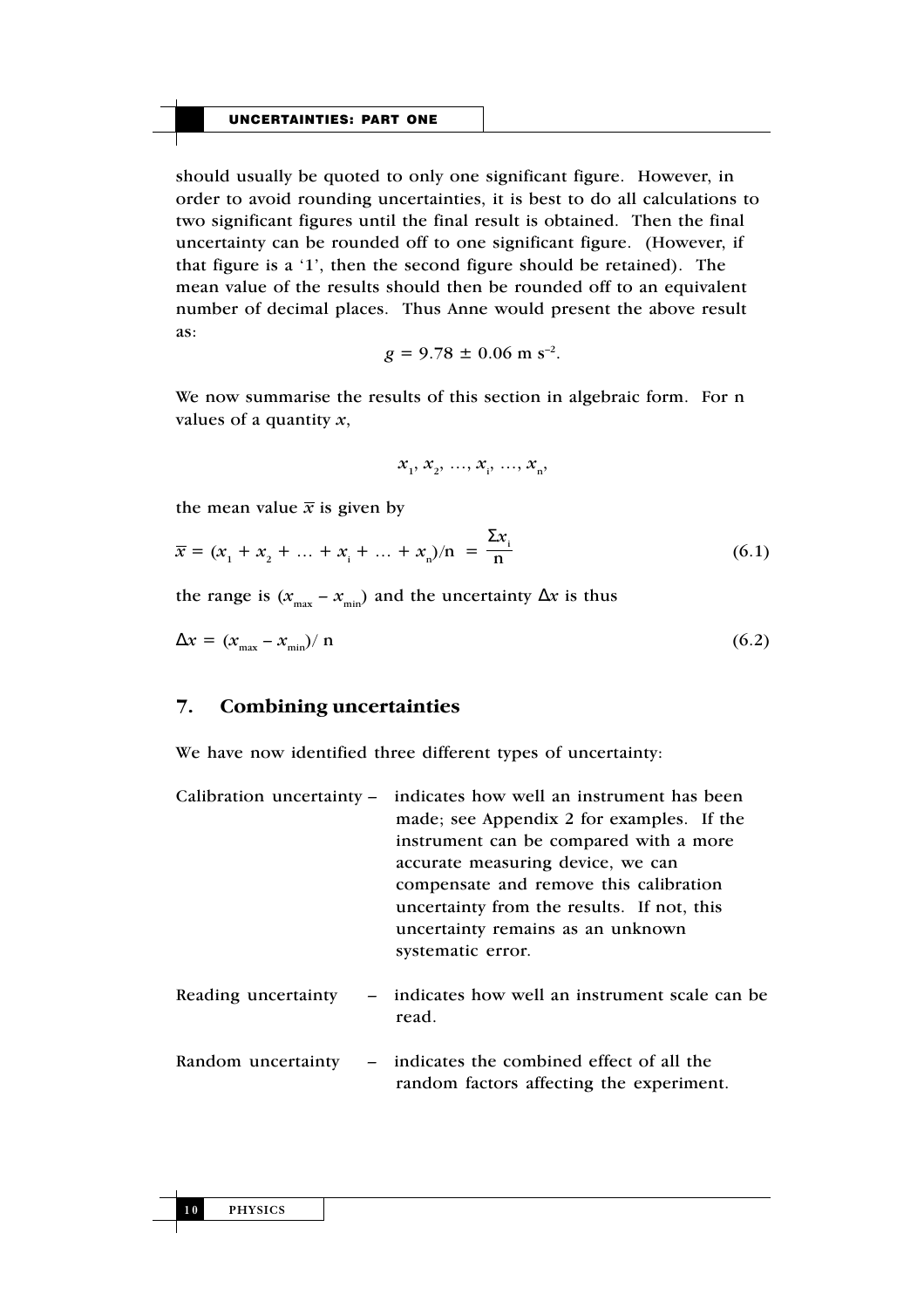Ideally the experiment should be designed so that possible calibration uncertainties are identified and so that both calibration and reading uncertainties are much smaller than the random uncertainty. In practice, this cannot always be done. Hence we need to know how to obtain from these three uncertainties a figure that represents the total uncertainty in a measurement. The rule here is (see Section 8): The square of the total uncertainty equals the sum of the squares of the individual uncertainties.

Thus three uncertainties ∆*x*, ∆*y* and ∆*z* produce a total uncertainty ∆*w* given by

$$
\Delta w^2 = \Delta x^2 + \Delta y^2 + \Delta z^2. \tag{7.1}
$$

We use this expression when the three uncertainties are of comparable size. If one uncertainty is about three or more times larger than the others, then this uncertainty will dominate and it is not necessary to carry out the calculation; we can take the total uncertainty to be the largest uncertainty alone.

Thus, for example, suppose that  $\Delta x = 1$ ,  $\Delta y = 3$  and  $\Delta z = 1$ . Then, using equation 7.1,  $\Delta w = \sqrt{11} = 3.32$ . Rounding this to one significant figure (Section 3) gives  $\Delta w = 3$ . Thus, to within the accuracy to which uncertainties can be estimated, we have ∆*w* = ∆*y*.

**This is a very important simplification**. Whenever uncertainties are combined by an equation such as 7.1, any uncertainty less than about one-third of the largest may be ignored. This often makes uncertainty calculations much easier.

#### *Example 7a*

We measure the width  $w$  of a metal bar with a steel ruler and obtain the result

$$
w = 12.5 \text{ mm.}
$$
  
Calibration uncertainty = 0.1 mm (see Appendix 2)  
Reading uncertainty = 0.5 mm (our estimate)

Random uncertainty  $=$  unknown, since it cannot be estimated from one reading.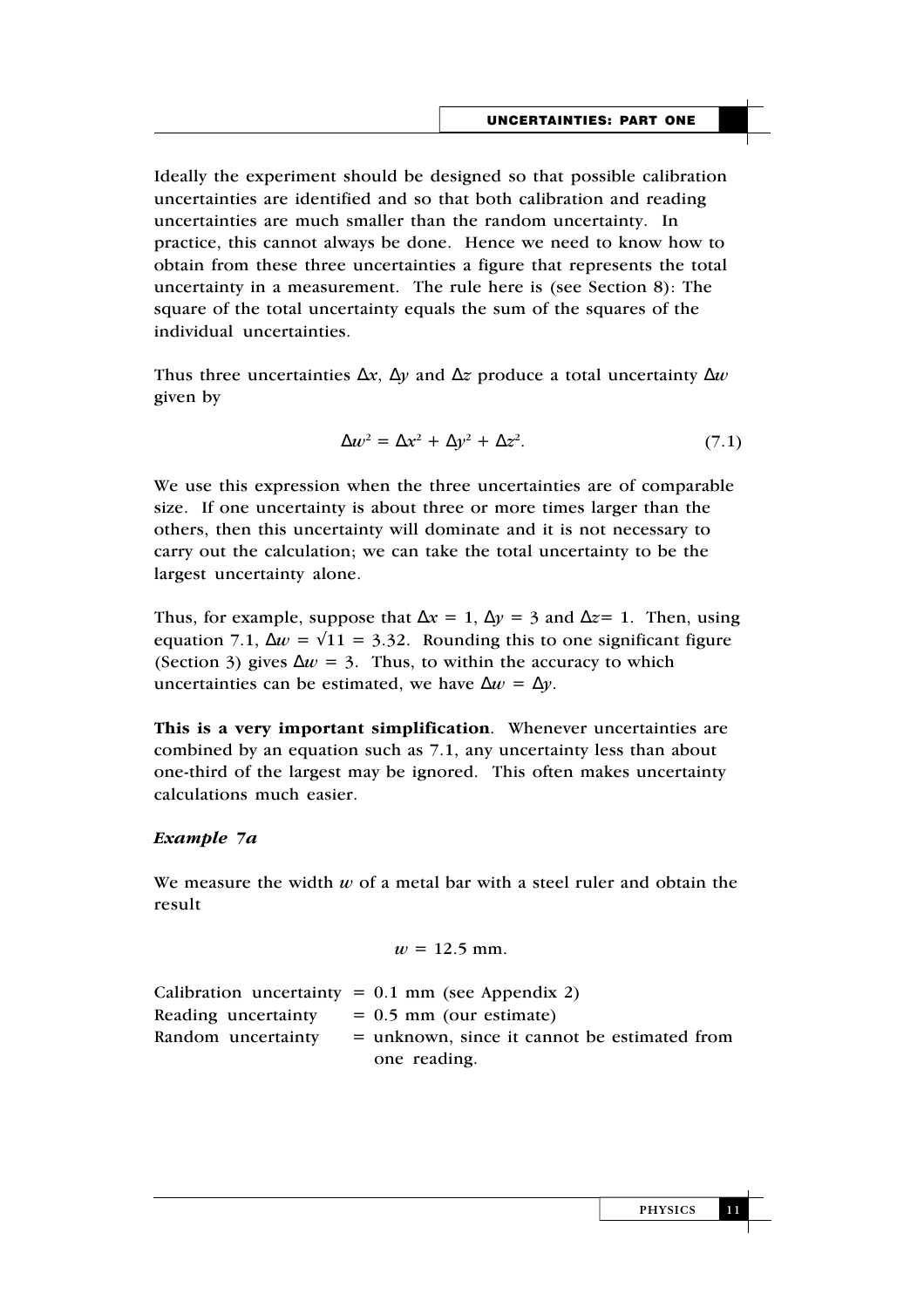As the reading uncertainty is five times larger than the calibration uncertainty, we take it alone as the total uncertainty, and write the result as

$$
w = 12.5 \pm 0.5
$$
 mm

#### *Example 7b*

An analogue voltmeter, set to the 30 volt range, reads 17.5 volts. The scale is marked in half-volt divisions. We estimate that we can read this scale to one-fifth of a division, that is, to 0.1 volts.

Calibration uncertainty =  $2\%$  of 30 volts (Appendix 2)  $= 0.6$  volts Reading uncertainty  $= 0.1$  volts Random uncertainty  $=$  unknown

Here the calibration uncertainty dominates and is taken to be the total uncertainty; the result is:

voltage =  $17.5 \pm 0.6$  volts

#### *Example 7c*

The temperature of the beaker of water is measured with a mercury-inglass thermometer, marked in divisions of  $1^{\circ}$ C. The reading is 18.5<sup>o</sup>C and the reading uncertainty is estimated as half a division.

Calibration uncertainty =  $0.5^{\circ}$ C (Appendix 2) Reading uncertainty =  $0.5^{\circ}$ C Random uncertainty  $=$  unknown

As the calibration and reading uncertainties are of comparable size, we apply equation 7.1 and obtain for the total uncertainty:

$$
\sqrt{(0.5)^2 + (0.5)^2} = 0.707
$$

We round this to one significant figure and give the result as:

Temperature =  $18.5 \pm 0.7$ °C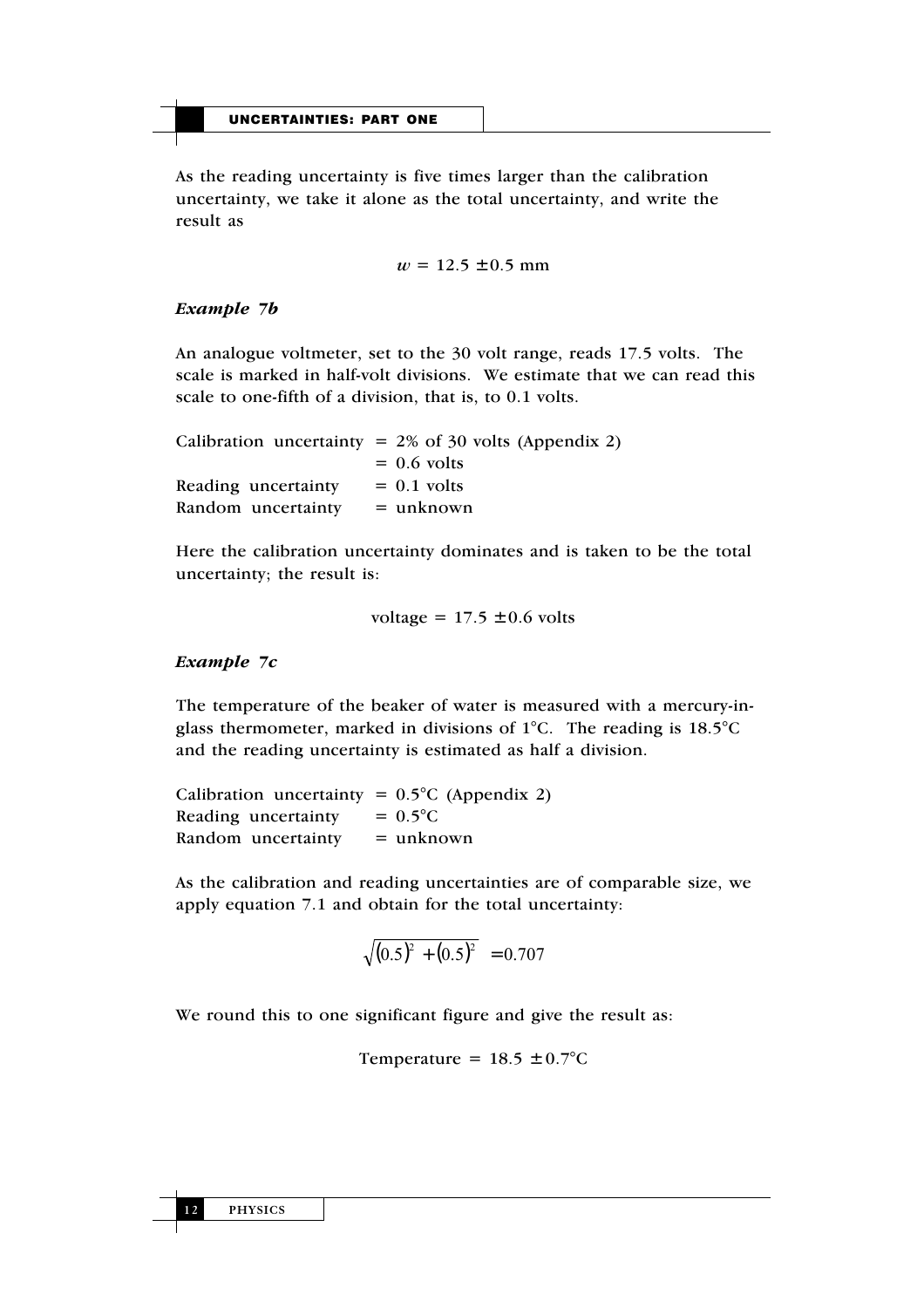These three examples show how to estimate the uncertainties in single readings. However, it is always advisable to repeat measurements in order to:

- (i) detect blunders,
- (ii) check that the quantity being measured is not changing,
- (iii) estimate the uncertainty in the quantity being measured by analysing the spread and distribution of the results obtained.

#### *Example 7d*

We measure the width of the metal bar (see example 7a) at six different points down the length of the bar, again with the steel ruler. We obtain:

12.0, 12.5, 12.0, 12.0, 12.0, 12.0 mm

| Calibration error   | $= 0.1$ mm (Appendix 2)   |
|---------------------|---------------------------|
| Reading uncertainty | $= 0.5$ mm (our estimate) |

Here, the repeated value of 12.0 indicates that the uncertainty is so small that it is totally masked by the reading uncertainty. The only other value obtained differs by the reading uncertainty and so we conclude that the bar has parallel sides and take the best estimate of the width to be the mean of the readings. We therefore take the reading uncertainty to be the total uncertainty and give the result as:

 $w = 12.1 \pm 0.5$  mm

If we want more accurate values of *w* and  $\Delta w$ , we will not get them by more arithmetic, nor by further measurements of the same kind. Rather, we should reduce the reading uncertainty, either by reading the scale to less than 0.5 mm or by using a more accurate instrument, as in the next example.

#### *Example 7e*

The width of the bar is now measured with vernier callipers, on which the scale can be read to the nearest 0.2 mm. Six values are obtained at different points along the bar:

12.30, 12.22, 12.42, 12.56, 12.68, 12.54 mm.

Calibration uncertainty =  $0.01$  mm (Appendix 2) Reading uncertainty  $= 0.02$  mm Random uncertainty =  $0.077$  mm (using equation 6.2)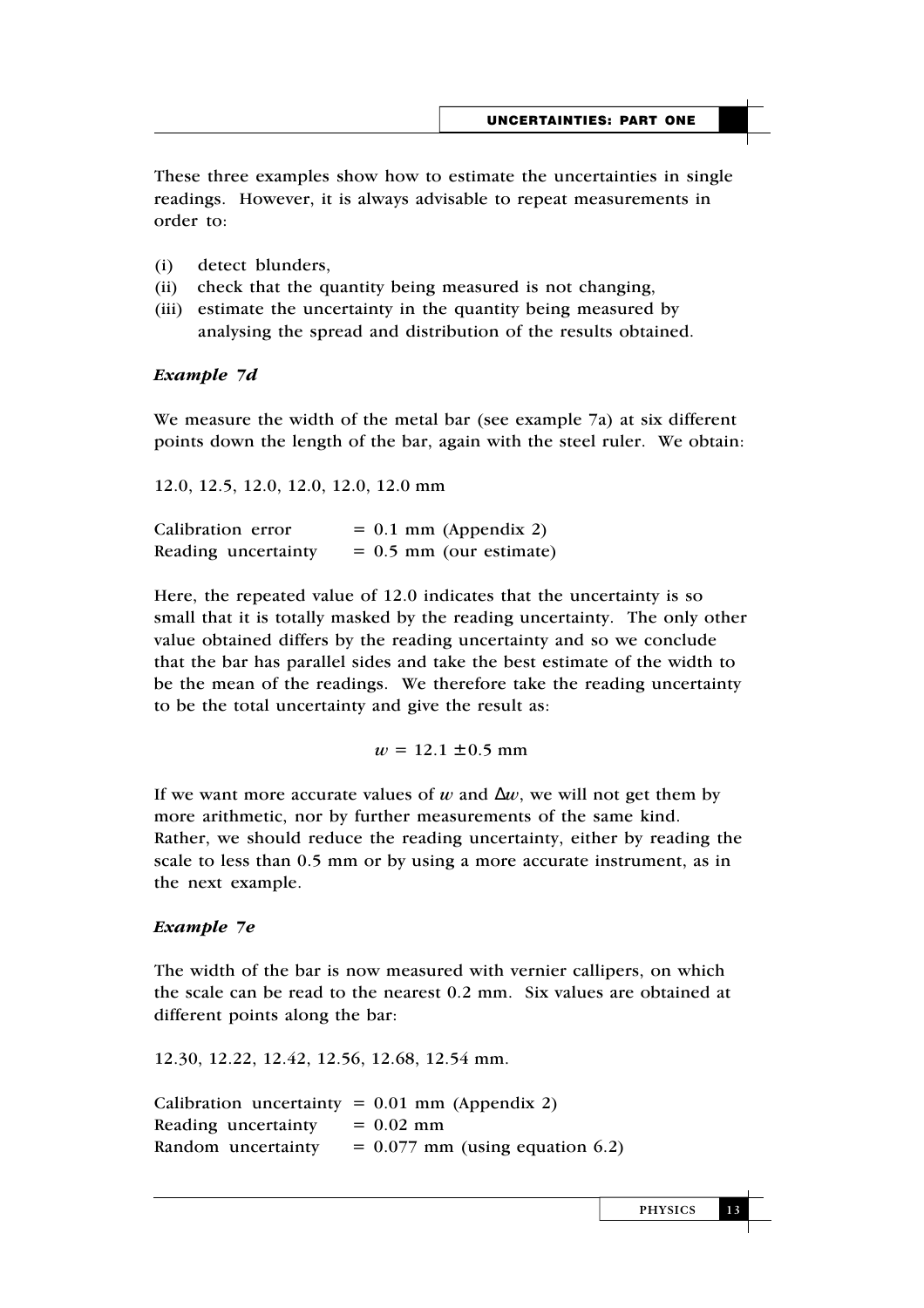#### UNCERTAINTIES: PART ONE

We take the random uncertainty alone as it is more than three times larger than either the calibration or the reading uncertainty. We express it to one significant figure only, and the mean value (using equation 6.1) to the same number of decimal places. We write the result as:

 $w = 12.45 \pm 0.08$  mm

We should note that this result does not enable us to distinguish between random effects in the measurements and non-uniformity in the bar. If we feel that we are skilful enough to use the callipers to about the same accuracy as the reading uncertainties, then we can attribute the uncertainty to non-uniformity. If we are not so confident, we must make repeated measurements at one point on the bar to discover how skilful we really are.

## **8. Uncertainty calculation**

In most experiments, we enter our measured values into an equation in order to calculate the final result. To find the uncertainty in this result, we have to combine the uncertainties in these values in some way. This usually requires us to be able to find:

- (i) the uncertainty in a quantity raised to some power,
- (ii) the uncertainty in the product or quotient of two quantities,
- (iii) the uncertainty in the sum or difference of two quantities.

Let us first note that we can write the uncertainty in a quantity  $x$  in several ways, as the **absolute uncertainty** ∆*x*, or as the **fractional uncertainty**  $\Delta x/x$ , or expressed as a percentage,  $(\Delta x/x) \times 100$  %.

## **8(i). The uncertainty in a quantity raised to a power**

If the quantity  $x$  is raised to a power n, then the fractional uncertainty in  $x^n$  is n times the fractional uncertainty in *x*, *i.e.* n ( $\Delta x/x$ ).

## *Example 8a*

Suppose  $x = 2.50 \pm 0.12$ . Find the uncertainties in

$$
y = x^3 \text{ and } z = \frac{1}{\sqrt{x}}
$$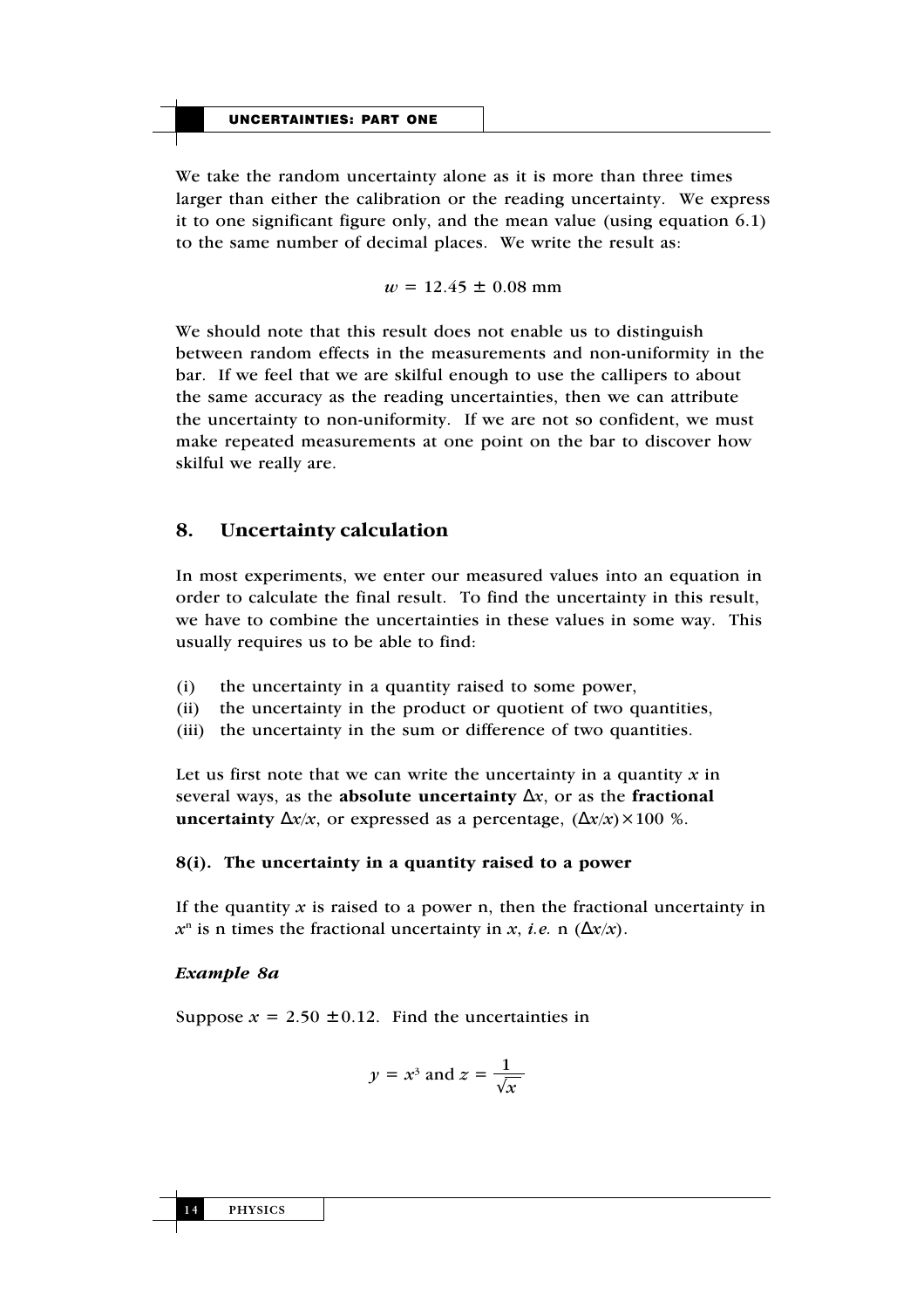We first find the fractional uncertainty in *x*;

$$
\frac{\Delta x}{x} = \frac{0.12}{2.50} = 0.048 \text{ or } 4.8\%
$$

(It is often helpful to handle fractional uncertainties as percentages.) We then have:

for 
$$
y = x^3
$$
,  $n = 3$  for  $z = \frac{1}{\sqrt{x}}$ ,  $n = -\frac{1}{2}$   
\n $\frac{\Delta y}{y} = 4.8\% \times 3 = 14.4\%$   
\nbut  $y = 2.503 = 15.6$   
\nhence  $\Delta y = 14.4\%$  of 15.6  
\n $= 2.24$   
\n $\Delta z = 4.8\% \times \frac{1}{2} = 2.4\%$   
\nbut  $z = \frac{1}{\sqrt{2.5}} = 0.781$   
\nhence  $\Delta z = 2.4\%$  of 0.781  
\n $= 0.0187$ 

Only when the calculation is finished do we round off to an appropriate number of significant figures (Section 2). We then write:

$$
y = 16 \pm 2 \qquad \qquad z = 0.781 \pm 0.019
$$

For negative n, we ignore the negative sign, as uncertainties are always expressed as plus-or-minus some number. Thus the fractional uncertainty in  $1/x (= x^{-1})$  equals the fractional uncertainty in *x*, even though their absolute uncertainties are different.

## **8(ii). The uncertainty in a product or quotient**

Suppose two variables x and y are related by either  $w = xy$  or  $w = x/y$ In each case the fractional uncertainty in *z* is given by

$$
\frac{\Delta w}{w} = \sqrt{\left(\frac{\Delta x}{x}\right)^2 + \left(\frac{\Delta y}{y}\right)^2}
$$
\n(8.1)

#### *Example 8b*

A voltage of 17.5  $\pm$  0.6 volts (example 7b) is measured across a 560  $\Omega$ resistor marked with a gold band. The current through the resistor is thus  $17.5/560 = 0.0313$  amperes = 31.3 mA. Find the uncertainty in this value.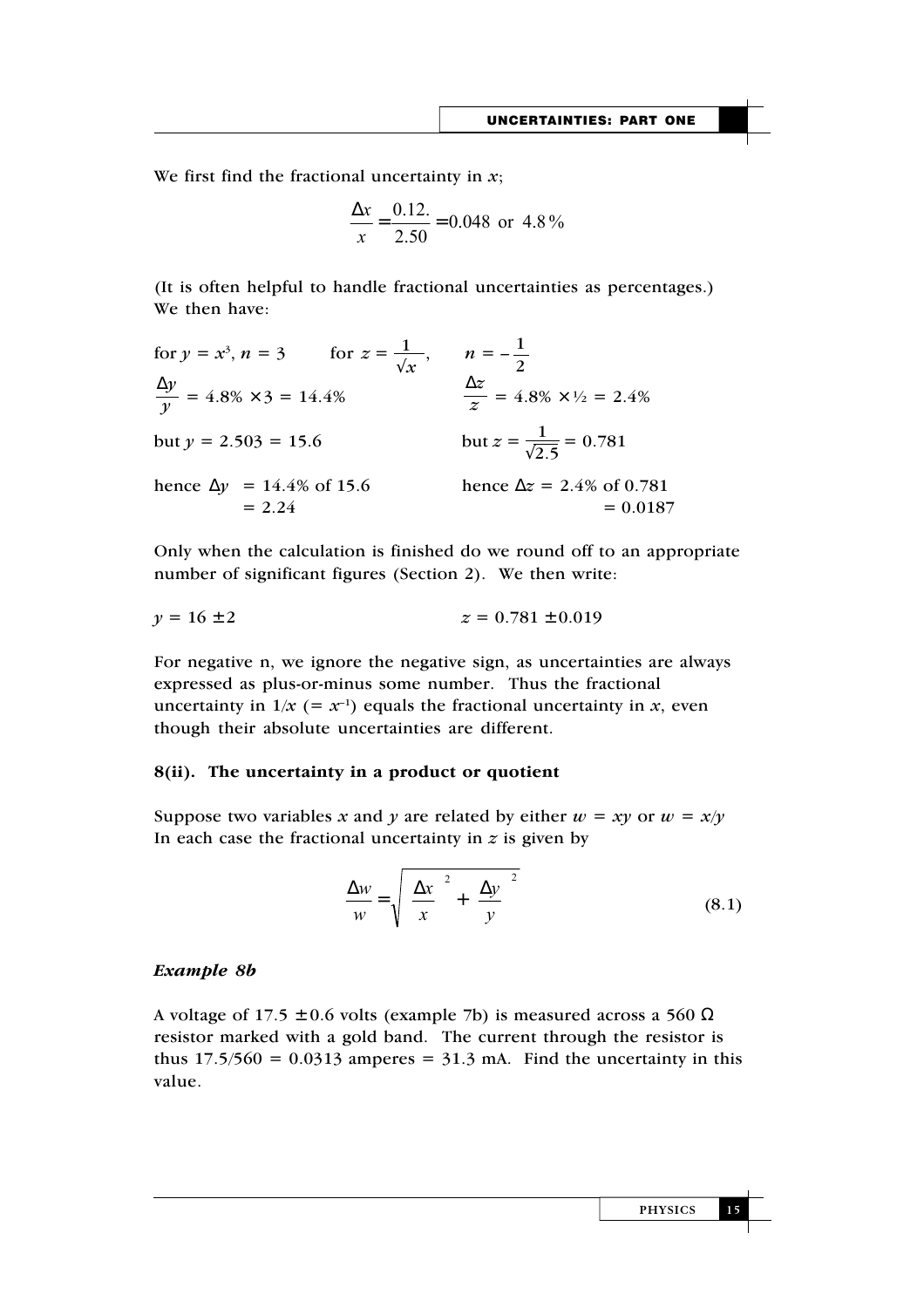The fractional uncertainties are:

 $\Delta V/V = 0.6/17.5 = 0.034$  or 3.4%  $\Delta R/R = 0.05$  or 5% (see Appendix 2)

The fractional uncertainty in the current is then

$$
(\Delta I/I) = \sqrt{0.034^2 + 0.05^2} = 0.06
$$

Then, as 0.06 of 31.3 is 1.9, we may write the value of the current as

$$
I = 31.3 \pm 1.9 \text{ mA}
$$

As the first figure in the uncertainty is '1' we give the uncertainty here to two significant figures and express the current to a corresponding number of decimal places. Notice that we first calculate the two fractional uncertainties separately so that we can compare their magnitudes before combining them. If one of them is three or more times larger than the other, then (as in Section 7) we take the larger one only to be the total uncertainty. Alternatively we often compare % uncertainties, in this case 3.4% for voltage and 5% for resistance, to see if any can be neglected.

This method can be extended to any number of quantities combined by multiplication or division. Thus if  $w = (xy)/z$ , then

| $\frac{\Delta w}{w} = \sqrt{\left(\frac{\Delta x}{x}\right)^2 + \left(\frac{\Delta y}{y}\right)^2 + \left(\frac{\Delta z}{z}\right)^2}$ |  |  |  |
|-----------------------------------------------------------------------------------------------------------------------------------------|--|--|--|
|                                                                                                                                         |  |  |  |

#### **8(iii). The uncertainty in a sum or difference**

If *w* is related to *x* and *y* by

$$
w = x \pm y
$$

then the absolute uncertainty in  $w$  is given by

$$
\Delta w = \sqrt{\Delta x^2 + \Delta y^2} \tag{8.2}
$$

#### *Example 8c*

The temperature in a beaker of water rises from  $T_1 = 18.5$ °C to  $T_2 = 22.0$ °C. Find the uncertainty,  $\Delta T$ , in the temperature rise  $T_2 - T_1$ .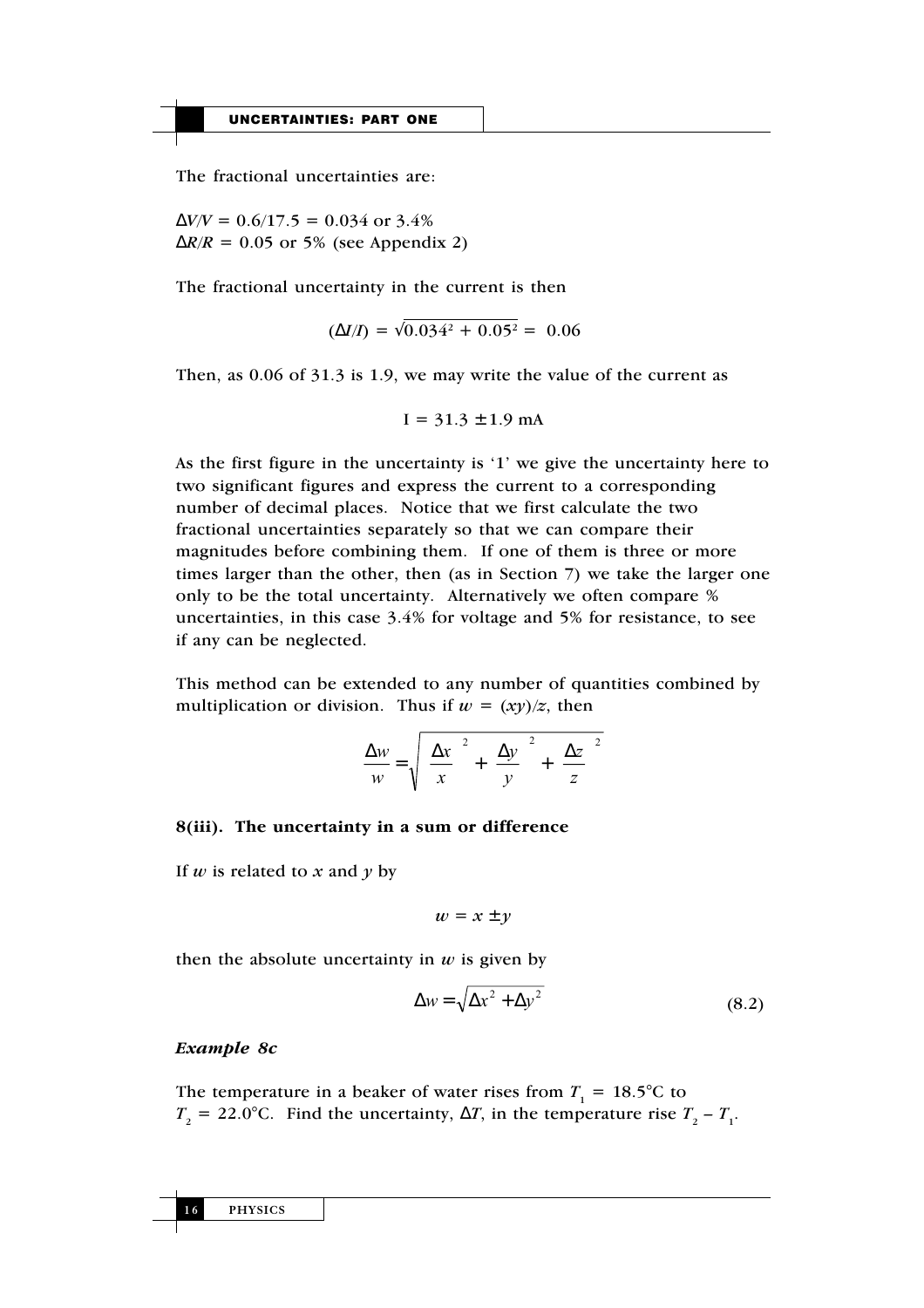If, as in example 7e, the temperatures are measured with a mercury-inglass thermometer, then  $T_1$  and  $T_2$  each have a reading uncertainty of 0.5°C and a calibration uncertainty of 0.5°C. However, it is reasonable to suppose that for a small temperature rise, the calibration uncertainties will largely cancel each other out. Hence we are left with the reading uncertainties alone so that:

 $T_1 = 18.5 \pm 0.5^{\circ}$ C;  $T_2 = 22.0 \pm 0.5^{\circ}$ C Hence  $\Delta T^2 = (0.5)^2 + (0.5)^2 = 0.5$  and  $\Delta T = 0.7$ °C, so that  $T_2 - T_1 = 3.5 \pm 0.7$ °C

Note here that the fractional uncertainty ∆*T*/*T* is made very large (20%) by the small temperature rise. This points to poor experimental procedure, which should be improved either to produce a larger temperature rise or to enable  $T_1$  and  $T_2$  to be measured more accurately.

Armed with the techniques of  $8(i) - (iii)$ , we can now find the uncertainties in more complex equations.

#### *Example 8d*

John is measuring the specific heat capacity *c* of a liquid. He immerses a heater of resistance *R* in a mass *m* of the liquid, and passes a current *I* through it for  $t$  seconds. The temperature of the liquid rises from  $T<sub>1</sub>$  to *T*<sub>2</sub>. The energy output of the heater, *I*<sup>2</sup>*R t*, equals the energy gain of the liquid, *mc*  $(T_2 - T_1)$ . Hence

$$
c = \frac{I^2 R t}{m (T_2 - T_1)}
$$
\n
$$
(8.3)
$$

To find the uncertainty ∆*c*, John works as follows:

- (i) he finds the fractional uncertainty in  $I^2$  (example 8a),
- (ii) he finds the absolute uncertainty in  $T_2 T_1$  (example 8c), and converts it to a fractional uncertainty,
- (iii) he compares these two fractional uncertainties with those in *R*, *m* and *t*, and discards all that are less than one-third of the largest,
- (iv) he combines the remaining fractional uncertainties (example 8b) to give the fractional uncertainty in *c,*
- (v) finally, he converts this to an absolute uncertainty and presents the result in the form  $c \pm \Delta c$ .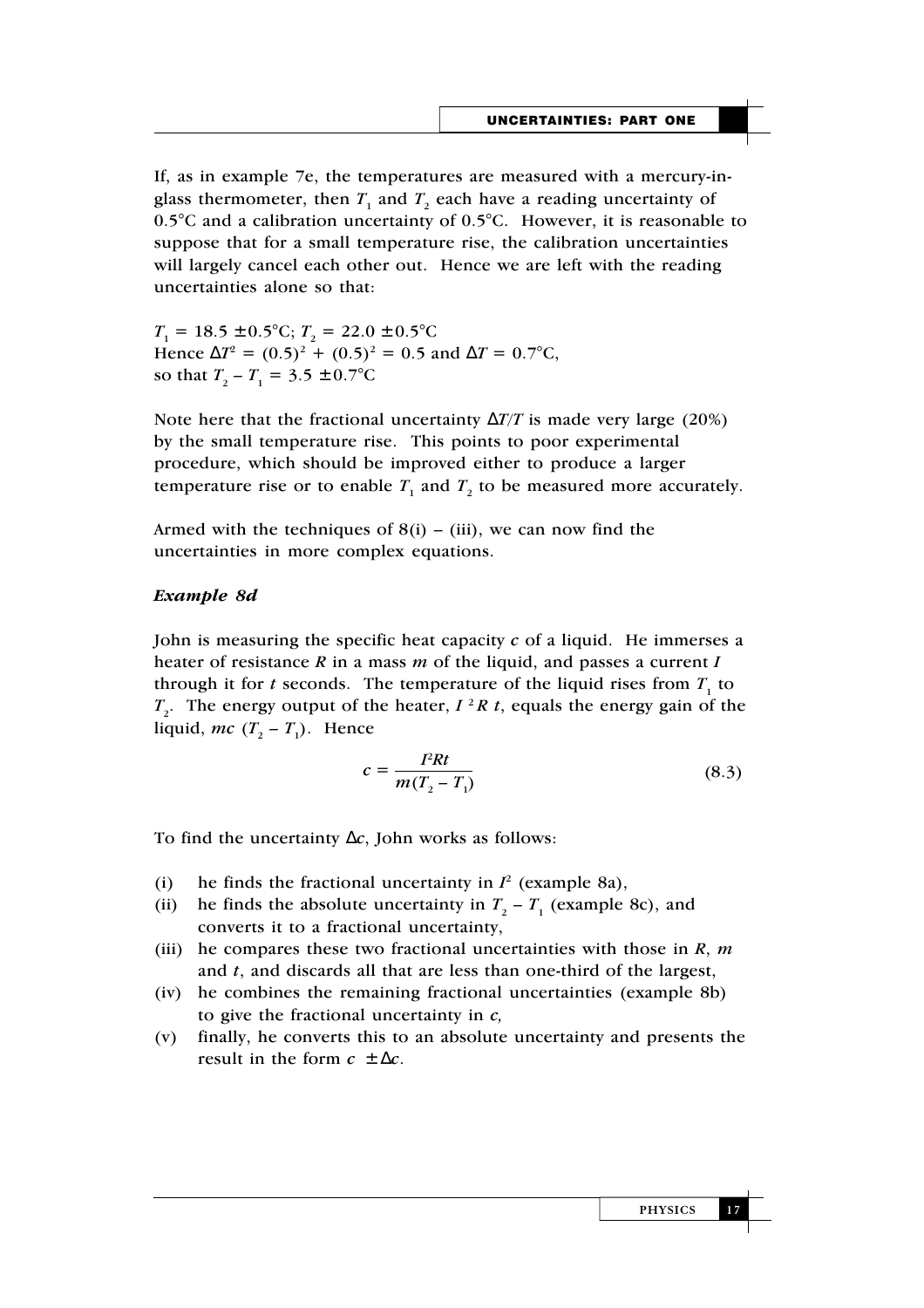## **9. Graphical methods**

In the last example (8d), John would be very unenterprising if he were simply to measure the rise in temperature for just one period of time. It would be far better to read the thermometer at regular time intervals and then plot a graph of temperature against time. This graph will be a straight line (if the liquid is well insulated). Its gradient will equal the average rate of temperature rise and will in effect be the average of several pairs of temperature-time measurements. Hence it can replace  $(T_2 - T_1) / t$  in equation 8.3.

If John adopts this graphical method, he then faces the problem of finding the uncertainty in the gradient of a graph. We now see how to do this.

A straight-line graph has the general form

 $y = mx + b$  where *b* is the intercept.

In John's experiment, the water temperature  $T$  is the dependent variable represented by  $\gamma$  and the heating time  $t$  is the independent variable represented by *x*. Suppose that he obtains the following results:

| t /min   0                                                                                                                     |  | 10 | 15 | 20 | 25 | 30 |  |
|--------------------------------------------------------------------------------------------------------------------------------|--|----|----|----|----|----|--|
| $\vert$ T / °C $\vert$ 18.0 $\vert$ 26.0 $\vert$ 27.5 $\vert$ 30.0 $\vert$ 36.0 $\vert$ 46.5 $\vert$ 50.0 $\vert$ 54.0 $\vert$ |  |    |    |    |    |    |  |

We first plot the points in the usual way (Figure 1).

#### *Figure 1*



**1 8 PHYSICS**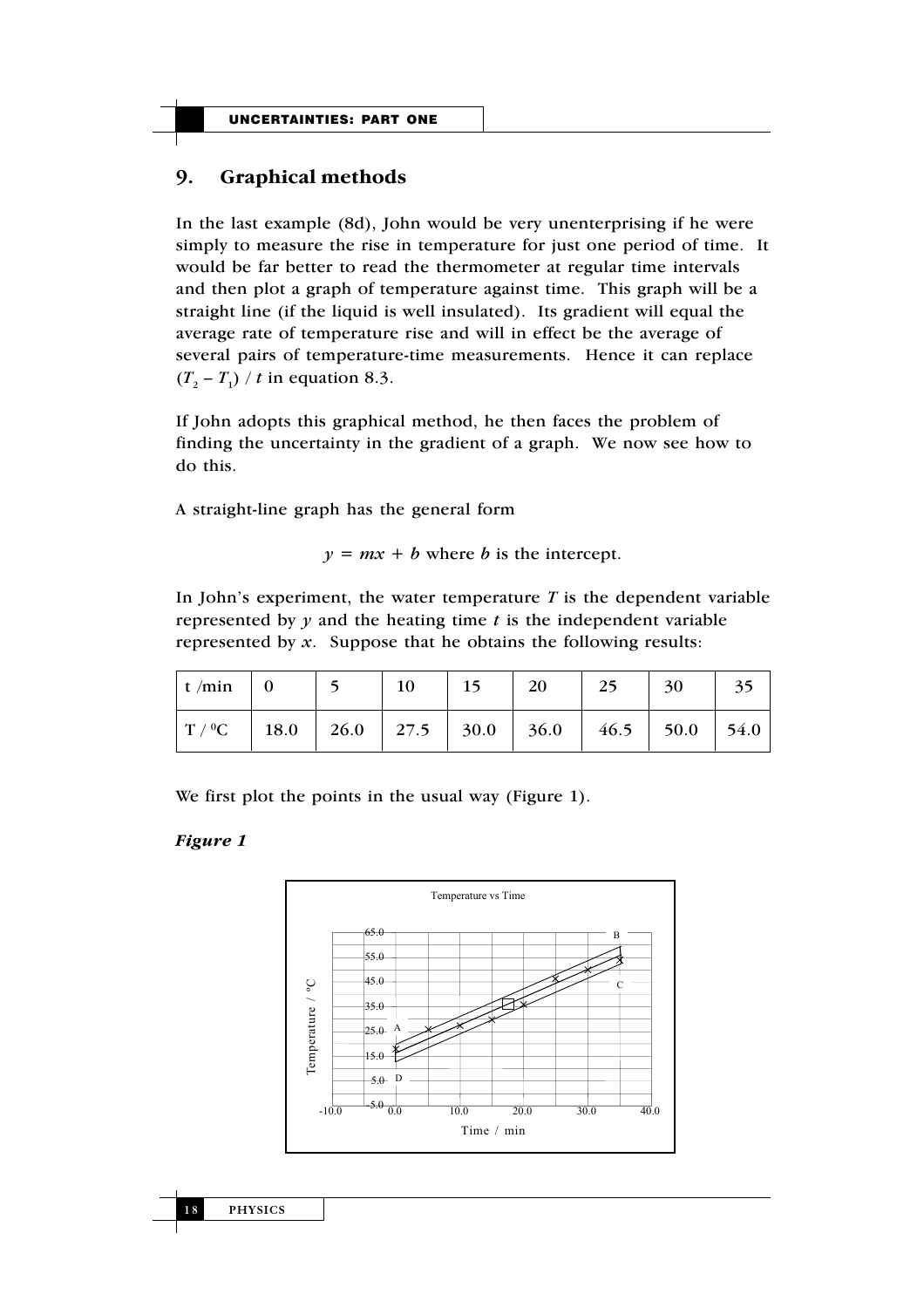As the points are all of equal accuracy (reading uncertainties in *t* and *T* being the same for all readings) then it can be shown that the best straight line through them passes through their **centroid**. This is the 'centre of mass' of the points; its co-ordinates are the means of all the *x* and  $\gamma$  values. Here the centroid is the point (17.5, 36.0) and is marked with a square.

We then draw what we judge to be the best straight line through the centroid. When this is done by eye, our judgement will almost certainly be based on minimising the deviations of the points from the line. As will be seen later, when the best straight line is calculated, it is the sum of the **squares** of the deviations that is minimised and not the magnitudes of the deviations. After drawing the line, the gradient and intercept, *m* and *b*, are found in the usual way:

 $m = 1.12^{\circ}$ C/min;  $b = 16.3^{\circ}$ C

We now enclose the points in a long thin box, a 'parallelogram of uncertainty' (reference 3). The ends of the box are vertical lines AD and BC through the first and last points of the graph. The top line AB is drawn parallel to the best line (this can be judged by eye – see later for a more reliable method using a spreadsheet program) so that it passes through the point that lies farthest above the best line – here it is the point (5, 26.0). The lower line DC is similarly drawn through the point that lies farthest below the best line – here it is the point (15, 30.0).

The 'worst' lines that could reasonably be drawn through the points are the diagonals of the parallelogram, AC and BD. From the gradients of these diagonals we can find the uncertainty ∆*m* in the gradient of the best line. It is better not to draw in the diagonals, as the graph then becomes very cluttered. We just need the co-ordinates of the corners of the parallelogram. They are:

A, (0, 20.0) B, (35, 60.0) C, (35, 52.0) D, (0, 13.0)

The gradients of the two diagonals are:

 $m(AC) = 0.91$   $m(BD) = 1.34$ .

Then, for *n* points on the graph, the uncertainty in *m* is given by:

$$
\Delta m = \frac{m(BD) - m(AC)}{2\sqrt{(n-2)}} = \frac{0.43}{2\sqrt{6}} = 0.088
$$

so that:  $m = 1.12 \pm 0.09$ °C/min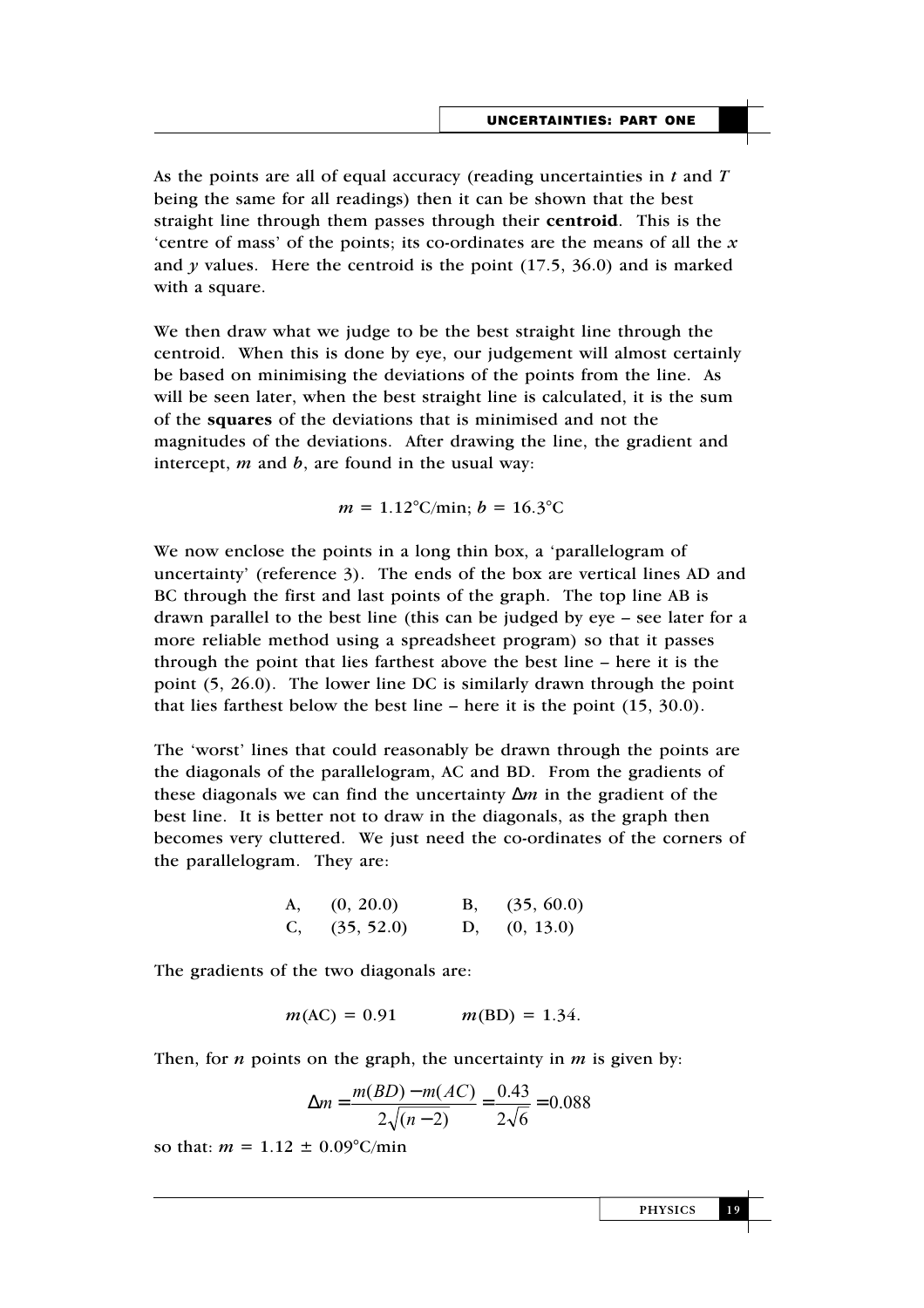The fractional uncertainty  $\Delta m/m$  is then 0.09/1.12 = 0.08, and the percentage uncertainty is 8%.

The factor 2 in the expression for ∆*m* arises because the best line bisects (roughly) the angle between the two diagonals. The factor  $\sqrt{(n-2)}$ comes from the statistical theory of the best line. We see that increasing the number of points reduces the uncertainty in the gradient, as we would expect.

If the uncertainty ∆*b* in *b* is required, we can find it in a similar way. The diagonals AC and BD are extended back to the y-axis (not necessary in this example, as A and D are already on the y-axis) and the two intercepts found. Here they are  $b(A) = 20.0$  and  $b(D) = 13.0$ . Then  $\Delta b$ is given by

$$
\Delta b = \frac{b(A) - b(D)}{2\sqrt{(n-2)}} = \frac{7}{2\sqrt{6}}
$$

Hence:  $b = 16.3 \pm 1.6^{\circ}$ C

If all we want is the **fractional** uncertainty in the gradient, ∆*m/m*, then we can use a quicker method. Suppose we use the horizontal distance between the verticals AD and BC to find all three gradients *m*, *m*(BD) and  $m$ (AC). Then, from the geometry of Figure 1, we have:

$$
\frac{\Delta m}{m} = \frac{m(BD) - m(AC)}{m} \times \frac{1}{2\sqrt{(n-2)}}
$$

$$
\frac{\Delta m}{m} = \frac{2 \times BC}{BA} \times \frac{1}{2\sqrt{(n-2)}}
$$

$$
\frac{\Delta m}{m} = \frac{y(B) - y(C)}{y(B) - y(A)} \times \frac{1}{2\sqrt{(n-2)}}
$$

Using the co-ordinates of the corners, we have

$$
\frac{\Delta m}{m} = \frac{60 - 52}{60 - 20.0} \times \frac{1}{\sqrt{6}} = \frac{8}{40.0} \times \frac{1}{\sqrt{6}} = 0.08
$$

The fractional uncertainty in *m* is 8% as before.

Using this method, we do not even have to measure  $\gamma(A)$ ,  $\gamma(B)$  and  $\gamma(C)$ in units of  $y$ ; we can simply count millimetres up the graph paper.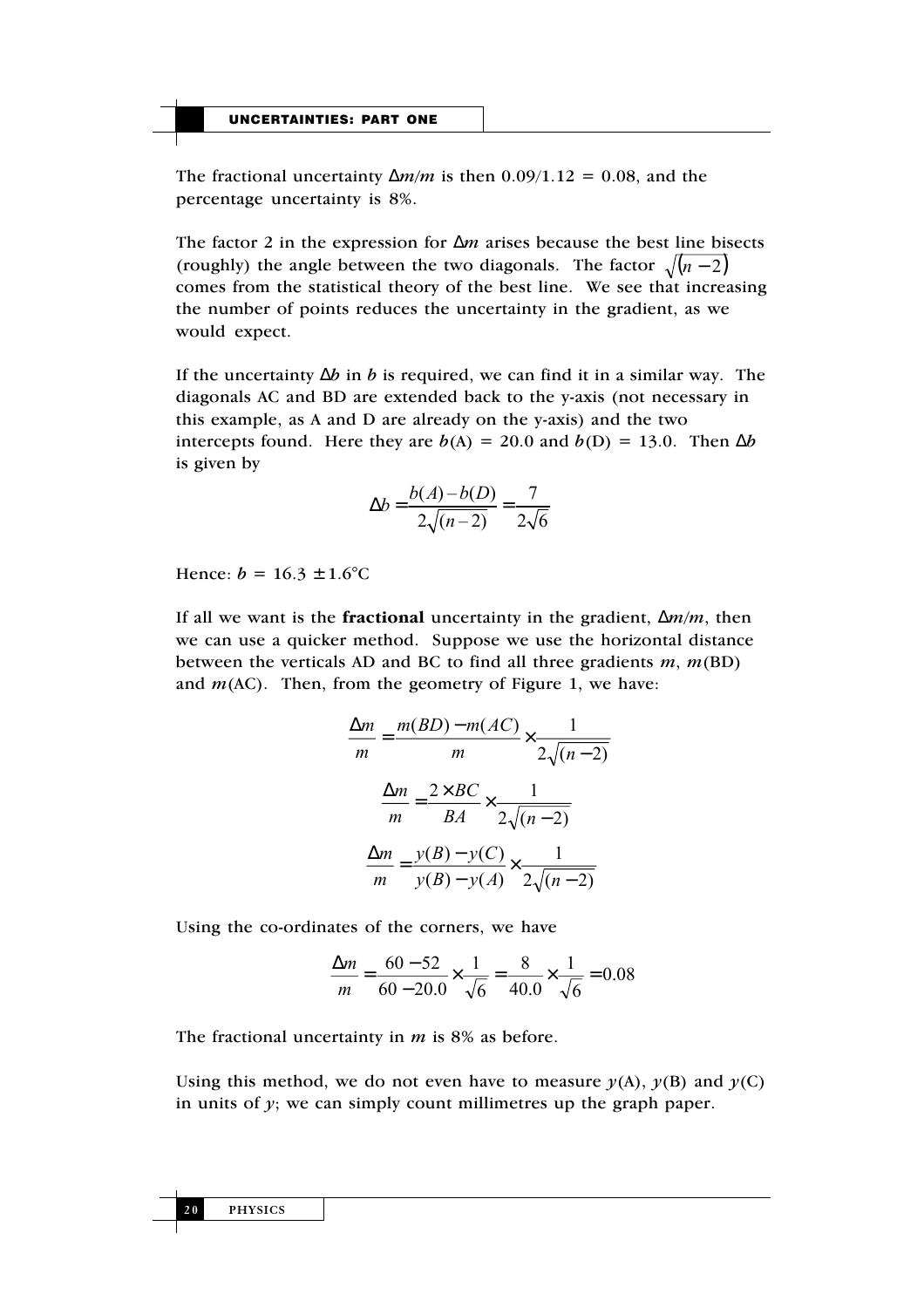## *Example 9a*

John repeats his experiment (example 8d), using a graphical method to obtain the rate of temperature rise as a gradient, *m* degrees per second. Then the specific heat capacity of the liquid is

$$
c = \frac{I^2 R}{Mm}
$$

To find the uncertainty in *c*, John works as follows:

- (i) he finds the fractional uncertainty in  $I<sup>2</sup>$ ,
- (ii) he finds the fractional uncertainty in the gradient ∆*m/m*,
- (iii) he compares all the fractional uncertainties and discards as before,
- (iv) he combines the remaining fractional uncertainties to obtain ∆*c/c,*
- (v) he calculates the absolute uncertainty ∆*c*.

Suppose a single 'rogue' point lies a long way from the best line. Should it be included in the parallelogram or not? Such points are often produced by misplotting; hence this should be checked first. Then the actual values of  $x$  and  $y$  should be examined and any obvious blunder corrected. If the point survives these tests, it should still be discarded if it produces a parallelogram whose diagonals miss the centroid by a substantial amount.

It is often helpful to show the reading uncertainties in  $x$  and  $y$  by plotting error bars on the graph. They can often give a 'visual clue' as to how well the experiment has gone.

In John's experiment, the reading uncertainty in the time *t* is too small to show. The reading uncertainty in the temperature *T* is  $\pm 0.5^{\circ}$ C and is shown for three points in the enlarged central portion of the graph (Figure 2).



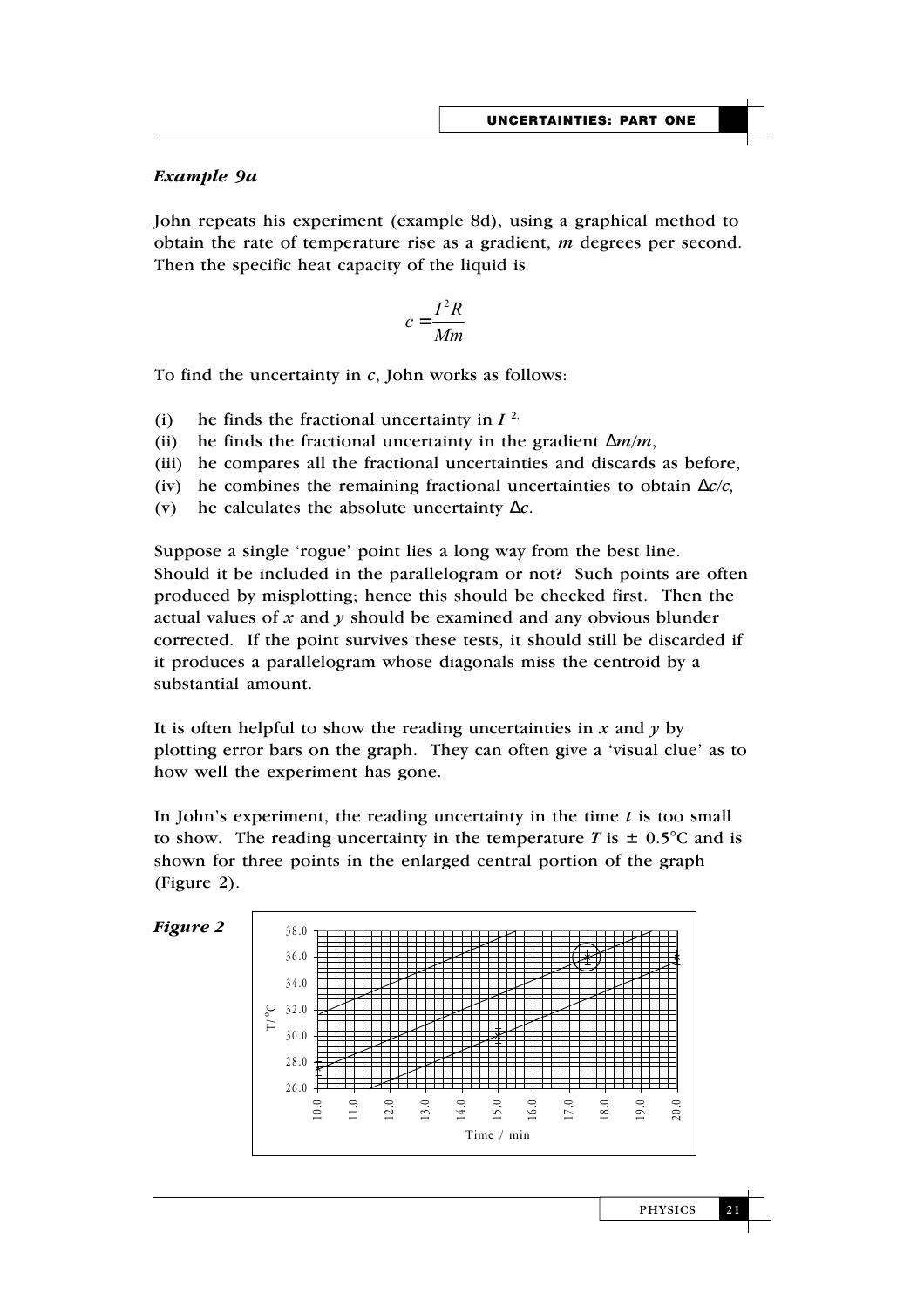#### UNCERTAINTIES: PART ONE

Here we see that the deviations of the points from the best line are much larger than the error bars. What if John really found such large deviations? He would suspect that something must be wrong with his experimental method to produce such large temperature fluctuations. Perhaps he sometimes forgot to stir the water, so that it was not always at a uniform temperature when he read the thermometer.

The error bars are not used in drawing the parallelogram of uncertainty. The actual uncertainties in the readings are represented by the scatter of the points around the best line. Hence the lines AB and CD should pass through the furthermost points themselves (see the lower line in Figure 2) and not through the tips of their error bars.

Similarly, no attempt should be made to combine any estimated uncertainty in *t* or *T* with ∆*m* or ∆*b*, which already express all the uncertainties in the points.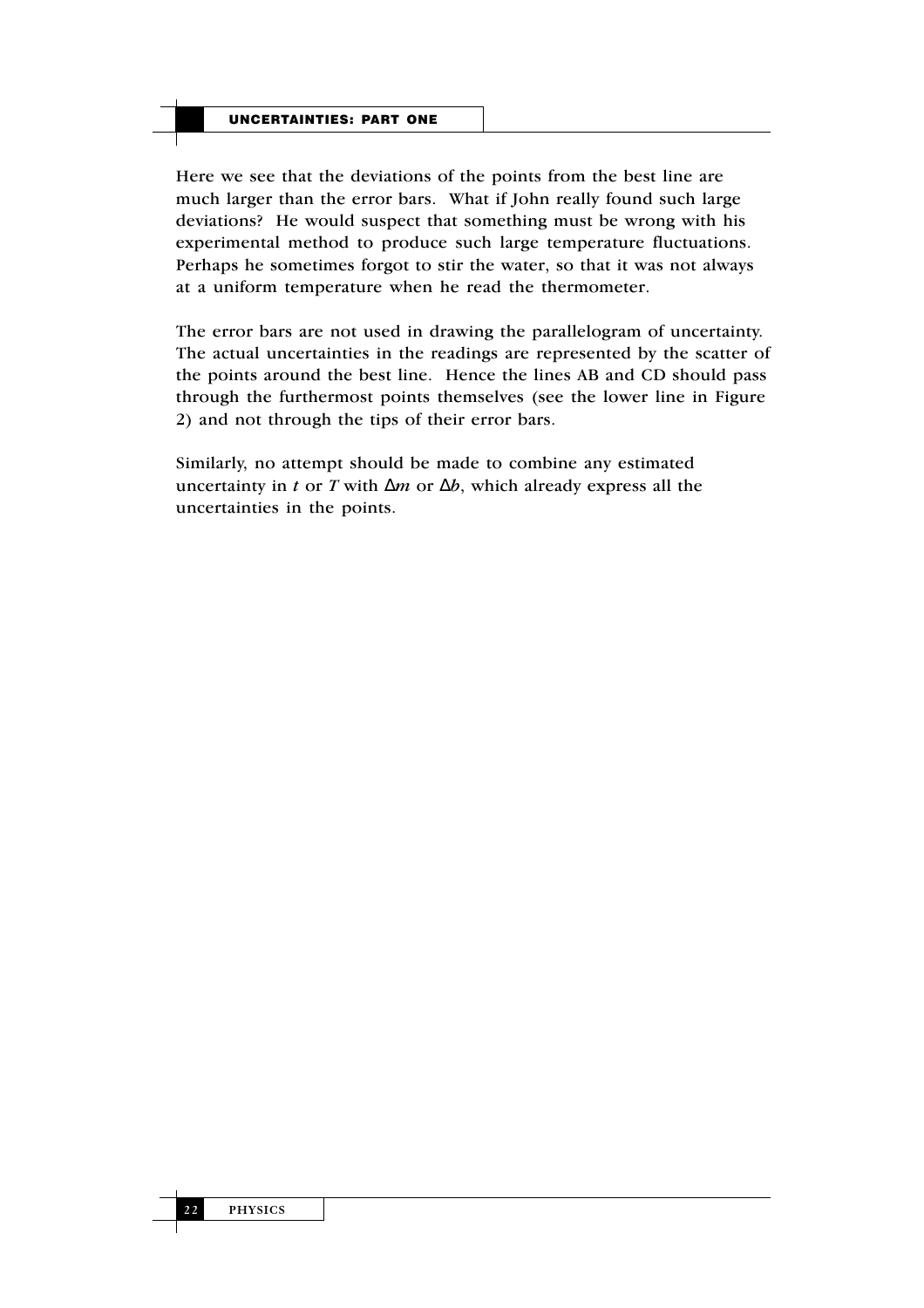# *PART TWO*

## **10. Use of graphs and spreadsheets**

A graph is valuable as it provides a visual impression of the data.

- the existence or not of a trend is easily seen
- points which do not conform to the general trend are readily identified
- the equation to which a set of data conforms may be suggested by the distribution of the plotted points
- spreadsheet programs allow graphs to be drawn and data analysed with relative ease
- by including error-bars, an impression can be got of the relative sizes of random uncertainties, from the spread of the points, and of the other sources of uncertainty

It is always worth while drawing a graph of the results whilst the experiment is in progress. Any point not conforming to the trend can be identified and re-assessed, either by immediately re-doing the measurement, or if this is not possible due to the experimental conditions, then by re-doing that measurement before the equipment is dismantled. Care must be taken not to replace data unless one is certain that the previous data was in error – if not, one is in danger of simply confirming one's prior assumptions about the outcome of the experiment.

The HSDU publication *Physics Guide to Excel* (reference 4) gives an excellent introduction to setting up and using a spreadsheet to analyse experimental results.

Before using the spreadsheet to draw a graph, some thought should be given to the experiment being performed. The student should first of all assess whether the results are likely to fit a known relationship. Examples would be an experiment designed to investigate the pressure– volume relationship for a fixed mass of gas at constant temperature or one to investigate the inverse square law for gamma radiation. Frequently the results will be expected to conform to an equation, such as that between the period of a pendulum and the length of the pendulum. In this case constants will be involved, such as the acceleration due to gravity, *g*, and indeed it may be measurement of this quantity that is the desired outcome of the experiment. Since a straightline graph is immediately recognisable, the data in these cases should be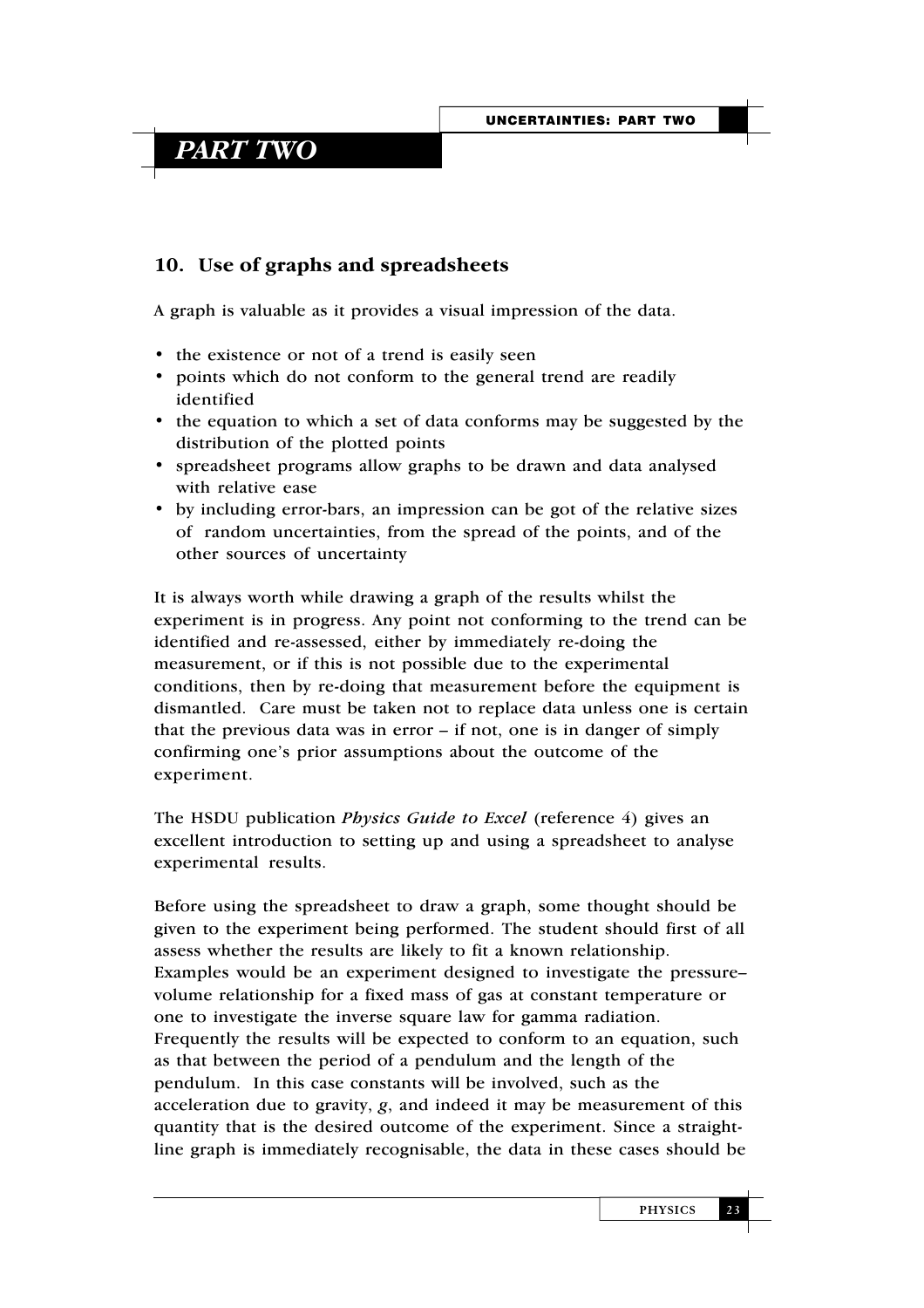handled in a way which would be expected to yield a straight line. Less commonly, the experiment may be designed to study some completely unknown (to the student at least) relationship, such as that between the viscosity of a liquid and the quantity of some additive. In these cases no constant is being measured, and any graph drawn will simply illustrate the trend.

# **11. Graphing results with the EXCEL spreadsheet – Adding a trendline and equation**

The HSDU publication *Physics Guide to Excel* (reference 4) provides a clear, step-by-step account of how to produce a chart of a set of experimental points using an Excel spreadsheet. That guide also explains how to add error bars to the plotted points. It does not explain how to add a trendline and equation to the computer generated chart.

After preparing the chart of the temperature readings versus time (see Figure 3), proceed as follows –

- select the chart area in the spreadsheet by clicking on it once,
- go to **Chart** on the Menu bar,
- click on **Add Trendline.**
- select **Type Linear**
- now click on the **Options** tab and tick the box **Display equation on chart**

The least squares, best-fit line will be added to the set of plotted points. The equation of this line (given normally by  $\gamma = mx + c$  but in EXCEL by  $y = mx + b$  is given also. By double clicking on the best-fit line, the characteristics of the line, colour and weight can be altered; if desired, the line can be constrained to pass through a known intercept, by clicking on **Options,** ticking the **'**set intercept' box and specifying the intercept value in the  $' ='$  box.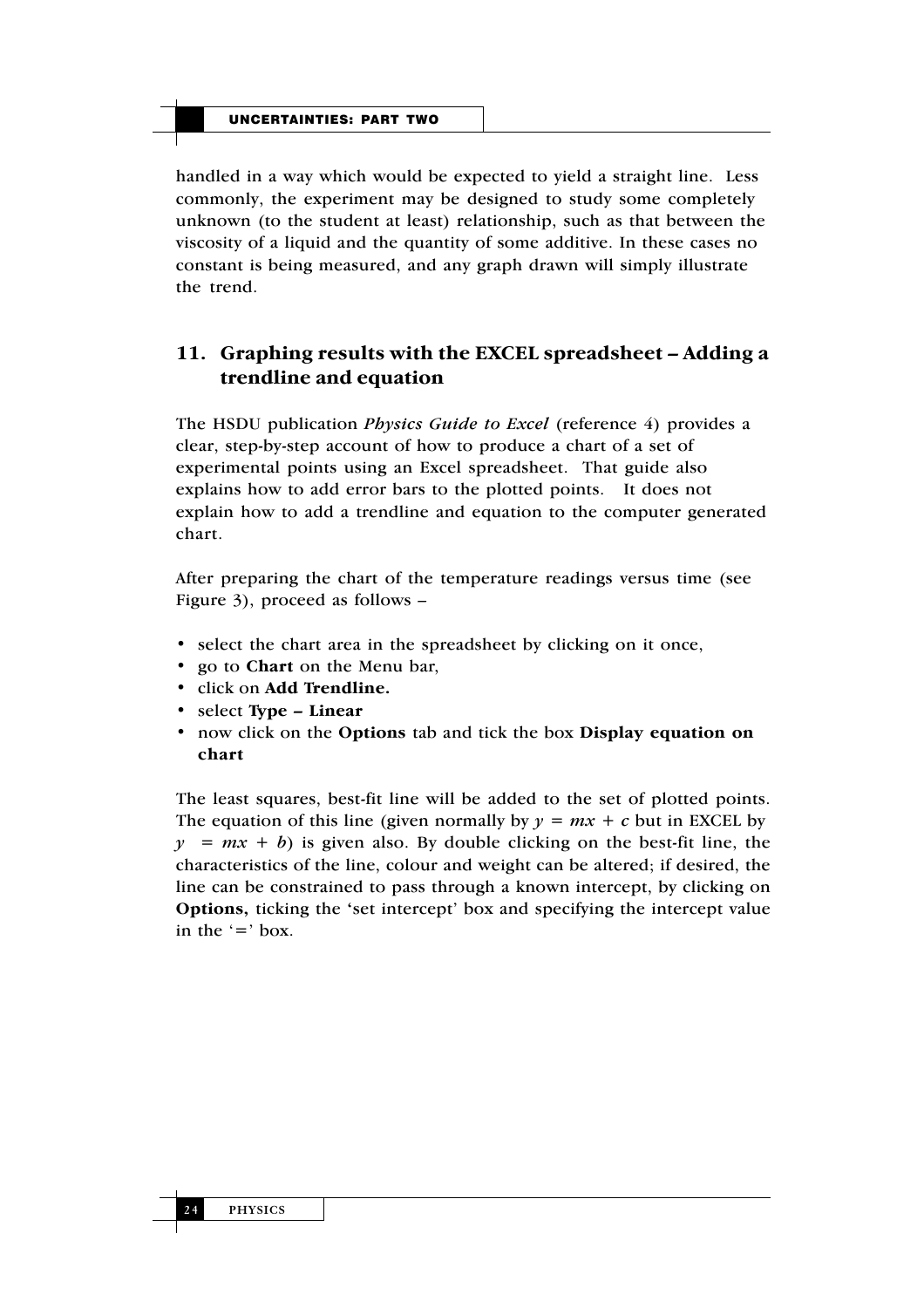

The equation of the best-fit line gives

 $m = 1.04 \text{ °C} / \text{min}; b = 17.88 \text{ °C}$ 

## **12. Uncertainties in gradient and intercept**

Using a spreadsheet, the parallelogram (see Section 9, page 19) can be added using the DRAW package. A line is drawn lying over the trendline, extending between the first and last 'x' values. By copying this line (CTRL C followed by CTRL V) a second identical line is generated. These lines can then be moved until they pass through the most extreme upper and lower data points. Often these lines can be moved using the keyboard direction arrows. For finer steps CTRL + ARROW can be used. Finer grid-lines can be used to give the co-ordinates of the vertices of the parallelogram so formed.

## **13. Note on LINEST**

It is straightforward to have the analysis package of the spreadsheet find the values of the '**standard error' or 'standard deviation' of the gradient,** and the **'standard error' ('standard deviation')** of the i**ntercept**. (Note that in EXCEL the intercept is referred to by the symbol 'b' rather than 'c'). The function LINEST will supply the necessary statistics. The example here uses the temperature–time readings of the 'heating water' experiment:

| $\pm$ /min           |  |  | 20                                                    | 25 | 30 |  |
|----------------------|--|--|-------------------------------------------------------|----|----|--|
| $\mid T \rangle^0 C$ |  |  | 18.0   26.0   27.5   30.0   36.0   46.5   50.0   54.0 |    |    |  |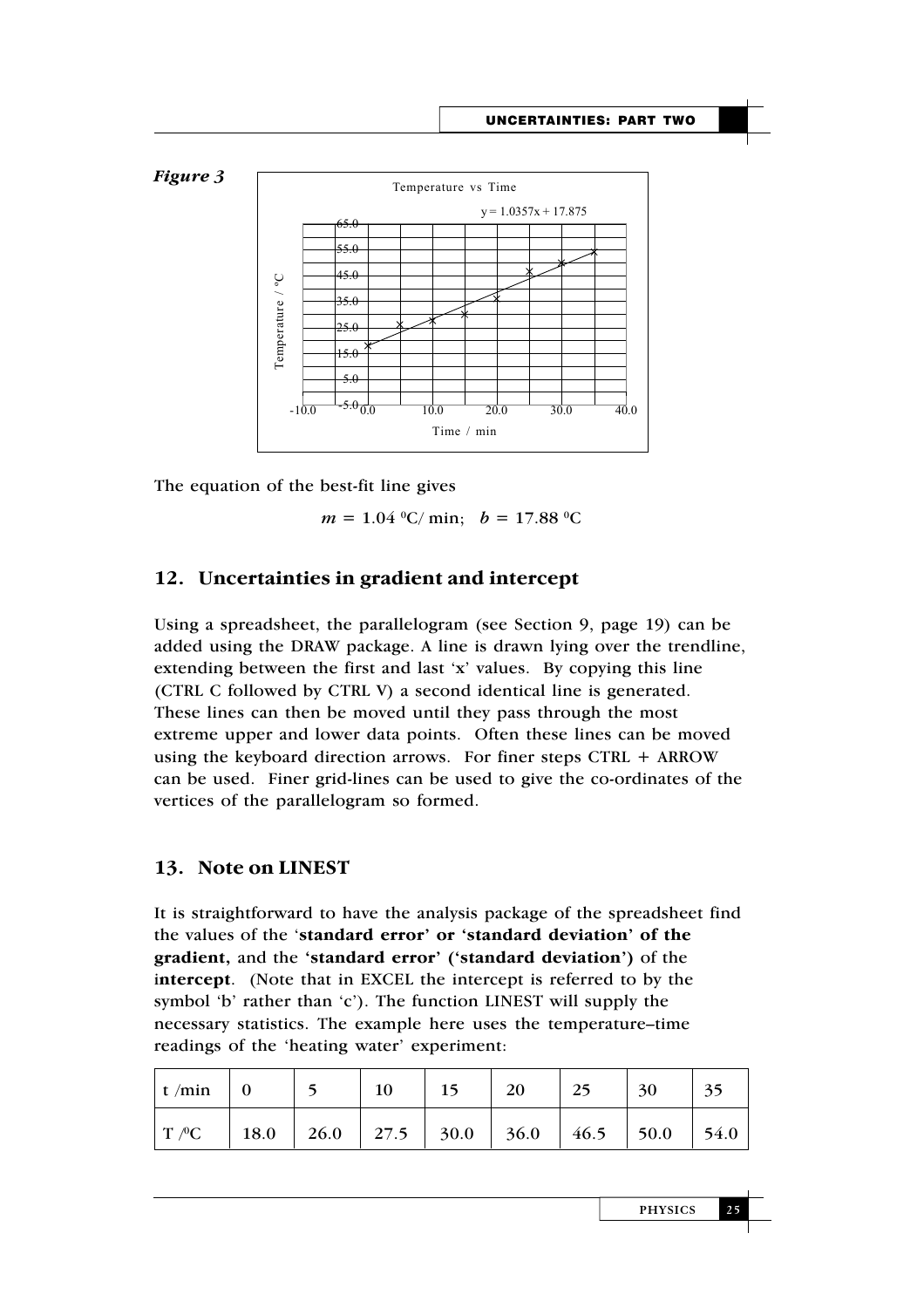#### UNCERTAINTIES: PART TWO

The data are entered in the first two columns of an EXCEL spreadsheet as before, and the graph drawn, with a trendline inserted. The equation of the line can be shown on the chart by selecting – Chart Options – Insert Trendline, Options – tick 'Display equation on Chart' box.





As above (Figure 4), this gives a gradient of 1.04, and an intercept *b* of 17.88.

When the statistics of the line are found they will be fitted into an array. Highlight a block of cells two columns wide by 2 deep, to take this data. With these cells highlighted enter the formula =LINEST. The dialog box shown will open up:

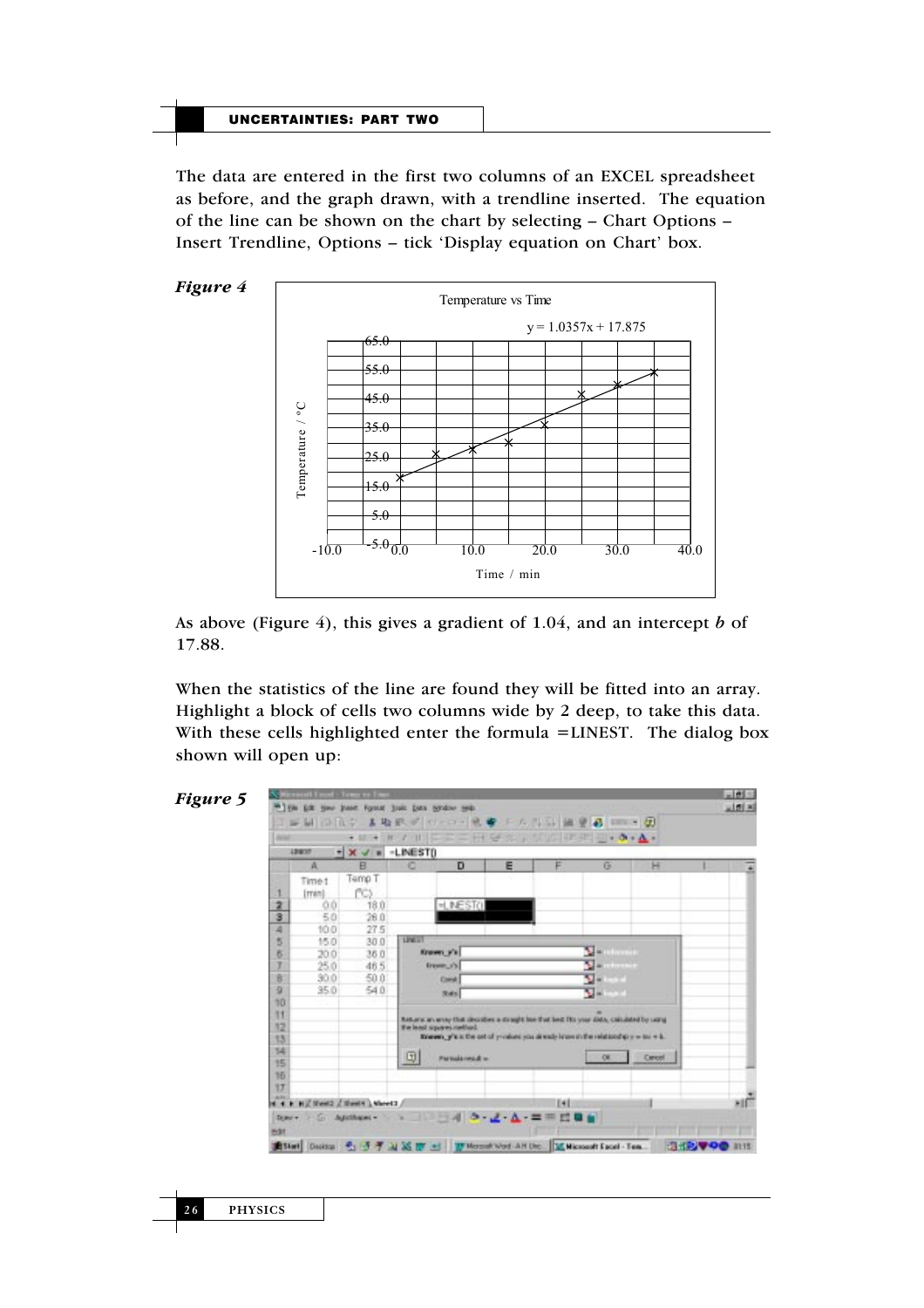Click on the red symbol to the right of the first box (**Known** *y***'s)** and enter the range of cells containing the y-values. This is most easily done by running the cursor down column B from B2 to B9, or simply type these cell references by hand. Do the same for the known *x*'s. Enter 'TRUE' in each of the bottom two lines. **To enter this formula as an array, hold down CTRL + SHIFT and press ENTER at the same time.** The formula should appear in the formula bar with  $\{\}$  brackets around it, and the cells you highlighted should now hold the desired data.

## *Figure 6*

|                                        | CEE<br>뇌                               | $+12$<br>×<br>٠ |                |            |       | $\boxplus \boxplus \times$ , $\cong \triangle$ ( $\cong \blacksquare$ ) $\Box \cdot \Delta \cdot \Delta$ . |   |   |    |
|----------------------------------------|----------------------------------------|-----------------|----------------|------------|-------|------------------------------------------------------------------------------------------------------------|---|---|----|
|                                        | $\mathbf{A}$                           | Ħ               | с              | D          | E     | F                                                                                                          | G | H |    |
|                                        | Timet<br>(min)                         | Temp T<br>(°C)  |                | Statistics |       |                                                                                                            |   |   |    |
| $\overline{2}$                         | 0.0                                    | 18.0            | $^{\text{TT}}$ | 1.04       | 17.88 | ь                                                                                                          |   |   |    |
| 3                                      | 5.0                                    |                 | 26.0 sigma m   | 0.06       |       | 1.58 sigma b                                                                                               |   |   |    |
| 4                                      | 10.0                                   | 27.5            |                |            |       |                                                                                                            |   |   |    |
| 5                                      | 15.0                                   | 30.0            |                |            |       |                                                                                                            |   |   |    |
| 6                                      | 20.0                                   | 36.0            |                |            |       |                                                                                                            |   |   |    |
| 7                                      | 25.0                                   | 46.5            |                |            |       |                                                                                                            |   |   |    |
| B                                      | 30.0                                   | 50.0            |                |            |       |                                                                                                            |   |   |    |
| $\begin{array}{c} 9 \\ 10 \end{array}$ | 35.0                                   | 54.0            |                |            |       |                                                                                                            |   |   |    |
|                                        |                                        |                 |                |            |       |                                                                                                            |   |   |    |
| 11                                     |                                        |                 |                |            |       |                                                                                                            |   |   |    |
| $\frac{12}{13}$                        |                                        |                 |                |            |       |                                                                                                            |   |   |    |
|                                        |                                        |                 |                |            |       |                                                                                                            |   |   |    |
| 14                                     |                                        |                 |                |            |       |                                                                                                            |   |   |    |
| 15                                     |                                        |                 |                |            |       |                                                                                                            |   |   |    |
| 16<br>17                               |                                        |                 |                |            |       |                                                                                                            |   |   |    |
|                                        | 4 4 9 9 (2 Street2 / Shout4 ) Shout3 / |                 |                |            |       | $-1 - 1$                                                                                                   |   |   | мĒ |

The top left cell which you highlighted contains *m*, and the top right cell contains *b*. The standard deviation of each is the box immediately below it.

In the screen display above, the names etc have been added to the surrounding boxes. The program will not do this for you.

An alternative method is to highlight cells as described earlier, and then type =LINEST() in the formula line. Place the insertion point inside the brackets, then highlight the cells containing the  $\gamma$ -data readings (in this case B2:B9), or simply enter these references, followed by a comma, then the range of the *x*-data (A2: A9), then a comma followed by TRUE, then another comma followed again by TRUE, giving =LINEST(B2:B9, A2:A9,TRUE,TRUE)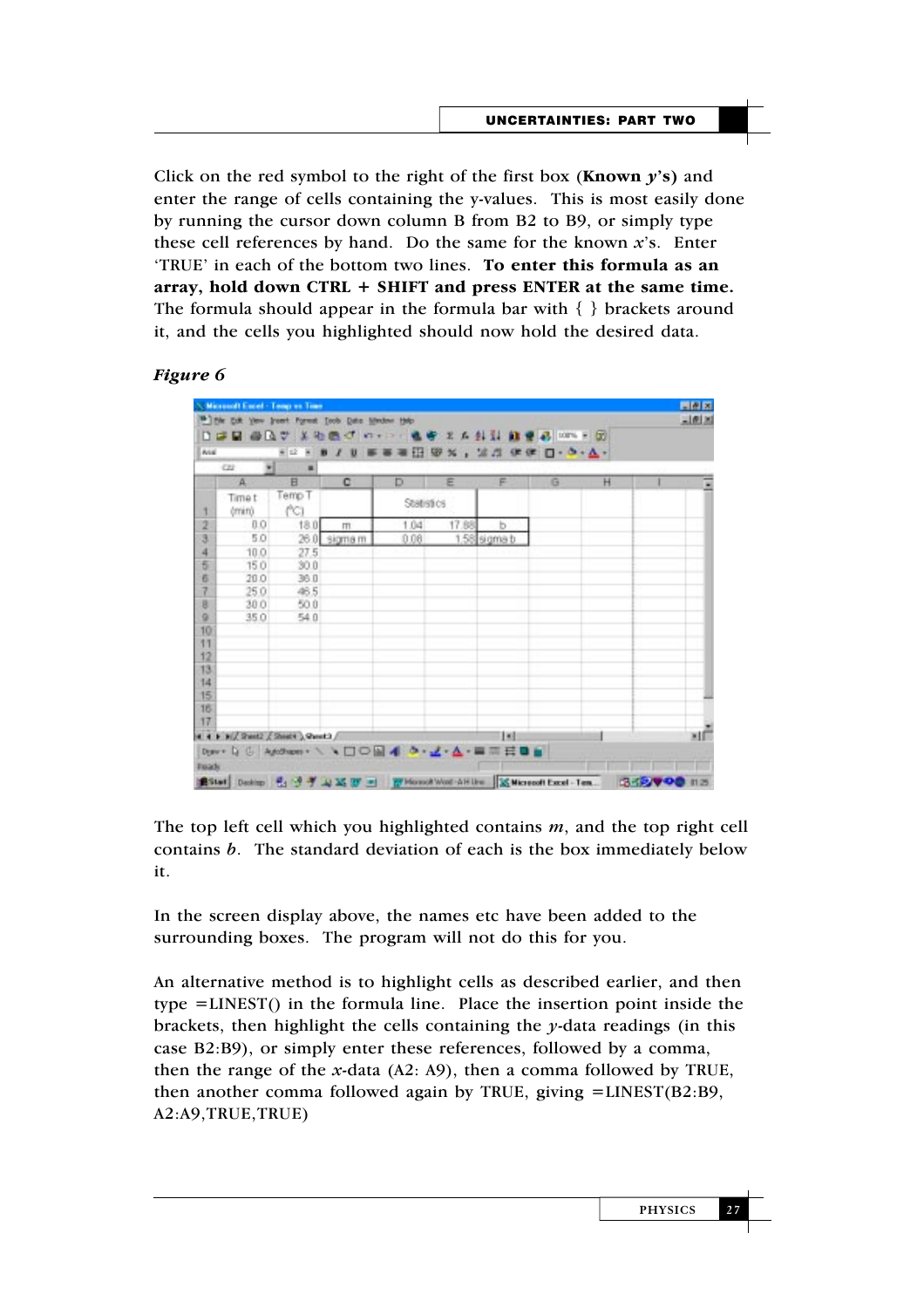Now hold down CTRL + SHIFT and press ENTER. This should return the required values as before.

## **14. Data handling with a spreadsheet – seeking a straight line**

Should a straight line relationship be sought, the spreadsheet makes calculations related to this extremely quick and easy to carry out.

Let us suppose that an experiment investigating the relationship between the pressure and volume of fixed mass of gas yields the following values of *p* and *V*. Reasonable care has been taken over controlling the temperature and mass of the gas:

| Pressure p<br>$/ 105$ Pa     | 1.00 | 1.09 | 1.20 | 1.33 | 1.50 | 1.71 | 2.00 | 2.40 |
|------------------------------|------|------|------|------|------|------|------|------|
| Volume V<br>$\sigma$ cm $^3$ | 100  | 90   | 80   | 70   | 60   | 50   | 40   | 30   |

The student plots  $p$  vs  $1/V$ , expecting a straight line:





The line on the graph was drawn through the first four points.

The result is clearly not what was expected, and should give cause for some thought. The trend is getting further from a straight line for large 1/*V*, *i.e.* for small *V*.

This could be because the assumed relationship  $pV = constant$  is incorrect, but alternatively there could be a systematic error in the results. For example, a 'dead-space' in the equipment could cause all the volume readings to be too small by the same amount.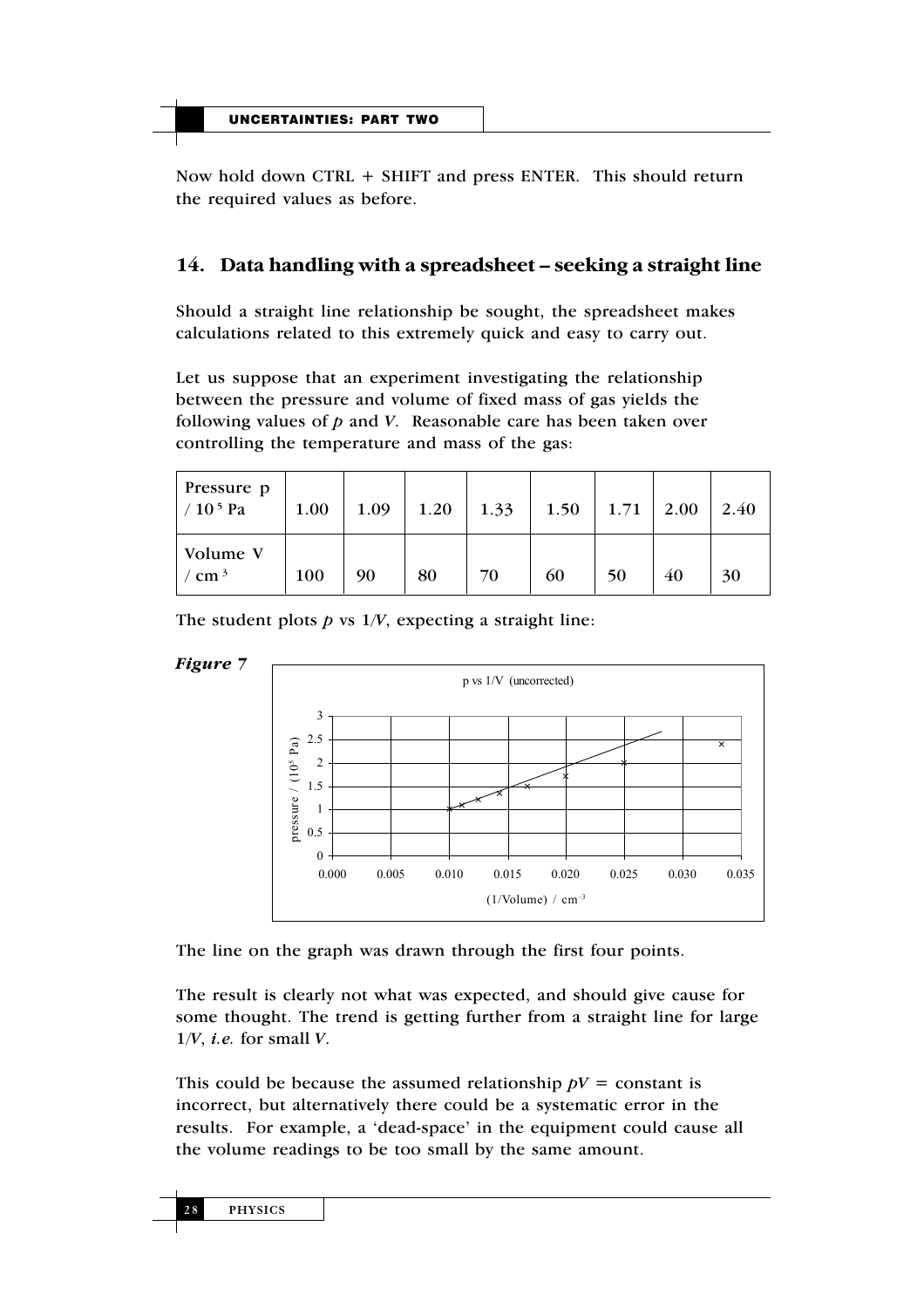A plot is made of 1/*p* vs *V* in order to examine this possibility:





This shows clearly the offset in the volume, which is identified with a dead-space in the equipment. In this case there was a dead-space of 20  $cm<sup>3</sup>$ . The apparatus may be redesigned to reduce or eliminate this. The results can be corrected to allow for the dead-space, and the linear relationship can be shown to hold:

| Pressure p<br>$/ 105$ Pa             | 1.00 | 1.09 | 1.20       | 1.33 | 1.50 | 1.71 | 2.00 | 2.40 |
|--------------------------------------|------|------|------------|------|------|------|------|------|
| Volume V<br>/ cm $^3$                | 100  | 90   | 80         | 70   | 60   | 50   | 40   | 30   |
| Corrected<br>Volume<br>$/$ cm $^{3}$ | 120  | 110  | <b>100</b> | 90   | 80   | 70   | 60   | 50   |

The equation is now that of a straight line through the origin, with no offset.

The ease with which such graphs can be generated makes it possible to scrutinise data more closely when linearity is expected (and fails to show up). Examples where offsets are likely to occur are in the recording of gas volumes – 'dead-spaces' as exemplified above, distances between a light-source and a detector, distances between a source of radiation and a geiger-tube, and so on. In fact, rather than attempt to measure from a true zero, it may be more convenient and yield better data to deliberately introduce an offset. It is, for example, more straightforward, in a pendulum experiment, to mark the string above the bob and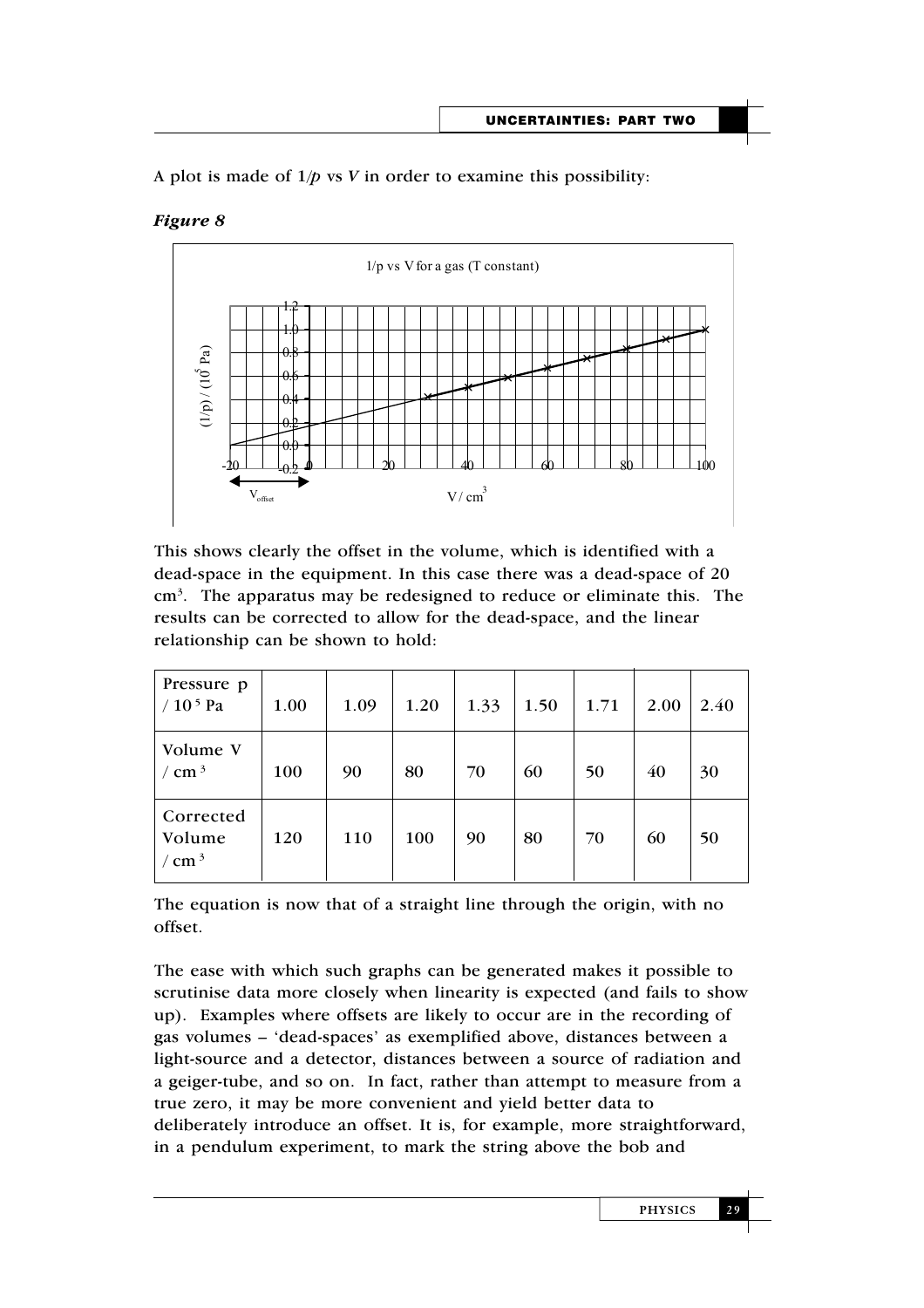UNCERTAINTIES: PART TWO

measure from there. Length should then be plotted as the independent variable, and the square of the period should be plotted as the dependent variable. In this case, the offset could be found from the graph. If *g* is being measured, the offset is irrelevant, as *g* can be obtained from the gradient.

**Note:** This method will fail if there is an unknown systematic error in the measurement of the dependent variable as well.

## **15. Comparisons of results**

Once we have a numerical result in the form  $x \pm \Delta x$ , we can compare it with the results of other experiments. As an example, let us compare Anne's value for *g* with three other values, two obtained with a pendulum and one with a spiral spring. The four results are listed below and shown in Figure 9 with the uncertainties drawn as horizontal bands.

| R1 Pendulum             | $9.78 \pm 0.06$ m s <sup>-2</sup> (Anne's result) |
|-------------------------|---------------------------------------------------|
| R <sub>2</sub> Pendulum | $9.88 \pm 0.05$ m s <sup>-2</sup>                 |
| R <sub>3</sub> Pendulum | $9.56 \pm 0.07$ m s <sup>-2</sup>                 |
| $R4$ Spring             | $9.6 \pm 0.4$ m s <sup>-2</sup>                   |

Let us first look at these results on their own, disregarding whatever else we know about the value of *g*. Figure 9 shows that R1 and R2 have overlapping error bands. Hence we can say that R1 is in good agreement with R2. R3 lies somewhat lower and so is in rather poor agreement with R1 and R2.

*Figure 9*

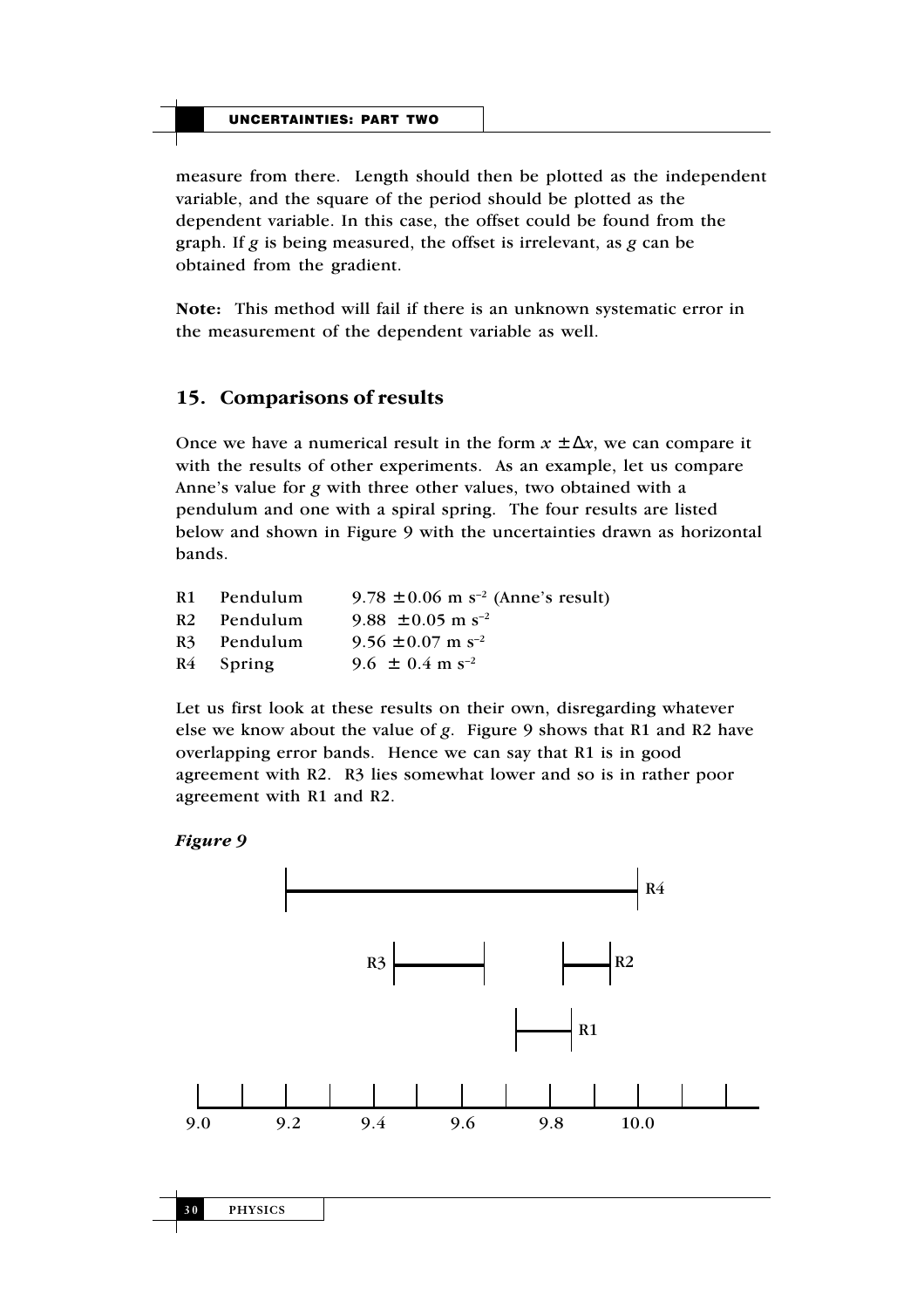The uncertainty band for R4 encompasses all the others. Hence R4 is in good agreement with R1 – R3, but its broad uncertainty band marks down the spiral spring as a poor way of measuring *g*. By comparing uncertainties in this way, we can judge between one experimental method and another.

The value of *g* used in SQA examination question papers is often given as  $9.8 \text{ m s}^{-2}$ . This is not the 'right answer' but rather a 'generally accepted value', derived from many careful experiments that have produced results with overlapping uncertainty bands that are very small. More comprehensive data books (for example, reference 7) reveal that very few of the so-called 'constants' are actually constant; most of them depend on other physical parameters. Thus *g* varies with both latitude and altitude (see reference 8). Across Scotland, at sea level, it ranges from 9.815 m  $s^{-2}$  in Stranraer to 9.819 m  $s^{-2}$  in Lerwick (with uncertainties less than  $0.001$  m s<sup>-2</sup> in each value.)

As the uncertainty band for R1 includes these values, we say that R1 is in good agreement with the generally accepted values of *g* for Scotland. The same is true for R2, for the lower edge of its uncertainty band  $(9.83 \text{ m s}^{-2})$  is also very close to the accepted values.

There is however, a sizeable gap between the uncertainty band for R3 and the accepted values; the agreement is poor. Perhaps there was some undetected error in this experiment that displaced the result to a lower value. However, we cannot be sure and so cannot say that R3 is 'wrong'. Instead we note the discrepancy and, if we think it important enough, ask for the experiment to be repeated. The history of science shows that there is often much to learn from so-called 'wrong' answers.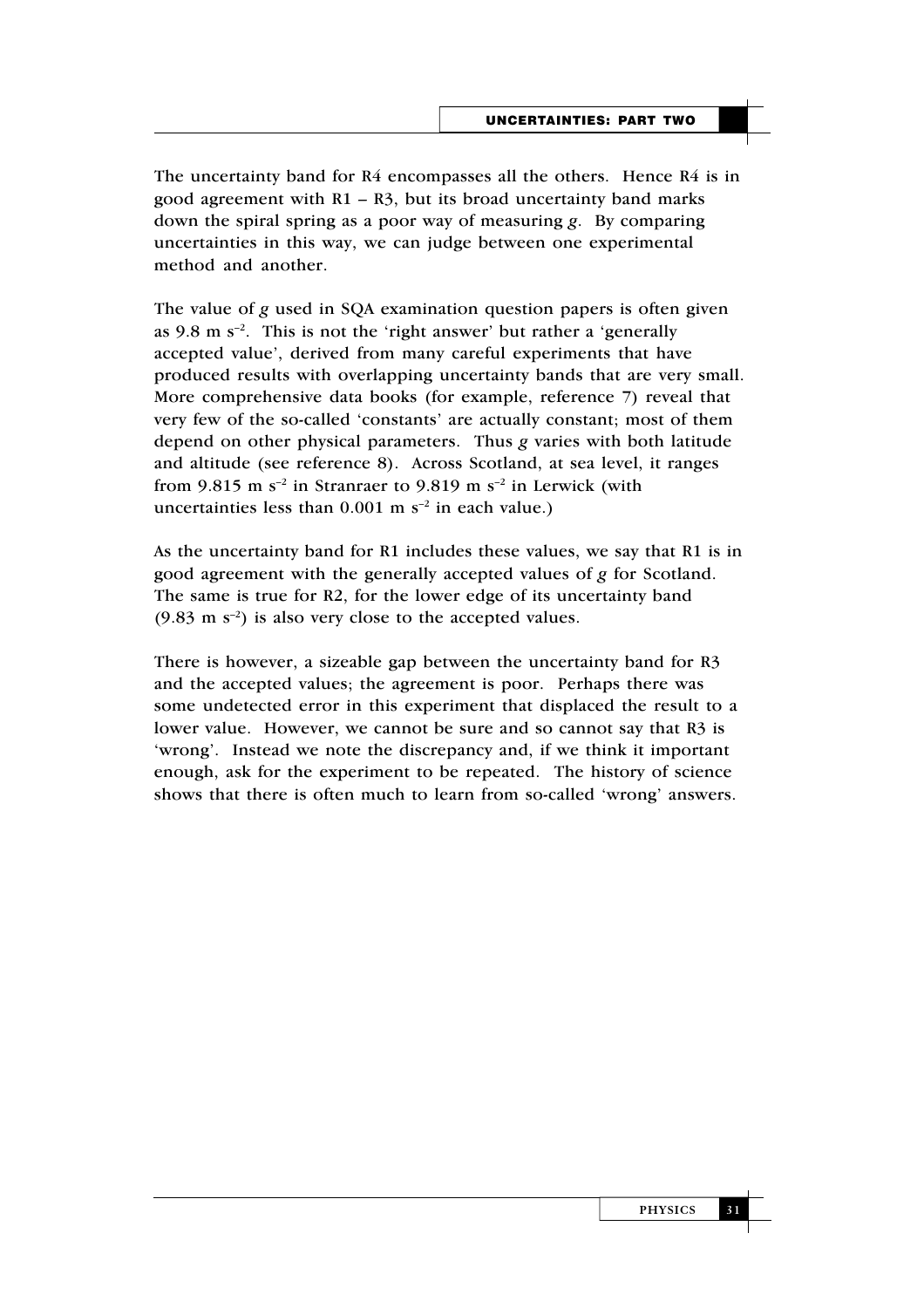|  | <b>PHYSICS</b> |  |
|--|----------------|--|
|  |                |  |

 $\overline{\phantom{0}}$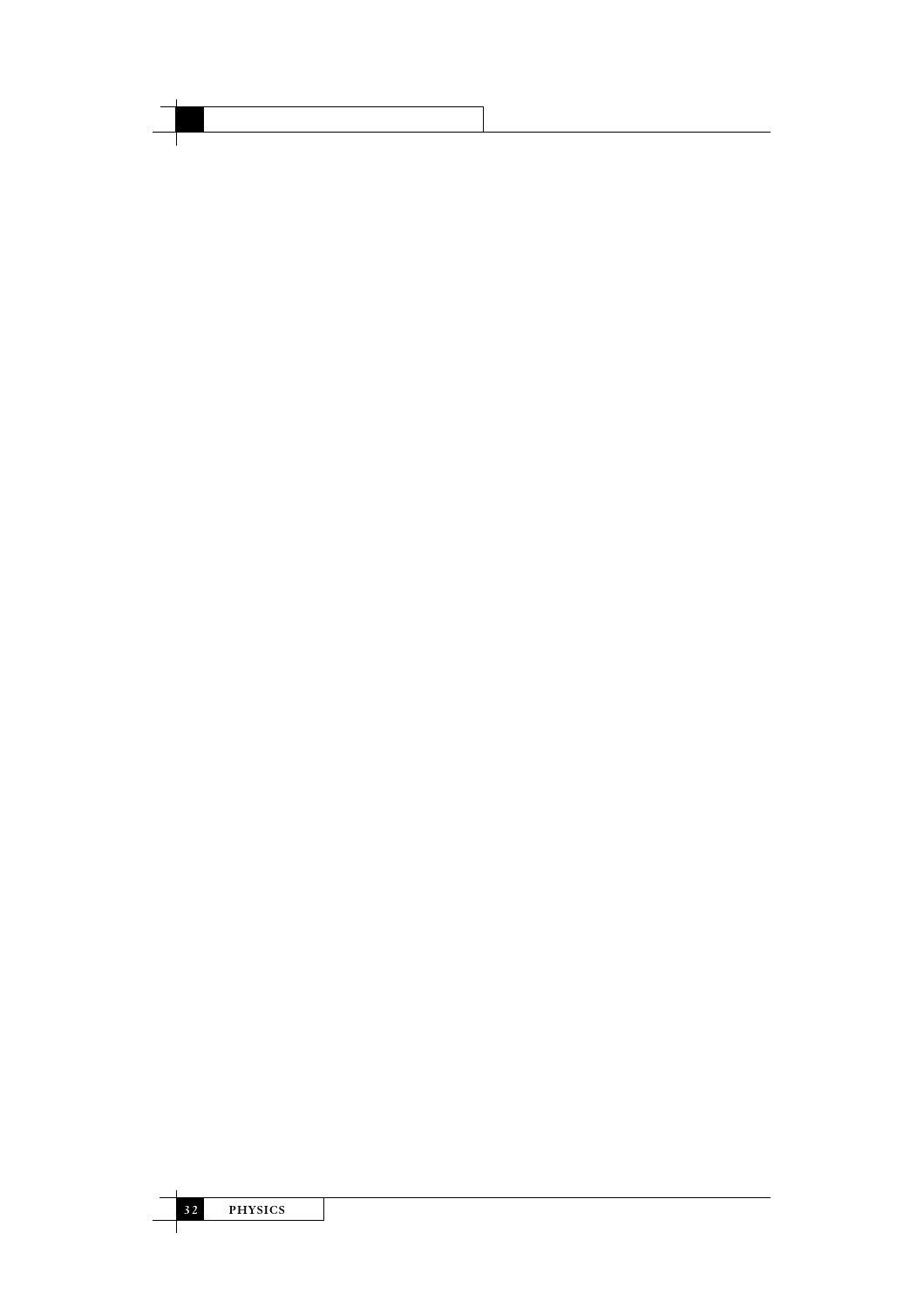# *PART THREE*

## **16. Populations, samples and distributions**

In Section 5, we looked at a simple experiment in physics, Anne's measurement of *g* with a pendulum. Let us compare this with an experiment in a rather different field. John, another student, is conducting a statistical survey; he is measuring the heights of a large number of S5 students. Do these two experiments, apparently unrelated, have anything in common?

One point of similarity is that both John and Anne are working with **samples**. John has chosen a sample from the total **population** of S5 students. Anne also has obtained a sample (though not by conscious choice) from the total 'population' of measurements that she might have made. John's population is finite; there are only around 40,000 S5 students in Scotland. Anne's population is infinite; in principle she could go on taking readings for ever.

John's sample displays a **distribution** of student heights. This **sample distribution** is related somehow to the **population distribution**, the distribution of height throughout the whole population of S5 students. Similarly Anne's sample shows a distribution of values of *g* and this too is related in some way to the distribution in the total population of results that she might have obtained. If John and Anne repeat their experiments, John with a fresh batch of students and Anne with a fresh set of measurements, then they are sampling their respective populations a second time. The second samples may not look much like the first one, but they are just as representative of the populations from which they were drawn.

However, the sample distributions in these two experiments have very different origins. 'Acceleration due to gravity' is a single-valued entity. Even though it is not a constant, it has only one value at any particular place and time. The distribution of values that Anne finds in her sample comes from the uncertainties inherent in her experimental method (Section 6). 'Height of S5 student', however, is not a single-valued entity. The distribution of heights in John's sample comes mainly from the distribution inherent in the S5 population and only peripherally from his experimental method.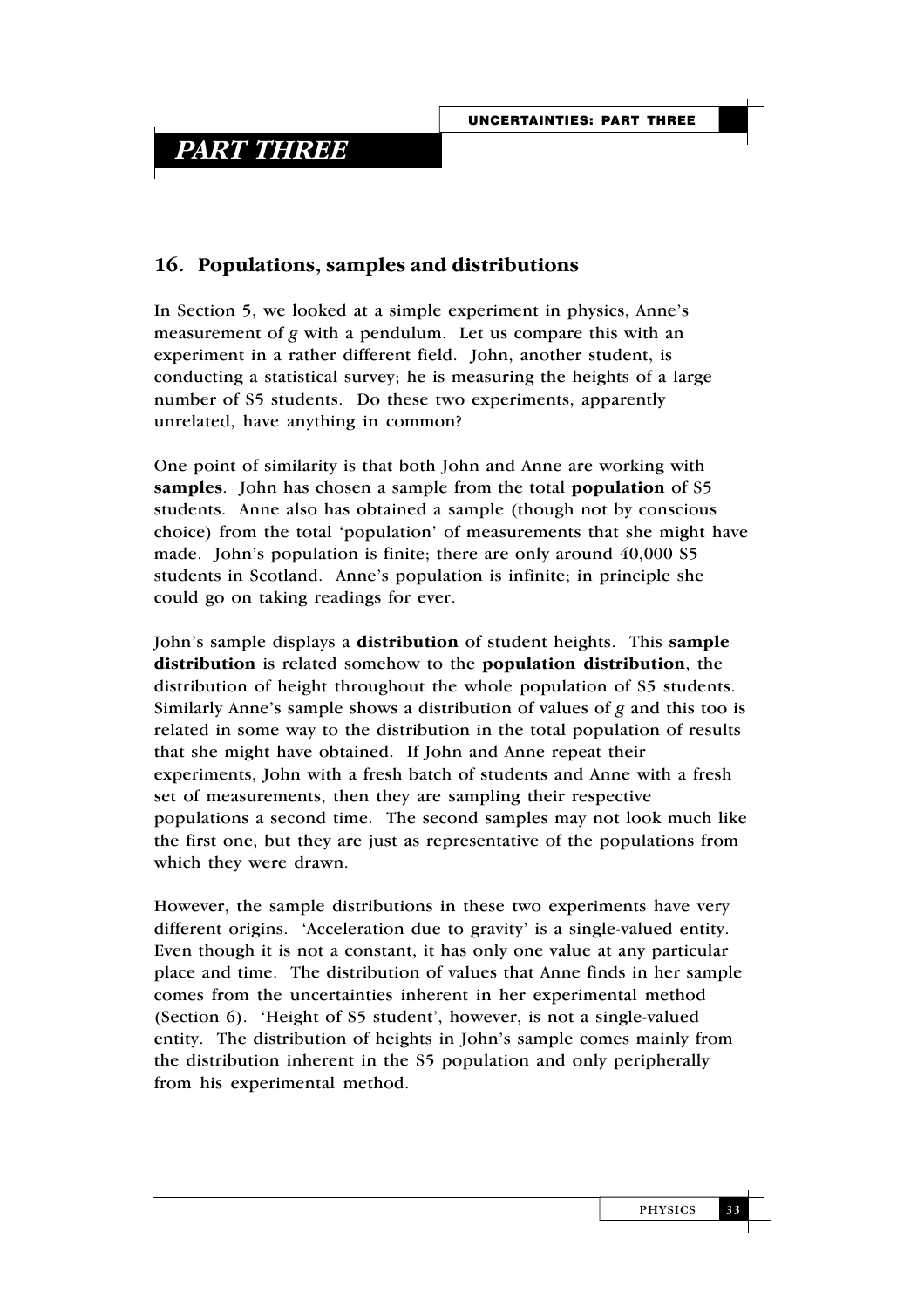UNCERTAINTIES: PART THREE

If now John and Anne want to improve their experiments, they will proceed very differently. For Anne, 'improvement' means a closer approach to a single true value of *g* in her laboratory. She will redesign her apparatus and improve her measurement techniques. For John, 'improvement' means a better knowledge of the distribution he is studying. His simple apparatus for measuring heights is perfectly adequate and needs no improvement; instead he will concentrate on improving his sample techniques.

Yet, despite these differences, both John and Anne face a similar task. Both experiments yield a set of numbers, a sample distribution, which they must interpret. This requires some knowledge of the mathematical theory of distributions (see 'Further reading and references', pages 45– 46). Only a brief outline of the theory is presented here.

## **17. The mathematics of distributions**

A distribution can be described most simply by two numbers, one being the **mean value** of the distribution and the other representing the spread or **width** of the distribution. The first of these we have already met: for a sample of *n* values of a quantity *x*, the mean value *m* is given by:

$$
m = \frac{\sum_{i=1, n} x_i}{n}
$$
 (17.1)

The width of the distribution is computed from the deviations of the *n* values of *x* from the mean *m*. By far the most useful measure of width is the root mean square deviation, known universally as the **standard deviation** *s*;

$$
s = \sqrt{\frac{\sum (x_i - m)^2}{n}} \tag{17.2}
$$

Now *m* and *s* relate to the **sample** distribution. **The population** distribution, from which the sample is drawn, also has a mean and a standard deviation, denoted by the Greek letters  $\mu$  and  $\sigma$  respectively.

John could, in principle, measure the height of every S5 student in Scotland – the whole population – and so find exact values of  $\mu$  and  $\sigma$ . But Anne's population is infinite; she can never find exactly  $\mu$  and  $\sigma$ . Instead she can only estimate them. The best estimate of the population mean is the sample mean *m*;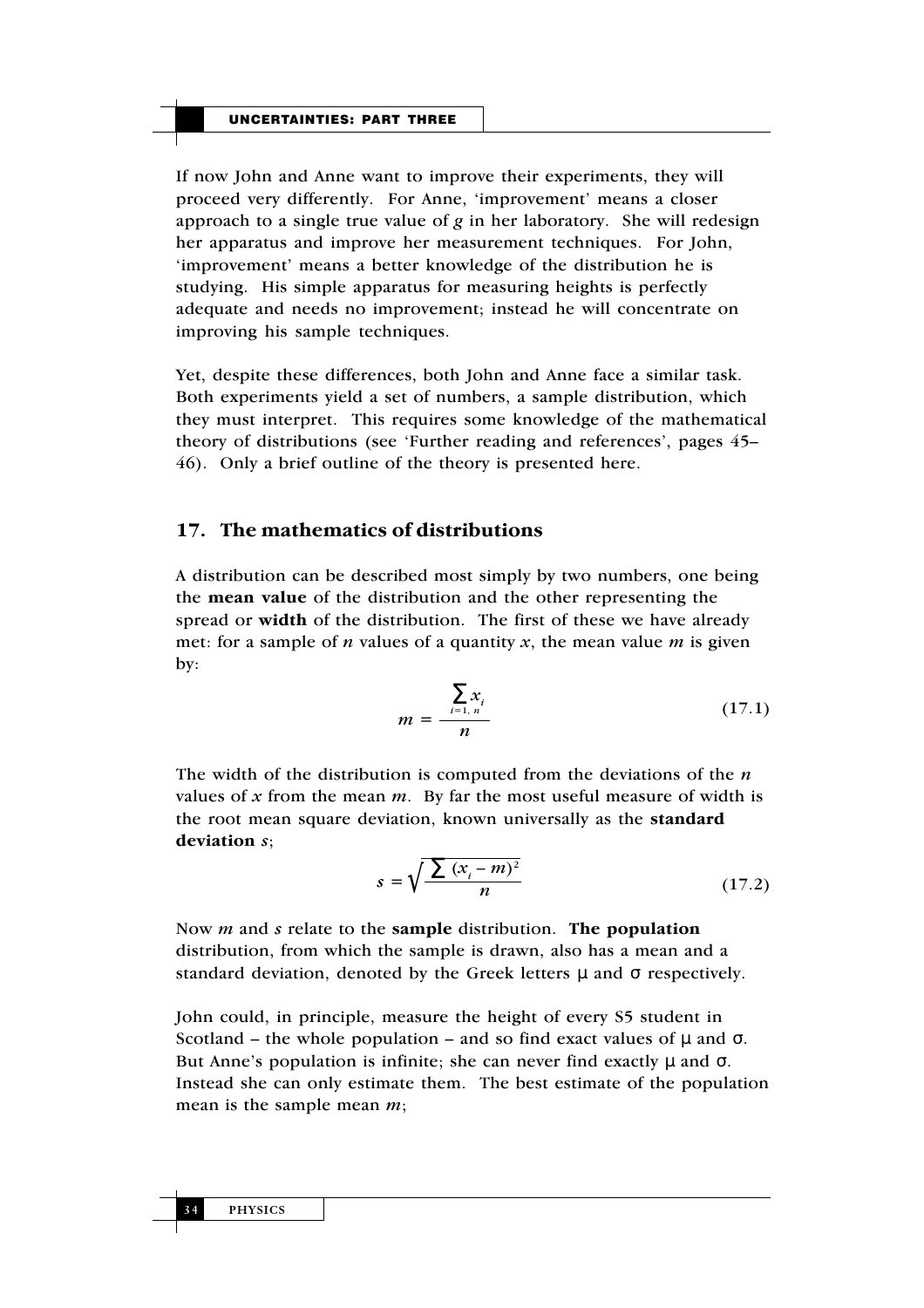$$
\mu(\text{est}) = m \tag{17.3}
$$

The best estimate of  $\sigma$  *(est)* can be shown to be  $s \sqrt{n/2n-1}$  , or

$$
\sigma\ (est) = \sqrt{\frac{\sum (x_i - m)^2}{(n-1)}}\tag{17.4}
$$

Furthermore she can estimate how much the sample mean *m* varies about the population mean µ. This is called the **standard uncertainty of the mean**, and is given by  $\sigma_m =$ σ(*est*) √*n*

$$
\sigma_m = \sqrt{\frac{\sum (x_i - m)^2}{n(n-1)}}\tag{17.5}
$$

On calculators, the keys marked  $σ_n$  and  $σ_{n-1}$  compute *s* and  $σ$  (est) respectively. There is usually no key for σ*m*.

All these quantities can be computed for any distribution such as John's or Anne's. But before we can say what they mean in terms of probability (as in Section 18), we must know, or rather make some assumption about, the basic shape of the population distribution.

## **18. The normal distribution**

Given sufficient time and patience, John and Anne can both take very large samples from their respective populations, and can then plot out their sample distributions as histograms. These will show fairly well what the population distribution curves look like. They are usually bellshaped and symmetrical, with a single central peak.

We can never predict the exact shape of the distribution curve for any particular experiment. There is however one curve, the **normal** or **Gaussian** distribution, that fits many sample distributions quite well. The theory of the normal distribution rests on the assumption that any measurement is subject to a multitude of tiny perturbing effects, each of which is equally likely to make the measured value slightly too large or too small. The cumulative effect of all these perturbations, acting independently and randomly, produces the different values that we obtain whenever we make many measurements of a physical quantity. (We are thinking here particularly of the random physical factors that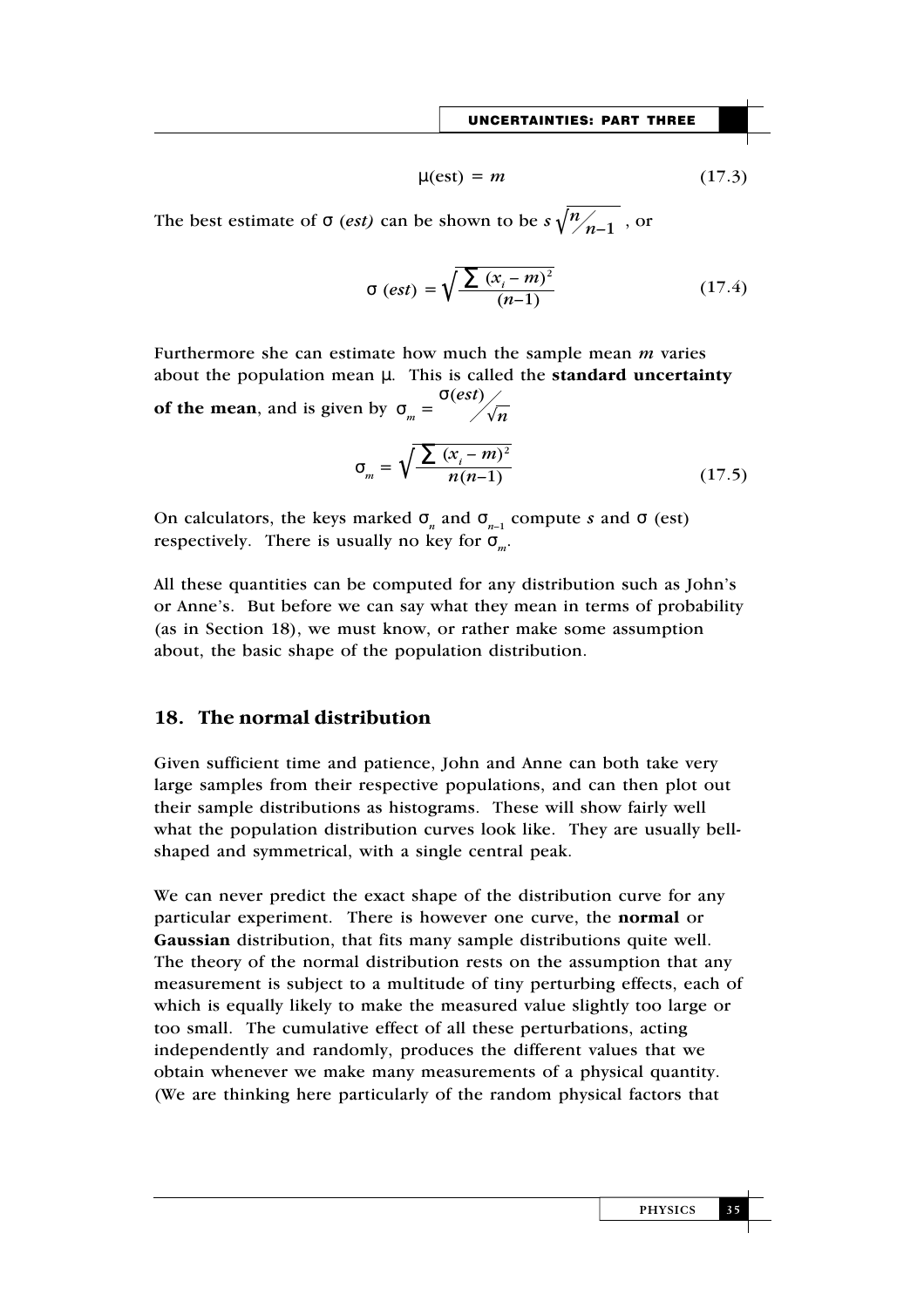#### UNCERTAINTIES: PART THREE

affect Anne's measurements. A similar argument can be applied to the random physiological factors that produce the distribution of student heights in John's experiment.)

*Figure 10*



Figure 10 shows a graph of the normal distribution curve, in which  $p(x)$ , the probability of obtaining a value  $x$ , is plotted against  $x$ . The curve peaks at  $x = \mu$ , the mean value, which is (in the absence of systematic effects) the true value of the quantity being measured. The equation of the curve is:

$$
p(x) = \frac{1}{\sqrt{(2\pi\sigma^2)}} e^{\frac{-(x-\mu)^2}{2\sigma^2}}
$$
 (18.1)

The standard deviation of this distribution is found by an integration equivalent to the summation of equation 17.2. It turns out to be just the constant  $\sigma$  in equation 18.1. This is a measure of the width of the curve, which goes through inflexions at the points  $\mu \pm \sigma$ . If  $\sigma$  is small, the curve will be sharply peaked; as s increases, the peak falls and the curve becomes broad and shallow. About 68% of the area under the curve lies within the range  $\mu \pm \sigma$ .

If we now assume that, for a particular experiment, the population of measurements does indeed follow a normal distribution, we can now say more precisely what is meant by the parameters σ (est) and σ *m* of Section 17.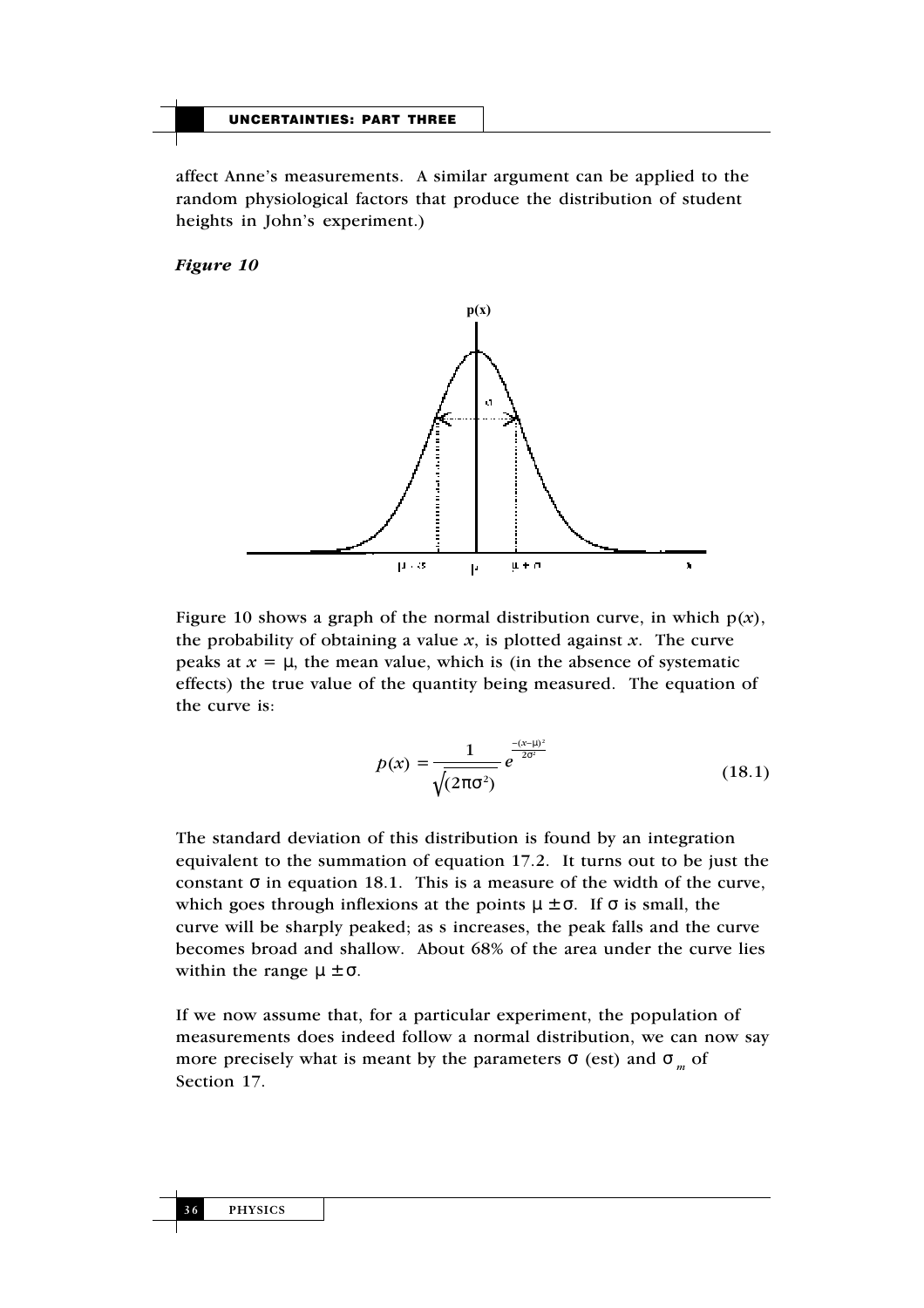- (i) The best estimate of  $\sigma$ , which measures the width of the normal distribution, is  $\sigma(\text{est})$ . There is thus a 68% probability that any one measurement  $x_i$  will lie within the range  $\mu \pm \sigma$  (est). On average, 68% of the sample will lie within  $\pm \sigma$  (est) of the true value of the quantity being measured.
- (ii) There is also a 68% probability that the sample mean *m* will lie within the range  $\mu \pm \sigma_m$ . As  $\sigma_m$  is less than  $\sigma$  (est) by a factor  $\sqrt{n}$ , it follows that  $m$  is likely to be closer to  $\mu$  than any one measure  $x_i$ . (Hence the value of repeated measurements.)

Let us consider how reliable these estimates of probability are likely to be. If we take several samples from the same population, they will all have different means *m* and different standard uncertainties σ<sub>*m*</sub>. So if we have just one value of  $\sigma_m$ , how accurate is it? In other words, what is the 'uncertainty in the uncertainty'?

If can be shown that, for a normal distribution, the fractional uncertainty in  $\sigma_m$  is

$$
\frac{\Delta \sigma_m}{\sigma_m} = \frac{1}{\sqrt{2(n-1)}}\tag{18.2}
$$

For six readings, this amounts to 32% and only falls to 10% for nearly 50 readings. Hence the standard uncertainty is usually only significant to one figure, and we can use approximate methods to estimate it. The simplest of these is the 'range method', already described in Section 6. For  $n < 12$ , this produces good, but slightly large estimates of  $\sigma_m$ , as the following example shows.

#### *Example 18a*

For Anne's six values of *g*, listed in Section 6, we obtain the following results:

| Standard deviation of sample     | $s = 0.102$ (from eqn 17.2)            |
|----------------------------------|----------------------------------------|
| Standard deviation of population | $\sigma$ (est) = 0.112 (from eqn 17.4) |
| Standard uncertainty in mean     | $\sigma_{m}$ = 0.046 (from eqn 17.5)   |
| Uncertainty (range method)       | $\Delta g = 0.056$ (from eqn 6.2)      |

Using the value of the uncertainty given by the range method, Anne can give her measurement as:

$$
g = 9.78 \pm 0.06
$$
 m s<sup>-2</sup>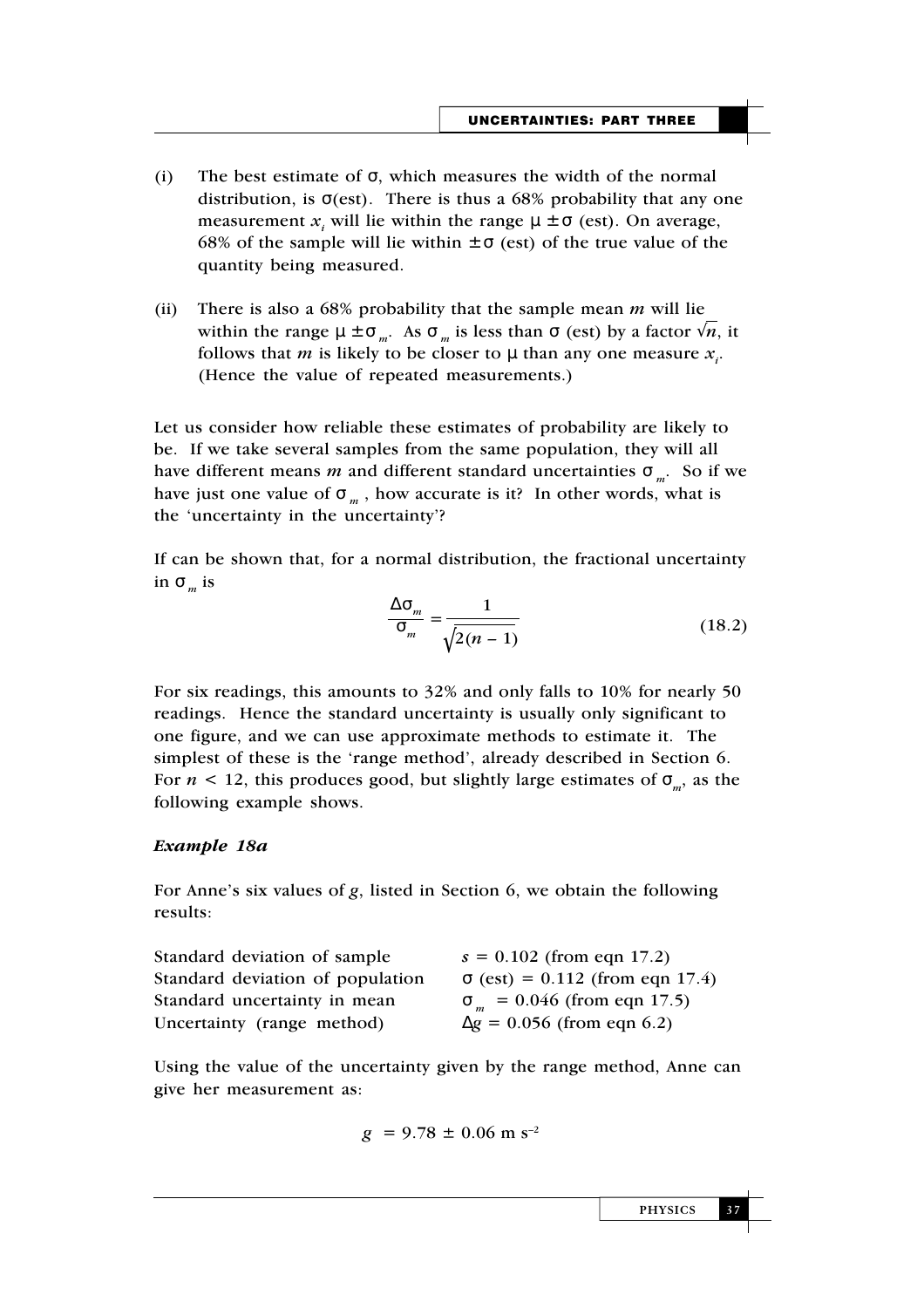where the uncertainty indicates that there is around a 70% probability that the true value of *g* lies in the range  $9.72 - 9.84$  m s<sup>-2</sup>.

## **19. Uncertainties in combinations and functions of variables**

Suppose the quantity  $w$  is a function of two variables  $x$  and  $y$ .

$$
w = f(x, y)
$$

If the measurements of  $x$  and  $y$  follow normal distributions with standard deviations  $\sigma_{\rm x}$  and  $\sigma_{\rm y}$ , then it can be shown that the standard deviation is given by:

$$
\sigma_w^2 = \left(\frac{\partial w}{\partial x}\right)^2 \sigma_x^2 + \left(\frac{\partial w}{\partial y}\right)^2 \sigma_y^2 \tag{19.1}
$$

Thus, if we take the function of Section 8(iii),

 $w = x \pm y$ 

Then  $(\partial w/\partial x) = 1$ , and  $(\partial w/\partial y) = \pm 1$ , giving

$$
\sigma_w^2 = \sigma_x^2 + \sigma_y^2 \tag{19.2}
$$

This is just the rule for finding the uncertainty in a sum or difference equation (8.2), expressed in different symbols. It is a surprising result; we might expect that the uncertainty in *w* would simply be the sum of the uncertainties in  $x$  and  $y$ . However a simple, if somewhat artificial, example can illustrate that the rule is valid.

## *Example 19a*

Suppose that we have a length  $x = 10 \pm 1$  mm. Let us imagine that the uncertainty produced by random effects is always exactly  $\pm 1$ mm, so that whenever we measure  $x$  we get either  $9$  or 11mm with equal probability. Hence  $\sigma_r = 1$  mm. Suppose also that we have a similar length,  $y = 20 \pm 2$  mm, where the uncertainty behaves in the same way, giving values of 18 and 22 mm. Then  $\sigma_y = 2$  mm.

What now is the uncertainty in  $w = x + y$ ? If the uncertainties in *x* and *y* are random, then *w* may take any of the four following values with equal probability: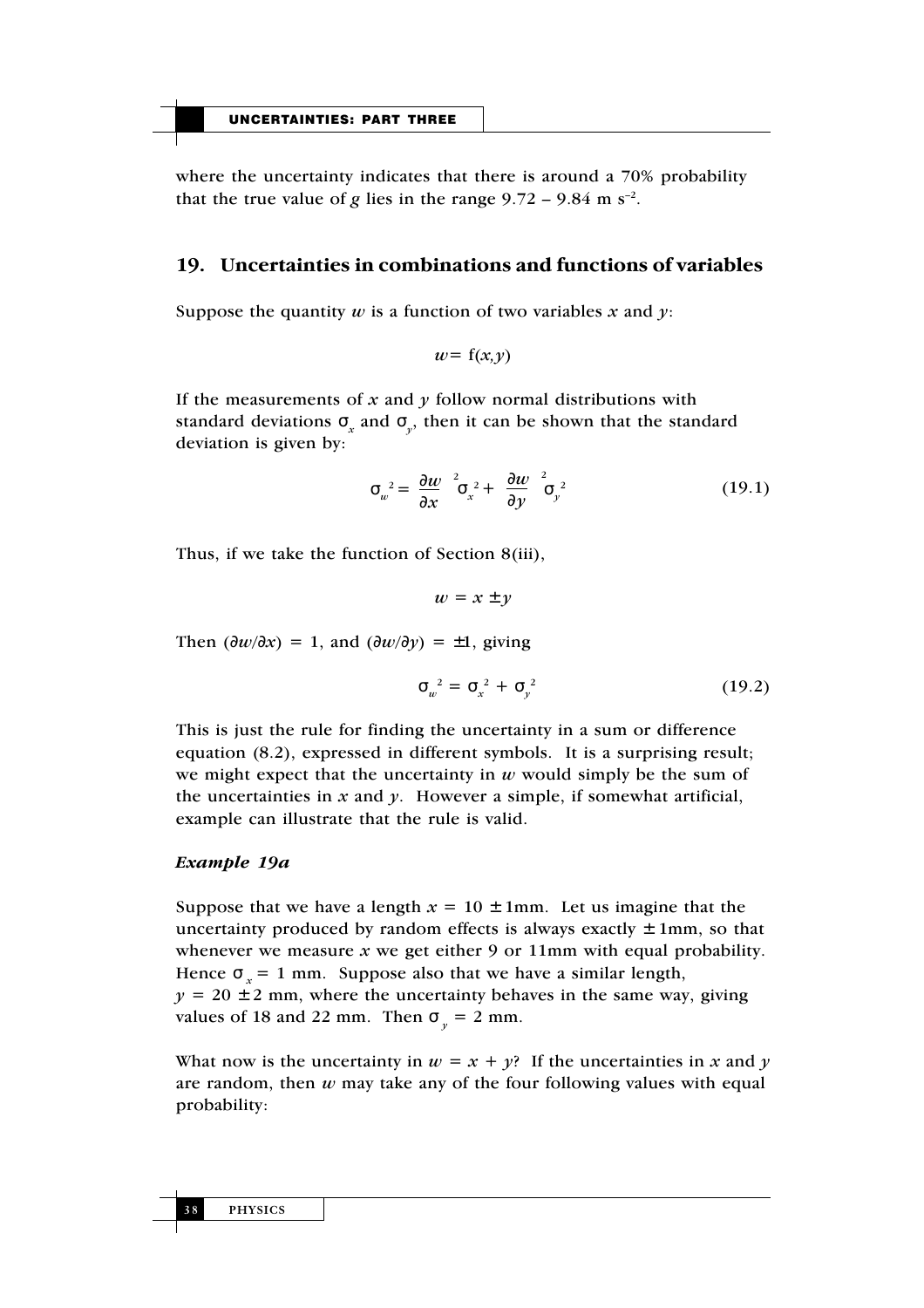$9 + 18 = 27$  mm  $11 + 18 = 29$  mm  $9 + 22 = 31$ mm  $11 + 22 = 33$  mm

The mean value of *w* is thus 30 mm. The mean square deviation  $\sigma^2$  is found by taking each deviation from the mean  $(-3, -1, 1, 3)$ , squaring it and multiplying by the probability of its occurrence (which is 1/4).

Thus:

$$
\sigma_w^2 = (-3)/4 + (-1)/4 + 1/4 + 3/4 = 5
$$

which is the same result as given by equation 19.2

$$
\sigma_w^2 = 1^2 + 2^2 = 5
$$

Equation 19.1 can be used to obtain the expressions given in Section 8 for the uncertainties in a power and in a product or a quotient. Any other function or combination of variables can be handled in the same way. However the differentiation and subsequent calculation can be tedious, and it is often quicker to calculate the uncertainty in a function directly.

Let us suppose that we have measured a quantity  $x$  and have the result  $x_0 \pm \Delta x$ . We require the corresponding value  $y_0 \pm \Delta y$ , where *y* is a function of  $x$ ,  $y = f(x)$ .

Let  $x_1 = x_0 + \Delta x$  and  $x_2 = x_0 - \Delta x$ .

Then from  $y = f(x)$ , we compute the values of  $y_0$ ,  $y_1$  and  $y_2$ corresponding to  $x_0$ ,  $x_1$  and  $x_2$ . Then, as for *x*,

 $y_1 = y_0 + \Delta y$  and  $y_2 = y_0 - \Delta y$ .

Hence ∆*y* can be found.

*Example 19b* (The function  $y = \sin x$ )

A beam of laser light passes perpendicularly through a diffraction grating, ruled with 5000 lines per cm (grating spacing  $d = 2 \mu m$ ). The angle of the first-order diffracted beam is found to be  $18^{\circ} \pm 0.5^{\circ}$ . Find the wavelength of the light  $\lambda$  and  $\Delta\lambda$ , assuming that any uncertainty in the value of the grating spacing is very small.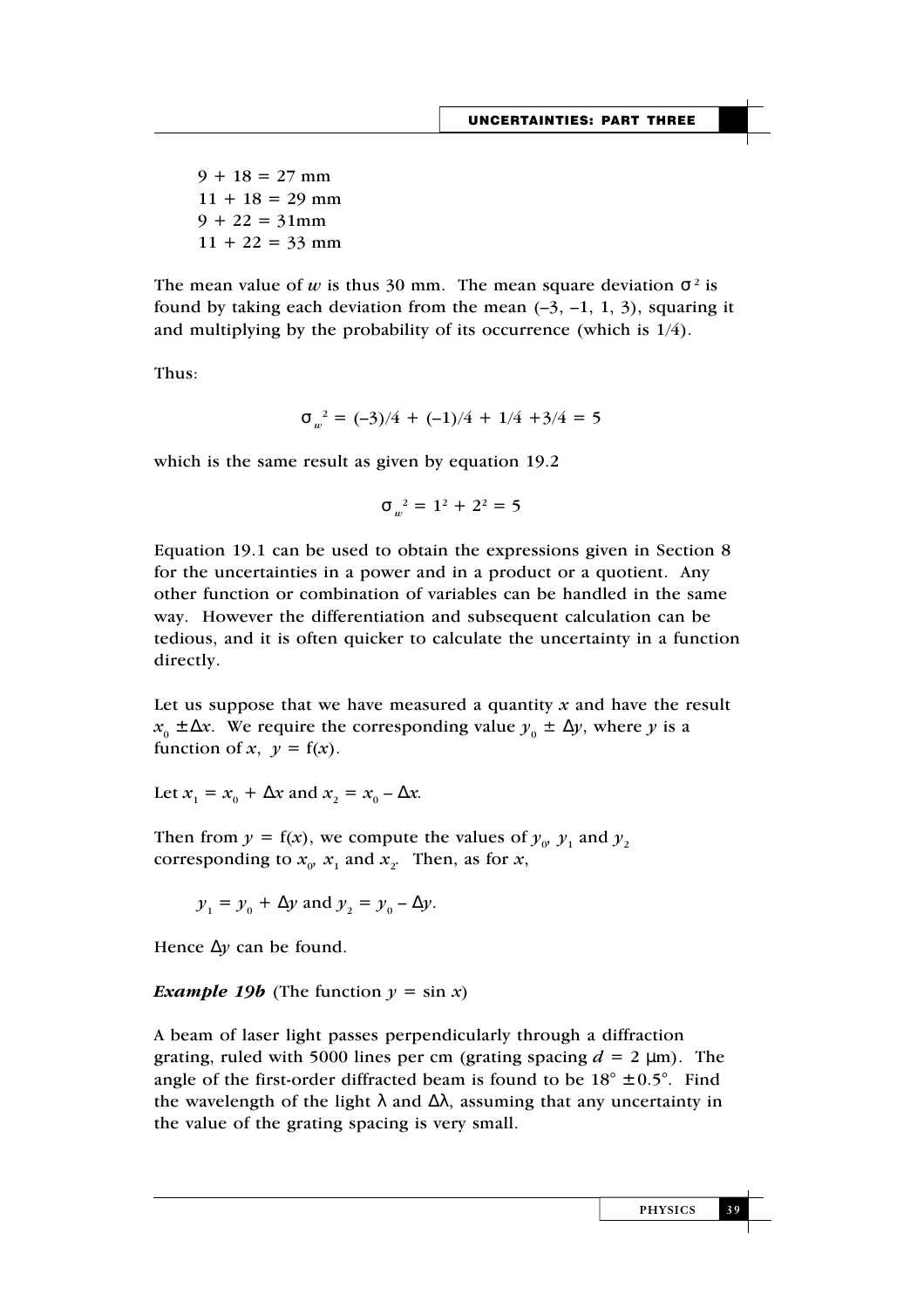Using  $\lambda = d \sin \theta$ , we have:

 $\theta_0 = 18^\circ$  giving  $\lambda_0 = 0.618 \mu \text{ m}$ ,  $\theta_1 = 18^\circ + 0.5^\circ = 18.5^\circ$ , giving  $\lambda_1 = 0.634 \mu$  m,  $\theta_2 = 18^\circ - 0.5^\circ = 17.5^\circ$ , giving  $\lambda_2 = 0.601 \,\mu$  m Thus  $\Delta\lambda = 0.635 - 0.618 = 0.017 \,\mu \text{ m}$ , also  $\Delta\lambda = 0.618 - 0.601 = 0.017 \,\mu \text{ m}.$ Hence  $\Delta\lambda = 0.681 \pm 0.017 \,\mu$  m.

*Example 19c* (The function  $y = \ln x$ )

If  $x = (2.5 \pm 0.1) \times 10^6$ , what is the uncertainty in 1n *x*?

| $x_0 = 2.5 \times 10^6$ , giving $y_0 = 14.732$ , |
|---------------------------------------------------|
| $x_1 = 2.6 \times 10^6$ , giving $y_1 = 14.771$ , |
| $x_0 = 2.4 \times 10^6$ , giving $y_0 = 14.691$ . |
| $\Delta y = 14.771 - 14.732 = 0.038,$             |
| $\Delta y = 14.732 - 14.691 = 0.041.$             |
| $y = 14.73 \pm 0.04.$                             |
|                                                   |

Note that, because 1n  $x$  is a slowly-changing function,  $y$  requires more significant figures than  $x$  if accuracy is not to be lost.

## **20. Uncertainties in experiments on radioactivity**

Radioactive decay is a random process. A radioactive source emits its radiation irregularly rather than at a steady rate. If we could record these decay events over many equal intervals of time, we find that there is no single 'true value' for the count. The counts vary randomly from one time interval to the next.

This means that counting radioactive decays is rather more like John's measurements of student heights than Anne's measurements of *g*. Any particular count is just as valid as any other, telling us how many decays were detected in the time interval. Another similarity is that the reading uncertainties (in timing the counts or in measuring the heights) are usually much smaller than the spread of values obtained (counts, heights).

However, we need a single value, an average count, to represent, for instance, the activity of a radioactive source. If can be shown that the counts obtained in successive time intervals follow what is known as a Poisson distribution. This closely resembles the Normal distribution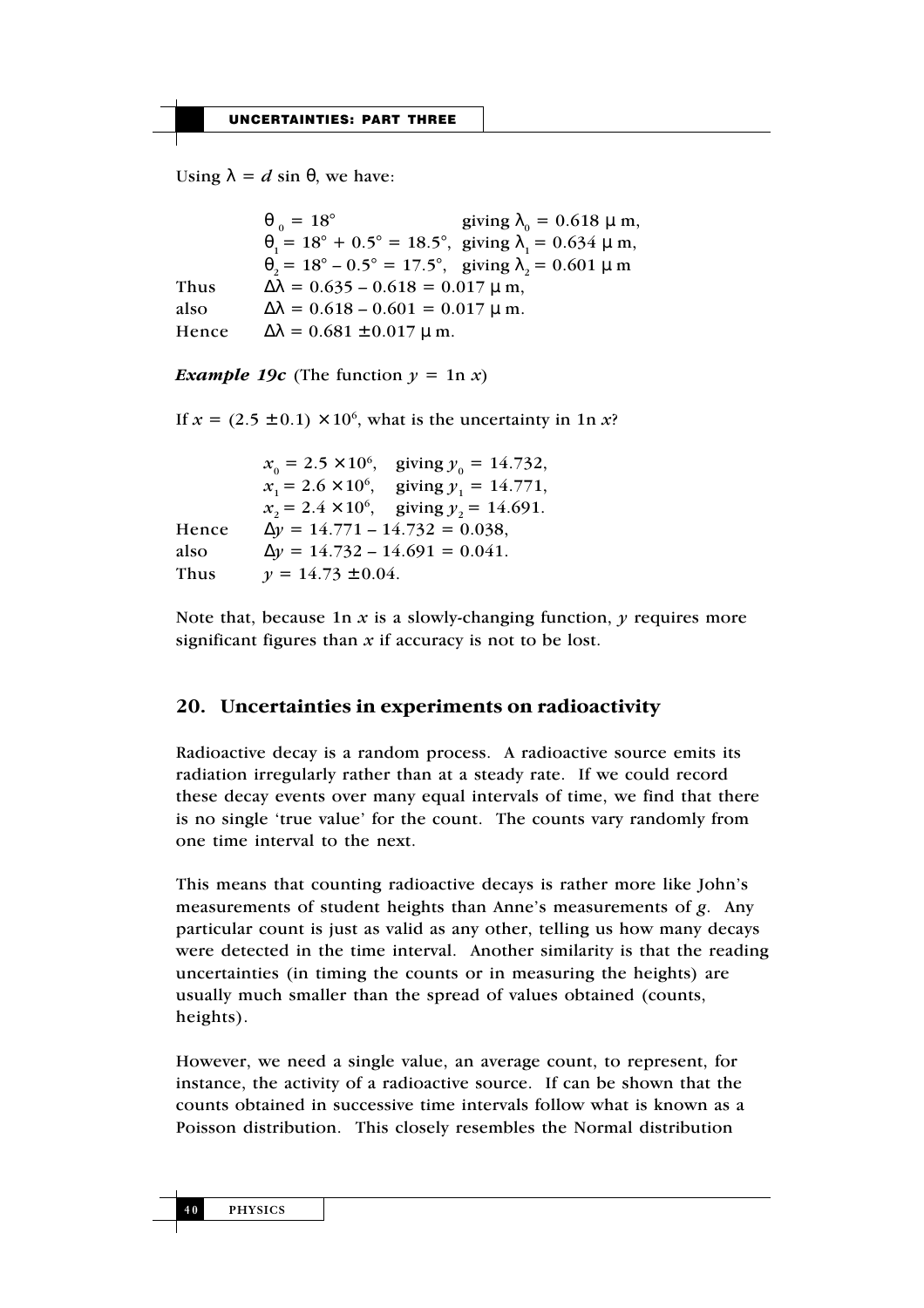(except when the number of counts is very small). In addition, the standard deviation of the distribution is just equal to the square root of the mean count.

Hence, if we have just one count *C*, then:

- (i) the best estimate of the mean of the distribution is just  $C$ ,
- (ii) the uncertainty in this estimate is  $\sqrt{C}$ .

We can write this more succinctly as:

Average count =  $C \pm \sqrt{C}$ ,

which indicates that the average count is likely (with the probability of about 70%) to lie somewhere between the limits  $C + \sqrt{C}$  and  $C - \sqrt{C}$ . We can combine the uncertainty ∆*C* with other uncertainties in the usual ways.

If the count has been taken over a time *t*, then the count rate may be written as:

> Count rate =  $\frac{C \pm \sqrt{C}}{t}$ *t*

If measurements are being made using a source of long (compared with the time over which the experiment is being carried out) half-life, then it is better to measure a large number of counts, rather than count for a set period of time. If, say the inverse square law for gamma radiation is being studied, the count-rate falls off quickly with distance from the source. If counts are registered for one minute, the count may be high close to the source, but may fall to, say 100, further away. This count will have an uncertainty of  $\sqrt{100}$ , i.e. 10, or 10%. If instead, the time to 1000 counts is taken, then the uncertainty in the count is  $\sqrt{1000}$ , which is 32, or 3%.

## *Example 20a*

(Taken from measurements made in St Andrews after the Chernobyl nuclear reactor accident, 1986)

On 8 May a standard Geiger counter registered a background *B* of 1623 counts in 63 minutes. A handful of grass was compressed and placed under the counter; a count *C* of 13825 counts was recorded in 486 minutes. What count rate was being produced by the grass?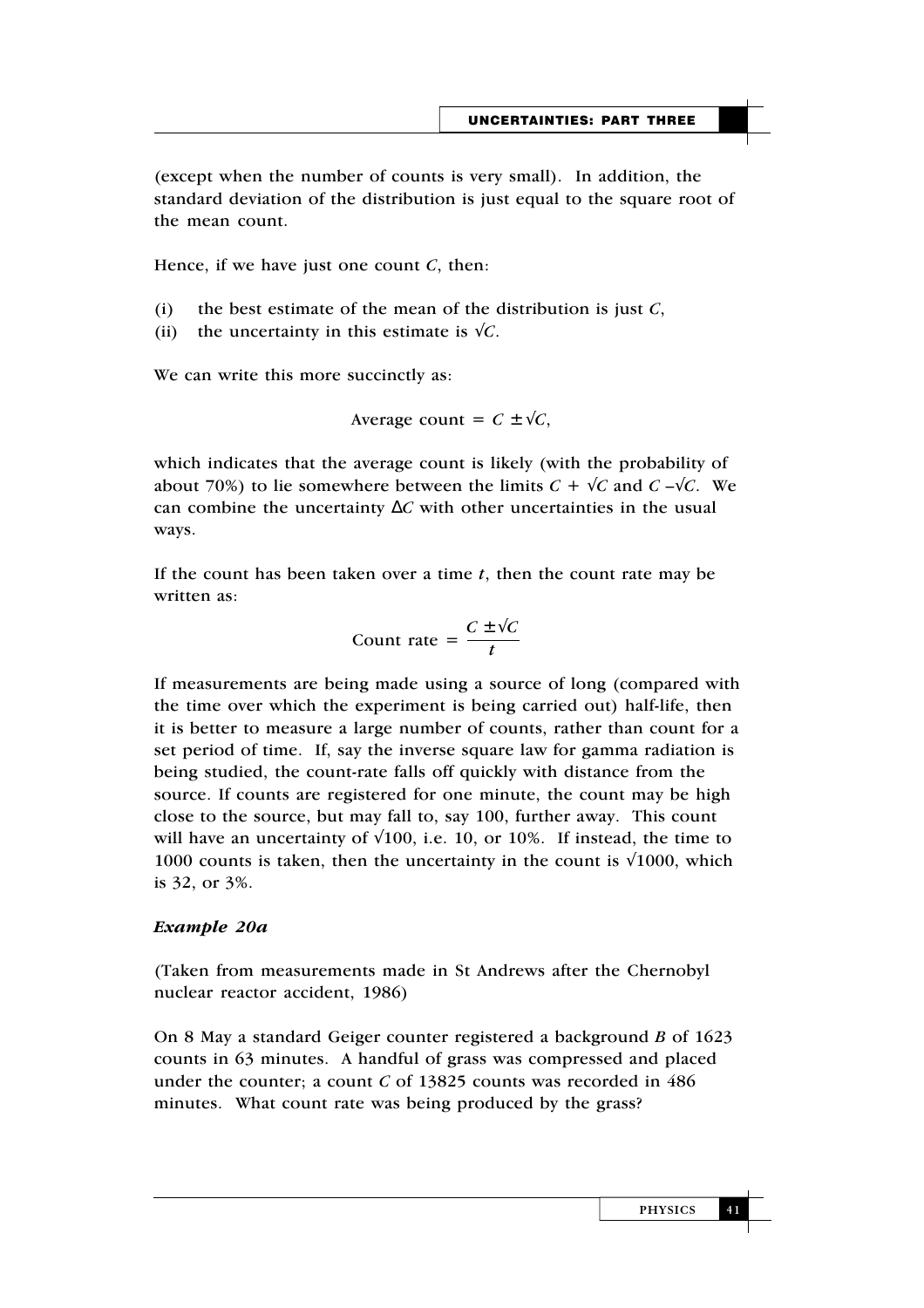For the absolute and fractional uncertainties we have:

 $\Delta C = \sqrt{13825} = 120;$   $\Delta C/C = 1/\sqrt{C} = 1/120 = 0.85\%$  $\Delta B = \sqrt{1623} = 40;$   $\Delta B/B = 1/\sqrt{B} = 1/40 = 2.5\%$ 

As the fractional uncertainty in the time was much less than these percentages, it can be ignored.

Hence

total count rate =  $13825 \pm 120 = 28.45 \pm 0.24$  counts/min 486

background count rate =  $1623 \pm 40 = 25.76 \pm 0.63$  counts/min 63

The net count rate is thus  $28.45 - 25.76 = 2.69$  counts/min. The corresponding uncertainty is given by equation (5.2);

uncertainty = 
$$
\sqrt{(0.24^2 + 0.63^2)} = 0.67
$$
 counts/min

We round this to one significant figure and obtain the result

grass count rate =  $2.7 \pm 0.7$  counts/min

(**Note**: If about 10% of the radiation from the grass sample was entering the counter, the total activity of the sample was about 30 counts/min or 0.5 counts/s (becquerels). This would have been beta-activity only.)

## **21. Straight-line fitting with calculators**

Most calculators will fit a straight line to a set of data points, and of course, all graphics calculators will carry out this process. It is usually described as 'linear regression' and is a form of least squares calculation. The principle of least squares can be seen in the formula for the standard deviation (equation 17.2). The terms  $(x_i - m)$  are the deviations of the measured values from the mean *m*. This mean is the value of  $x$  that makes the sum of the squares of the deviations least; hence the term 'least squares'. If the deviations are taken from any other value of *x*, then the sum of their squares becomes larger.

When a straight line is to be drawn through a set of points, the same idea can be applied. The deviations are now the distances of the points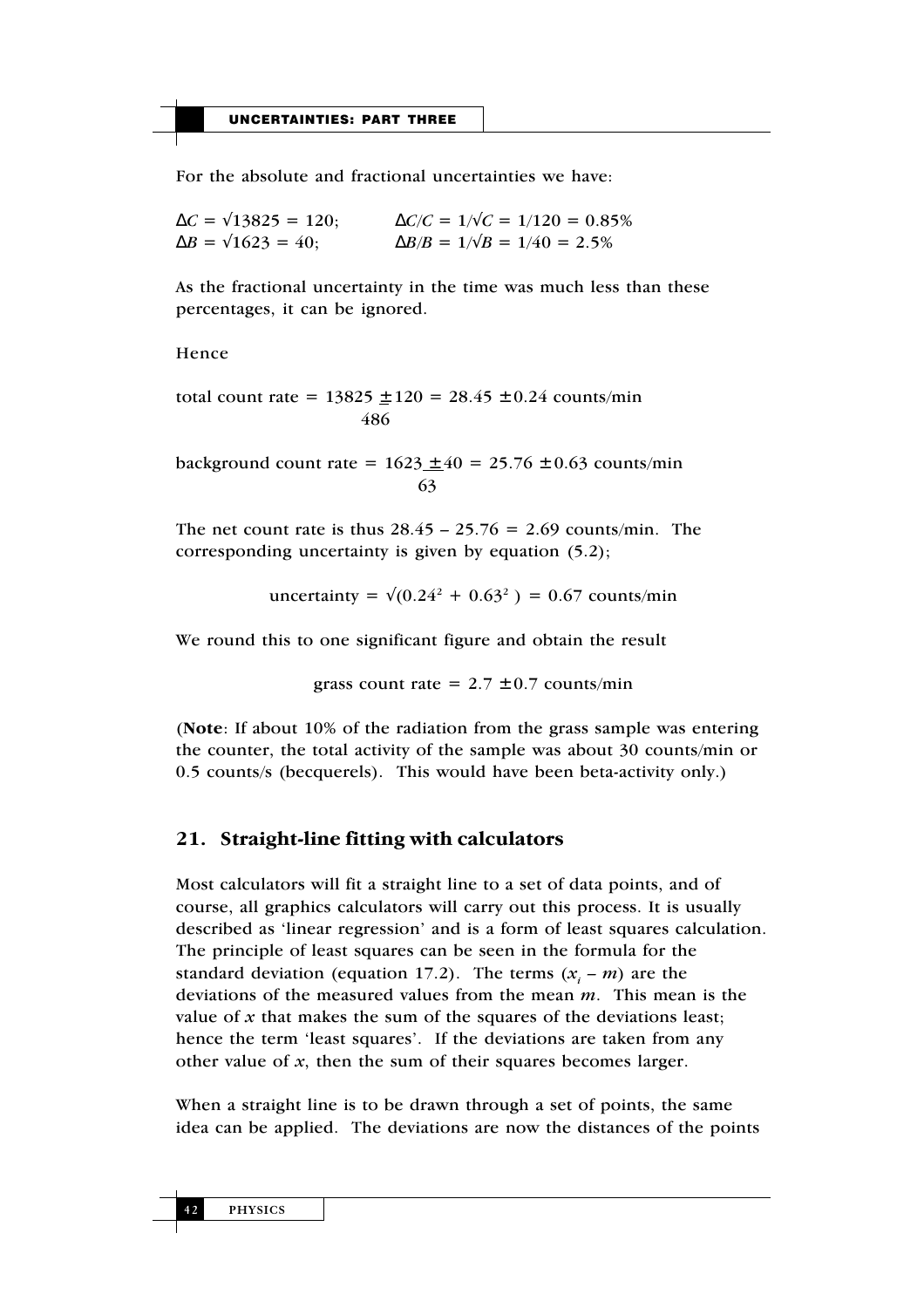In the simplest form of line-fitting, the deviations δ*y* in the *y* coordinates are minimised. This requires us to assume that the uncertainties in the  $x_i$  co-ordinates (the  $x_i$  error bars) are small enough to be ignored, and that the uncertainties in the  $y_i$  co-ordinates (the  $y_i$ error bars) are all the same size. These assumptions are not always valid, particularly when  $y$  is some function of a measured quantity. Nevertheless they keep the procedures short and simple, and most calculator programs are based on them. They usually produce the gradient *m* and intercept *b* of the straight line that minimises the sum  $\Sigma$ (δ*y*<sub>*i*</sub>)<sup>2</sup>.

The chief drawback of these programs is that they do not calculate the uncertainties ∆*m* and ∆*b*, but produce instead a 'correlation coefficient'. The idea here is that the program performs a second least squares calculation, this time minimising the  $x_i$  deviations,  $\Sigma$ (δ $y_i$ )<sup>2</sup>. The gradients of the two lines are then compared. Identical lines yield a correlation coefficient of  $\pm 1$ , the sign depending on the signs of the gradients. If the lines are perpendicular, then the correlation coefficient will be zero. Intermediate alignments produce intermediate values of the correlation coefficient.

This approach is perfectly valid if it is not known if the quantities  $x$  and  $y$ are related in any functional way. Thus we might study the correlation between Advanced Higher Physics candidates' marks in the investigation and in the written paper. If there is no correlation then the data points will be scattered randomly, and the correlation coefficient will be low. If they are perfectly correlated, then the coefficient will be close to one. But if *x* and  $\gamma$  are already known to be related by a function such as  $y = mx + b$ , the correlation coefficient adds nothing to our understanding. Its value usually comes out to be greater than 0.9 (except for very poor data) and there is not much to be learned from this.

It is therefore usually much more informative to obtain *m* and *b*, and their respective uncertainties, from a graph, than to use the linear regression and correlation programs on a calculator. Some graphics calculators do give the more useful values of the standard deviation of the gradient, and of the intercept.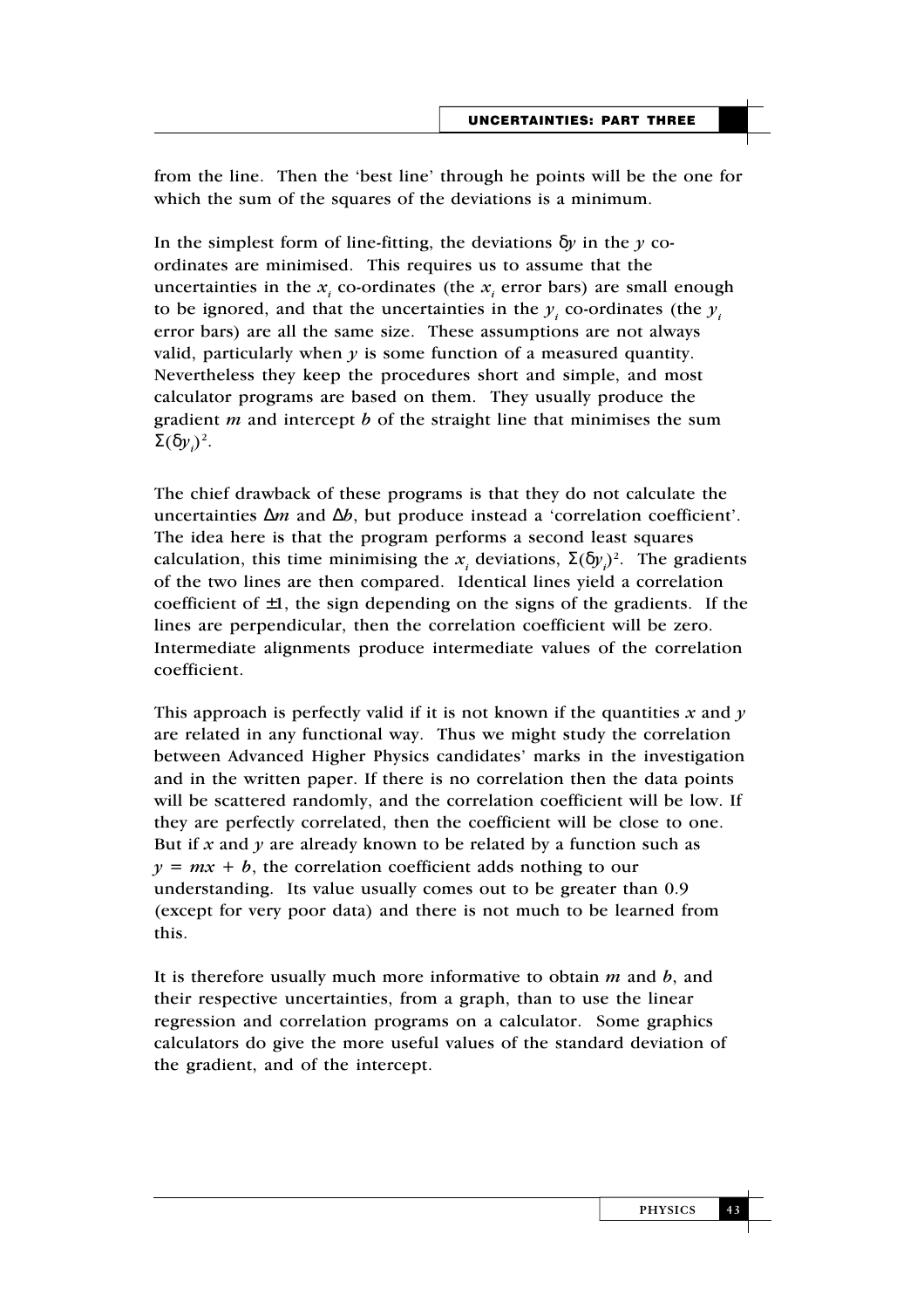| t | <b>PHYSICS</b> |  |  |
|---|----------------|--|--|
|   |                |  |  |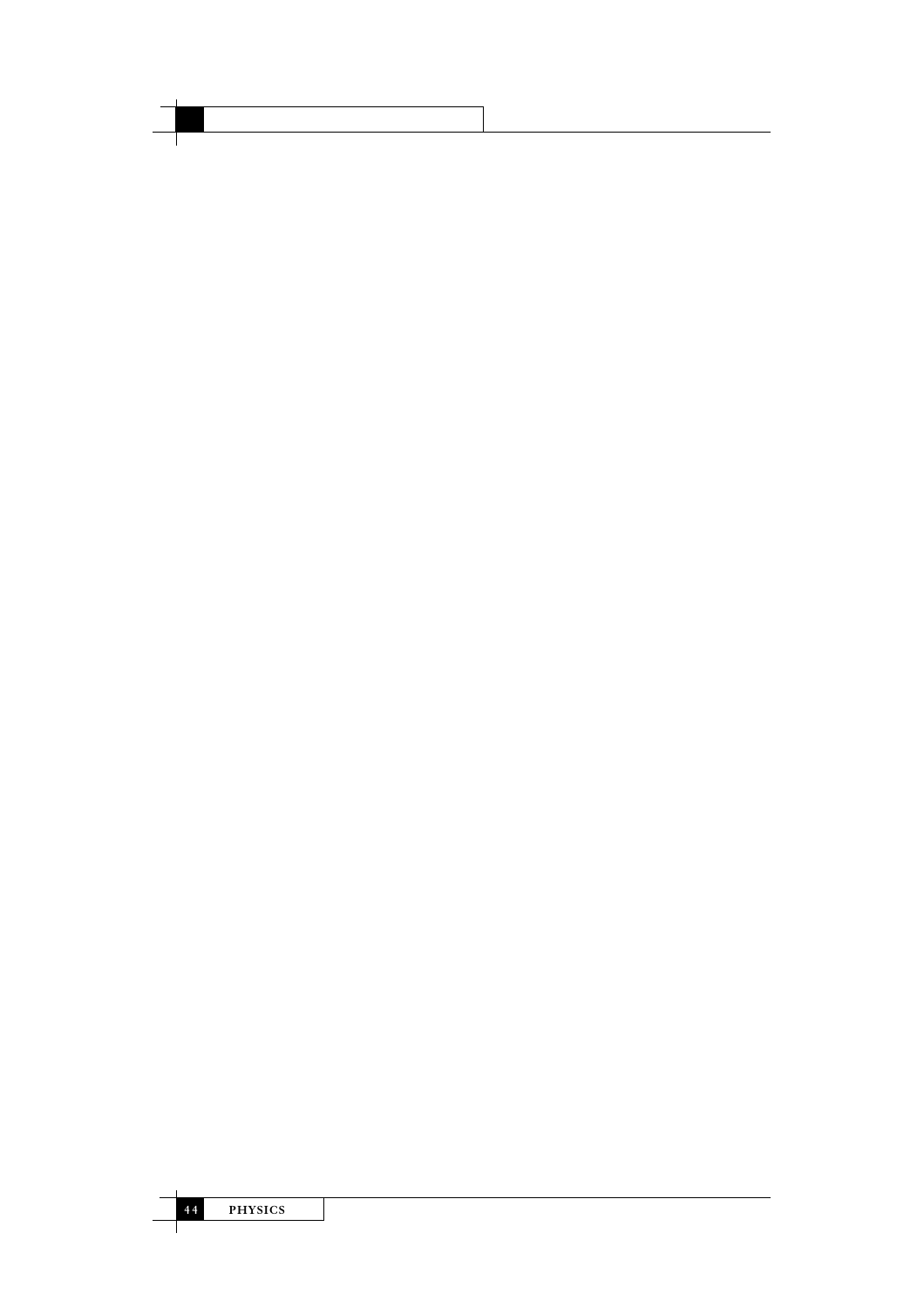# *REFERENCES*

## **Further reading and references**

The following publications will be found helpful.

1. **Squires, G L,** *Practical Physics* **(3rd edition), 1985, Cambridge University Press**

This book is written for first-year Physics courses at English universities, and its mathematical approach will be beyond some Advanced Higher pupils. However it covers all aspects of practical physics, including the writing of reports.

2. **Taylor, J R,** *An Introduction to Error Analysis***, 1982, Oxford University Press**

This book is written for American college physics courses. It begins at a very basic level and introduces new concepts gently and gradually. It deals only with uncertainties (and some related topics such as correlation) but covers as much ground as Squires in this area.

3. **Pentz, M and Shott, M,** *Handling Experimental Data***, 1988, Open University Press**

This book is suitable for Advanced Higher students and for firstyear university students. The book introduces science students to basic principles and good practice in the collection, recording and evaluation of experimental data and explains clearly how uncertainties and uncertainties should be calculated and expressed. It does not attempt to justify the statistical treatment of uncertainties.

- 4. *Physics Guide to Excel***, Higher Still Support Materials, Summer, 1999**
- 5. **Kirkup, L,** *Experimental Methods***, 1994, John Wiley**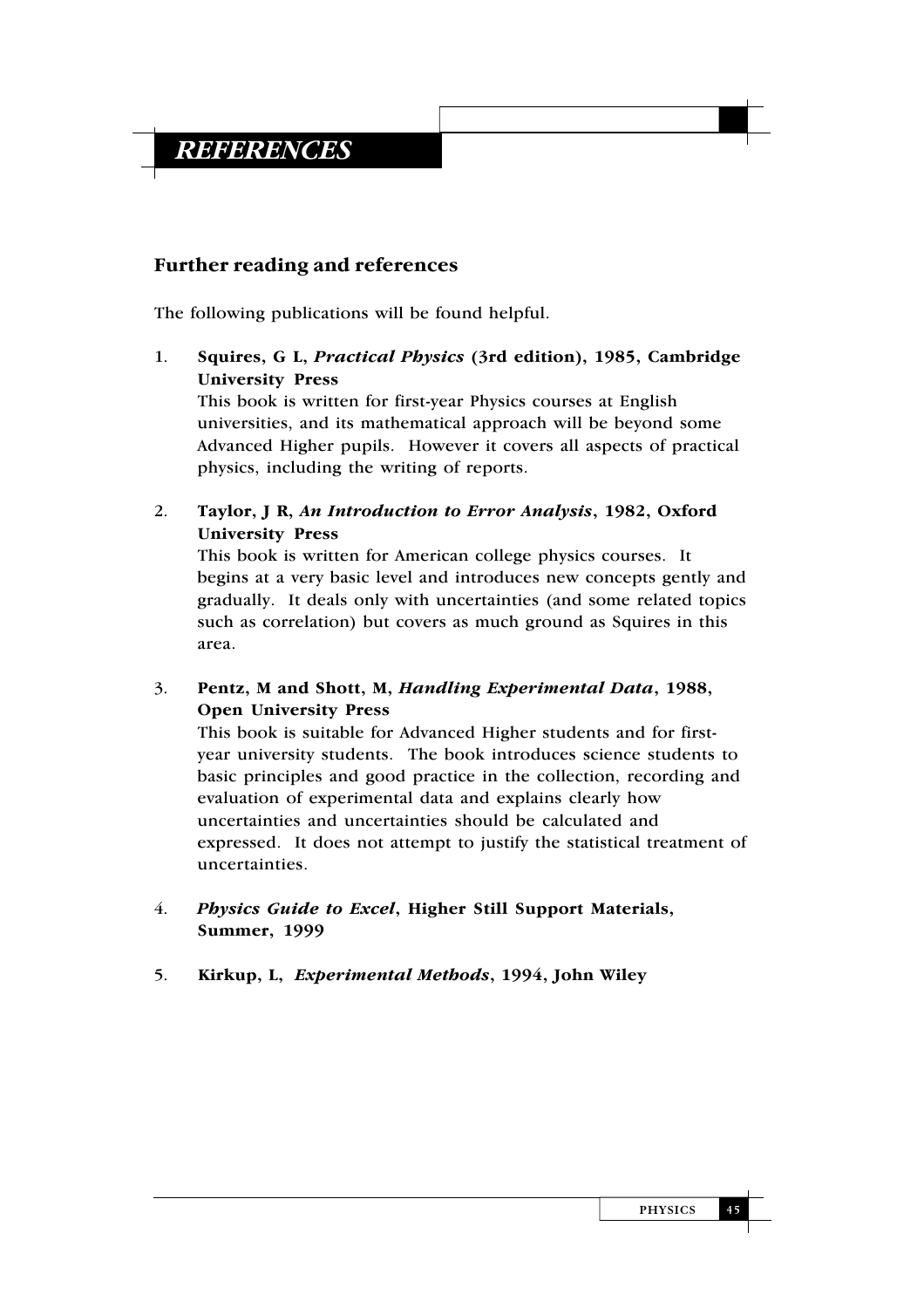## **Other references**

- 6. James, C, 'Rapid methods for analysing errors in straight line graphs', *Physics Education*, *4*, 151-4, 1969.
- 7. Kaye, G W C and Laby, T H, *Tables of Physical and Chemical Constants*, 11th Edition, Longman, 1973.
- 8. Hipkin, R, 'Little g revisited: springs, satellites and bumpy seas', *Physics Education*, *34*, 185-192, 1999
- 9. Adie, A, 'The Impact of the Graphics Calculator on physics teaching', *Physics Education*, *33*, 50-54, 1998.

## **Websites**

- 10. NPL. http://www.npl.co.uk.npl/publications/good-practice/uncert/ contents.htm
- 11. http://www.yale.edu/astro120/sigfigs.html
- 12. http://ars-www.uchicago.edu/chemistry/courses/chem111b/review/ sigfigs.html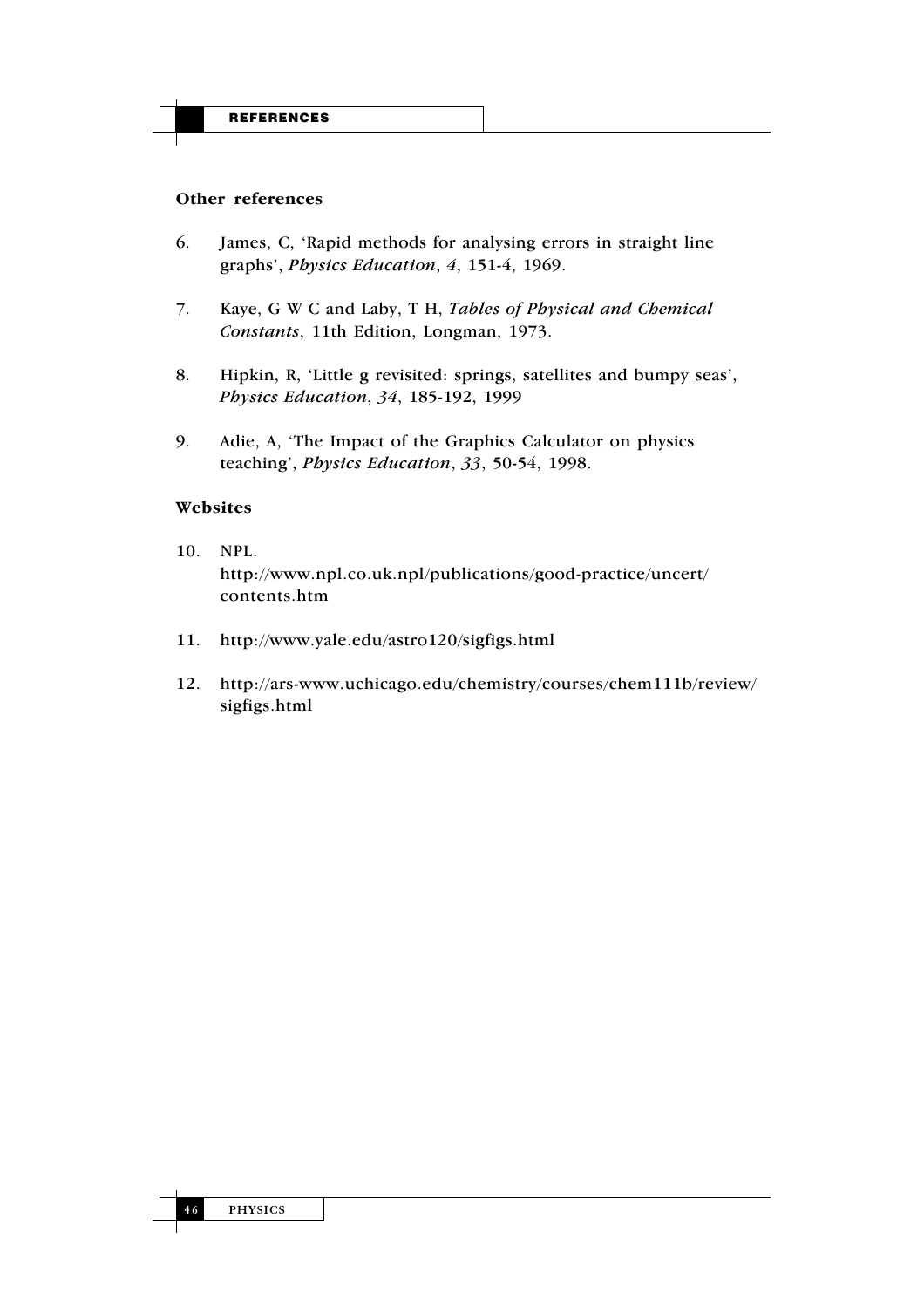# *APPENDIX 1*

# **Appendix 1: Units, prefixes and scientific notation**

The Système International d'Unités (SI) is the accepted system of units and should be used at all times. There are seven basic units and two supplementary ones:

| Quantity            | Name of unit | Symbol       |  |
|---------------------|--------------|--------------|--|
| Length              | metre        | m            |  |
| <b>Mass</b>         | kilogram     | kg           |  |
| Time                | second       | S            |  |
| Electric current    | ampere       | $\mathbf{A}$ |  |
| Temperature         | kelvin       | K            |  |
| Luminous intensity  | candela      | cd           |  |
| Amount of substance | mole         | mol          |  |
| plane angle         | radian       | rad          |  |
| solid angle         | steradian    | <b>Sr</b>    |  |

**(Note** that the symbols are always singular, *i.e.* 7 metres is written 7 m)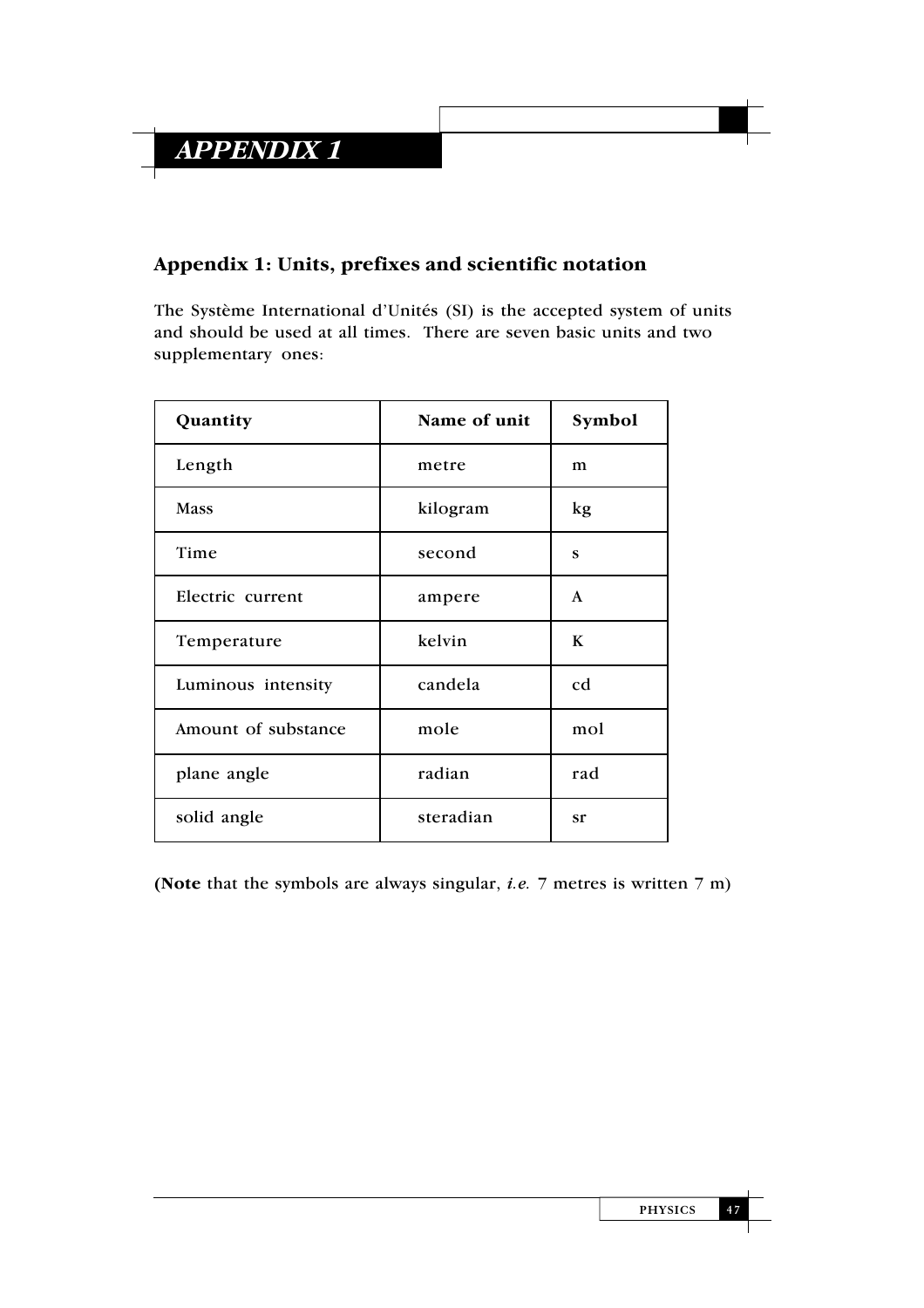#### APPENDIX 1

There are a number of units that can be expressed in terms of the SI units above but which are used frequently by scientists; some of these are listed below.

| work, energy, quantity of heat                        | joule          | J                   |
|-------------------------------------------------------|----------------|---------------------|
| Force                                                 | newton         | N                   |
| Power                                                 | watt           | W                   |
| electric charge                                       | coulomb        | C                   |
| electric potential difference,<br>electromotive force | volt           | V                   |
| electric resistance                                   | ohm            | Ω                   |
| electric capacitance                                  | farad          | F                   |
| electric field strength                               | volt per metre | $V$ m <sup>-1</sup> |
| magnetic induction                                    | tesla          | T                   |
| inductance                                            | henry          | H                   |